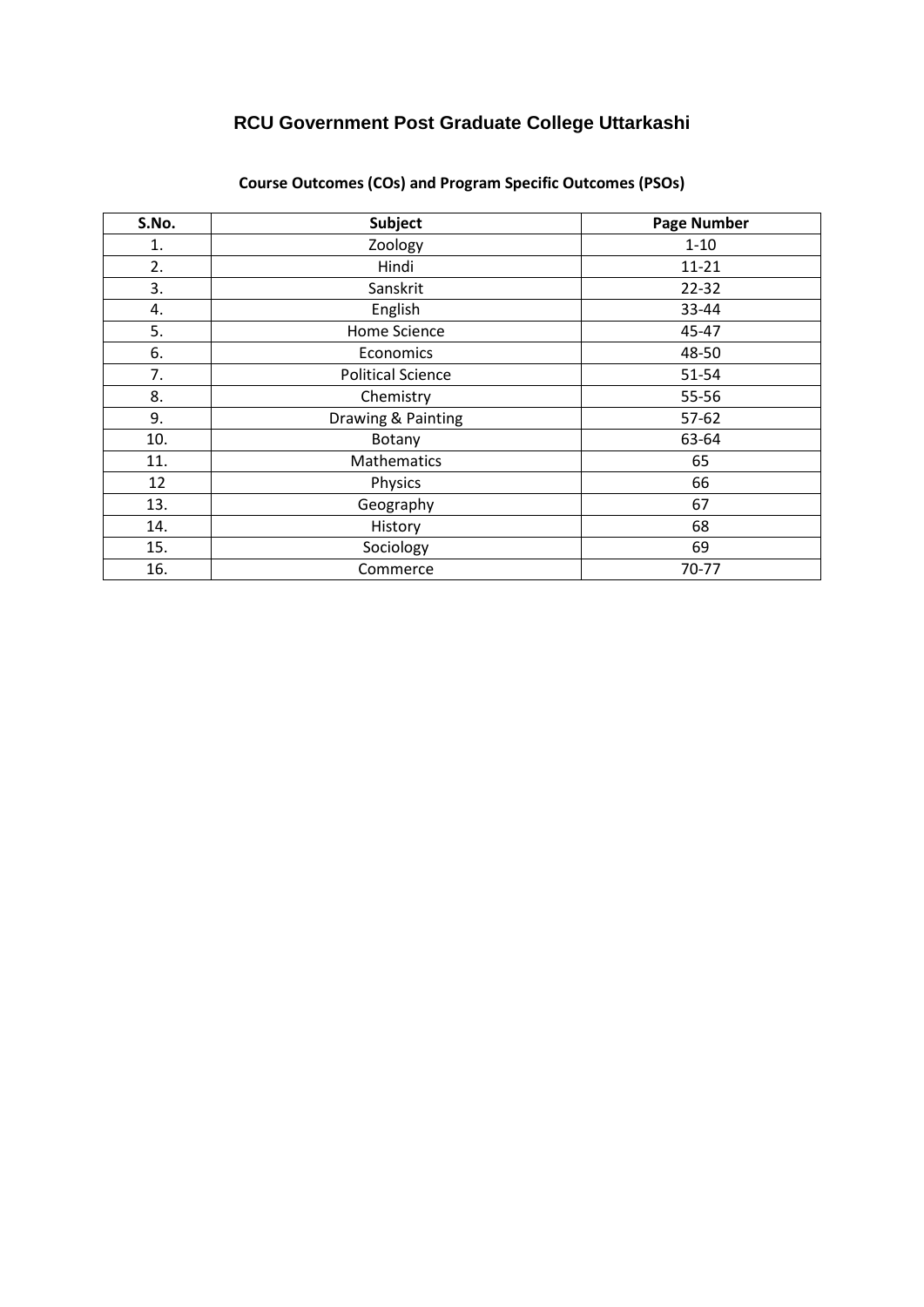(course outcomes & program outcomes)

# **Department of Zoology**

### **COURSE OUTCOME( BSc course)**

#### **CCZ-1: Animal Diversity**

a) Students learn to classify Animal kingdom

b) They learn about the peculiar systems and characteristics of various animals of different class/phyla.

c) Learn about the habits, habitats and economic importance of animals.

d) They know about affinities among various phylum and classes.

#### **Credit:06 (theory-04 & practical:02); Lectures:60**

#### **CCZ-II: Comparative Anatomy and Developmental Biology of Vertebrates**

a) Learn about the structure of different organ systems among Vertebrates.

b) Become aware of the processes of early and late embryonic developments including morphological, chemical and molecular events.

### **Credit:06 ( theory-04 & practical:02); Lectures:60**

#### **CCZ-III: Physiology and Biochemistry**

a) Learn about the structure, function and regulation of working of various organ systems in human body.

b) Describe endocrine glands and their hormones. c) Explain the physiology of male and female reproduction.

d) Describe metabolism of various biomolecules in human body.

e) They learn about enzymes and their functioning.

#### **Credit:06 ( theory-04 & practical:02); Lectures:60**

#### **CCZ-IV: Genetics and Evolutionary Biology**

- a) Students become aware of fundamentals of genetics.
- b) Learn about molecular basis of genetic informations.
- c) They become acquainted with linkage, crossing over and chromosomal mapping.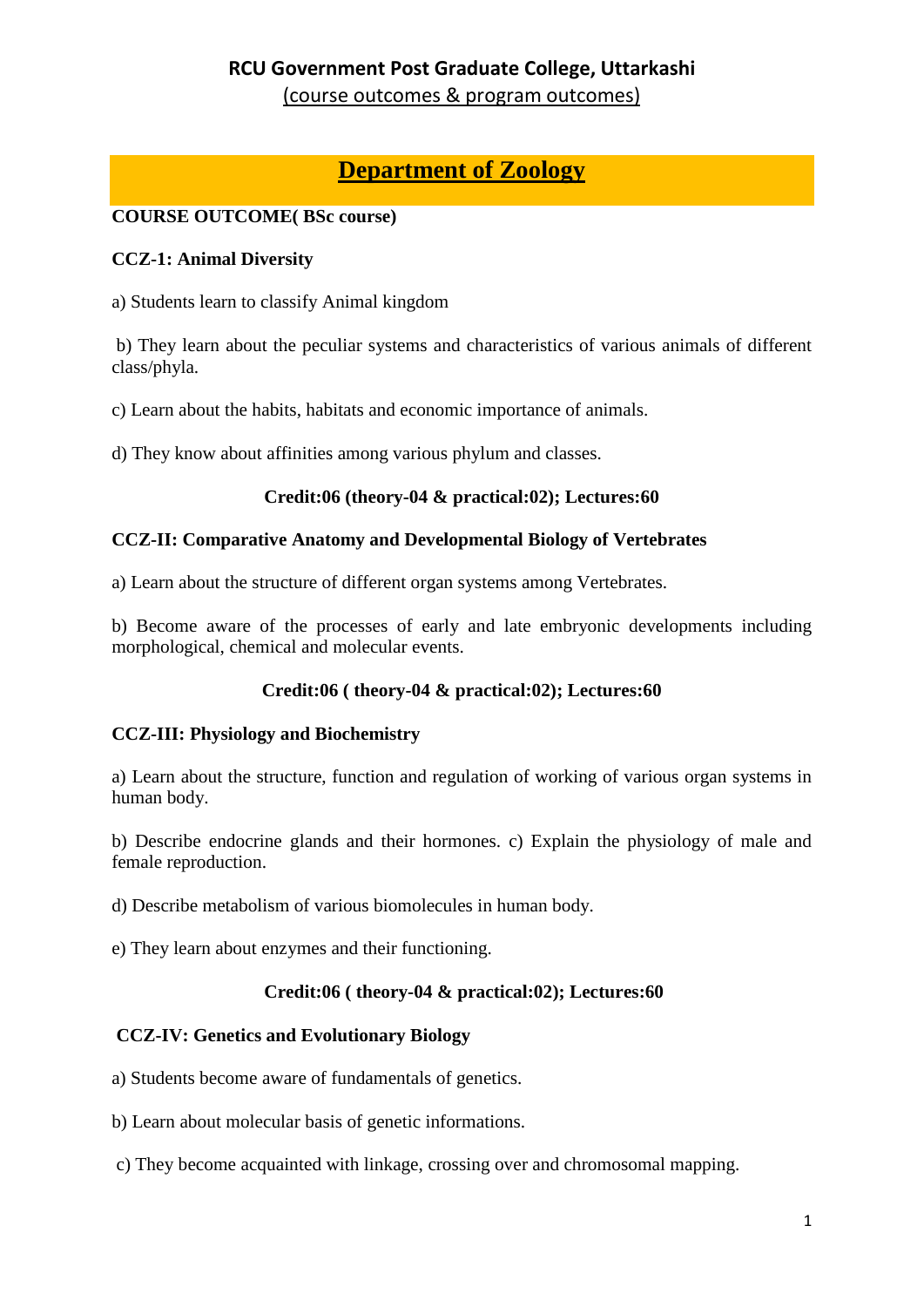- d) Learn about chromosomal mutations.
- e) Learn about mechanism of chromosomes in sex determination.
- f) Describe the origin of life and physical, biochemical and molecular evidences of evolution.
- g) Learn about processes of evolution Credit:06 ( theory-04 & practical:02);

#### **Lectures:60 DSEZ-06: Animal Behaviour and Ecology**

a) Come to know about various animal behaviours

b) Students become aware of biological rhythm, ways of communication among animals and chemoreception in animals.

- c) Describe ecology and various factors of ecosystems.
- d) Illustrate bio geological cycles.
- e) Study about populations, community and their characteristics.

#### **Credit:06 ( theory-04 & practical:02);**

#### **Lectures:60 DSEZ-05: Applied Zoology**

- a) Describe host-parasite relationship
- b) Illustrate epidemiology of disease
- c) Describe life-history and pathogenicity of parasites
- d) Explain Economic/Medical importance of insects.
- e) Become aware of animal husbandry, poultry farming and fish technology.

#### **Credit:06 ( theory-04 & practical:02);**

#### **Lectures:60 COURSE OUTCOME( MSc course)**

#### **C00I: Animal diversity ( lower non-chordates)**

- a) Explain origin of invertebrates
- b) Classy and describe general characters of non-chordates.
- c) Talk about economic importance of invertebrates.
- d) Illustrate the peculiar features of invertebrates.

#### **Credits: 03**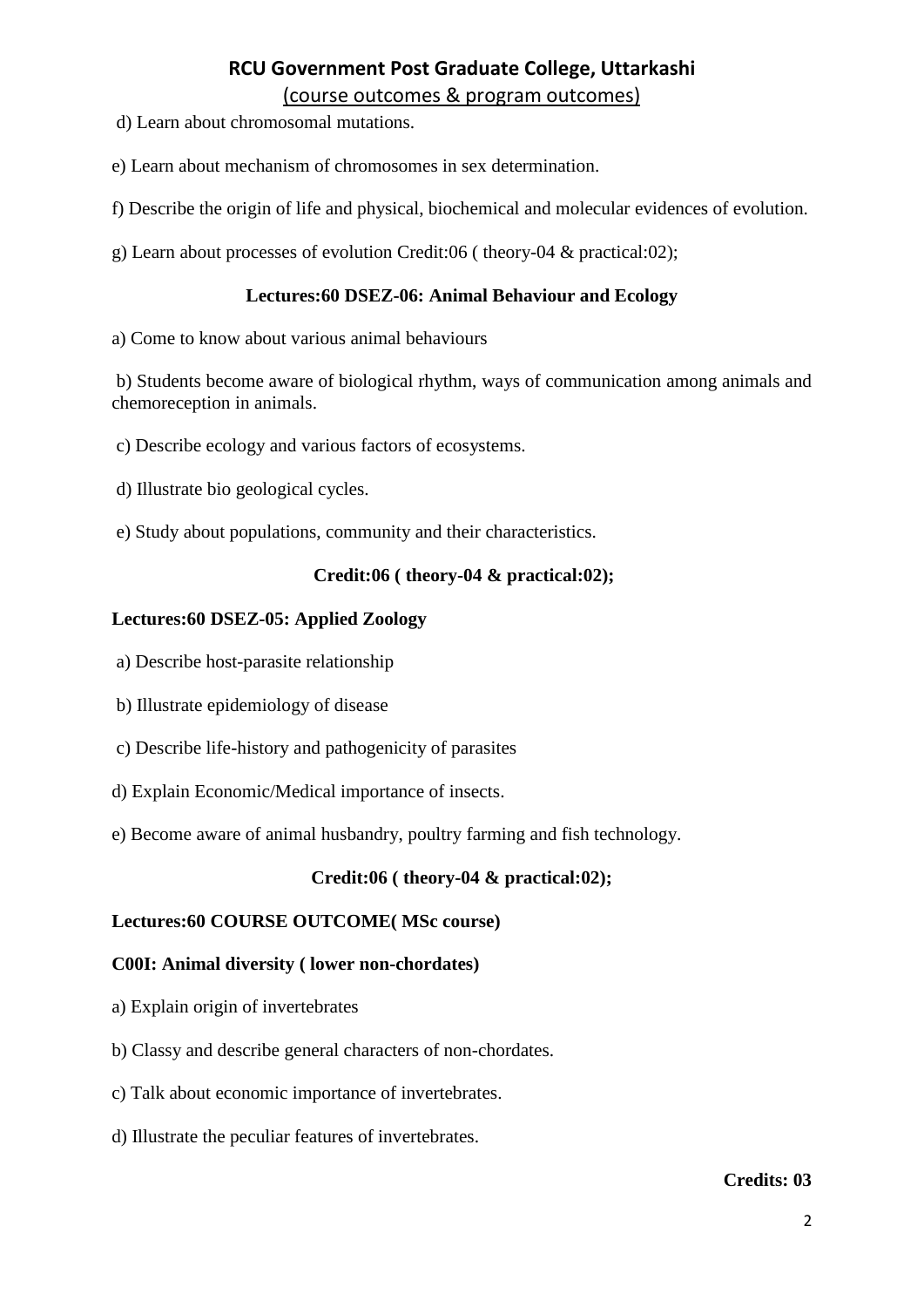(course outcomes & program outcomes)

#### **C002: Cell biology and Molecular Biology**

a) Describe ultrastructure 0f pro- and eukaryotic cells.

- b) Tell about various cell organelles and cytoskeleton of the cells.
- c) Describe molecular basis of signal transduction
- d) Learn about cell cycle and molecular events during cell cycle
- e) Describe ribosome biosynthesis
- f) Explain cell and tissue culture

g) They become aware of the central dogma of molecular biology and its details.

h) Describe the DNA packaging, polymorphism in DNA and RNA, genetic codes and mutations in DNA.

#### **Credits: 03**

#### **C003: Genetics, Evolution & Taxonomy**

a) Students become aware of Mendelian laws of genetics and exceptions in these laws.

b) Learn about structure of chromatins and giant chromosomes.

c) They become acquainted fine structure of genes and gene interactions.

- d) Learn about pedigree analysis, sex linked inheritance and genetic disorders in man.
- e) Learn about mechanism of chromosomes in sex determination.
- f) Describe cytoplasmic and extra chromosomal inheritance
- g) Explain genetic mapping techniques.
- h) Describe Hardy Weinberg's laws and its applications
- i) Describe the origin of life and physical, biochemical and molecular evidences of evolution.
- j) Explain concept of natural selection, speciation, micro and macroevolution

k) Students become aware of geological distribution of animals and zoogeographical division of the world.

l) They learn the process of fossilisation and importance of fossils as an evidence of evolution.

m) Students can talk about introduction and scope of systematics principles of classification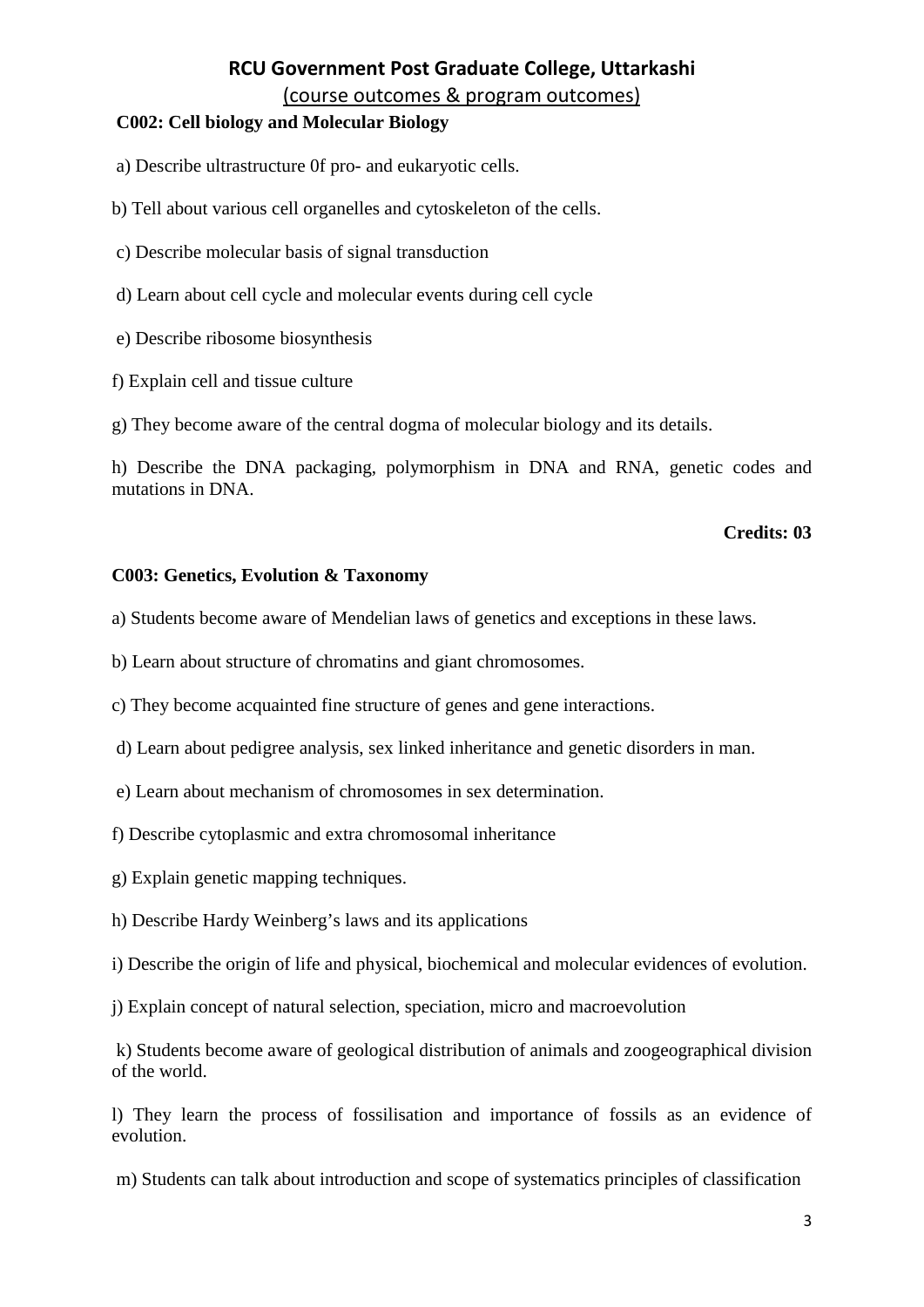n) They learn the methodologies to prepare keys and techniques of museum preparation.

#### **Credits: 03**

#### **C004: Developmental Biology & Parasitology**

- a) Explain the process of male and female reproduction and blocks to polyspermy.
- b) Talk about parthenogenesis.
- c) Describe the process of cellular differentiation at various levels
- d) Talk about the concept of cellular interactions.
- e) Illustrate embryonic development f) Learn about organ morphogenesis
- g) Write about molecular basis of development
- h) Describe teratogens.
- i) They can talk about process of metamorphosis in insects and amphibians.

j) Describe parasitism, evolution of parasites, their biology, life history and disease caused by them and control measures.

k) Adaptation of parasites

#### **Credits:03**

#### **C007: Animal Diversity: ( Higher Non-Chordates)**

- a) Classy and describe general characters of higher non chordates.
- b) Talk about economic importance of higher invertebrates.
- c) Illustrate the peculiar features of higher invertebrates.

#### **Credits:03**

#### **C008: Animal physiology and toxicology**

a) Students learn about the structure, functions, mechanisms and regulations of various systems of the body (digestive system, respiratory system, circulatory system, excretory, nervous systems.

b) Describe the anatomy and functioning of various organs of human body.

c) They can tell about regulation of cardiac amplitude and frequency, ECG and myocardial infarction, blood pressure and its regulation.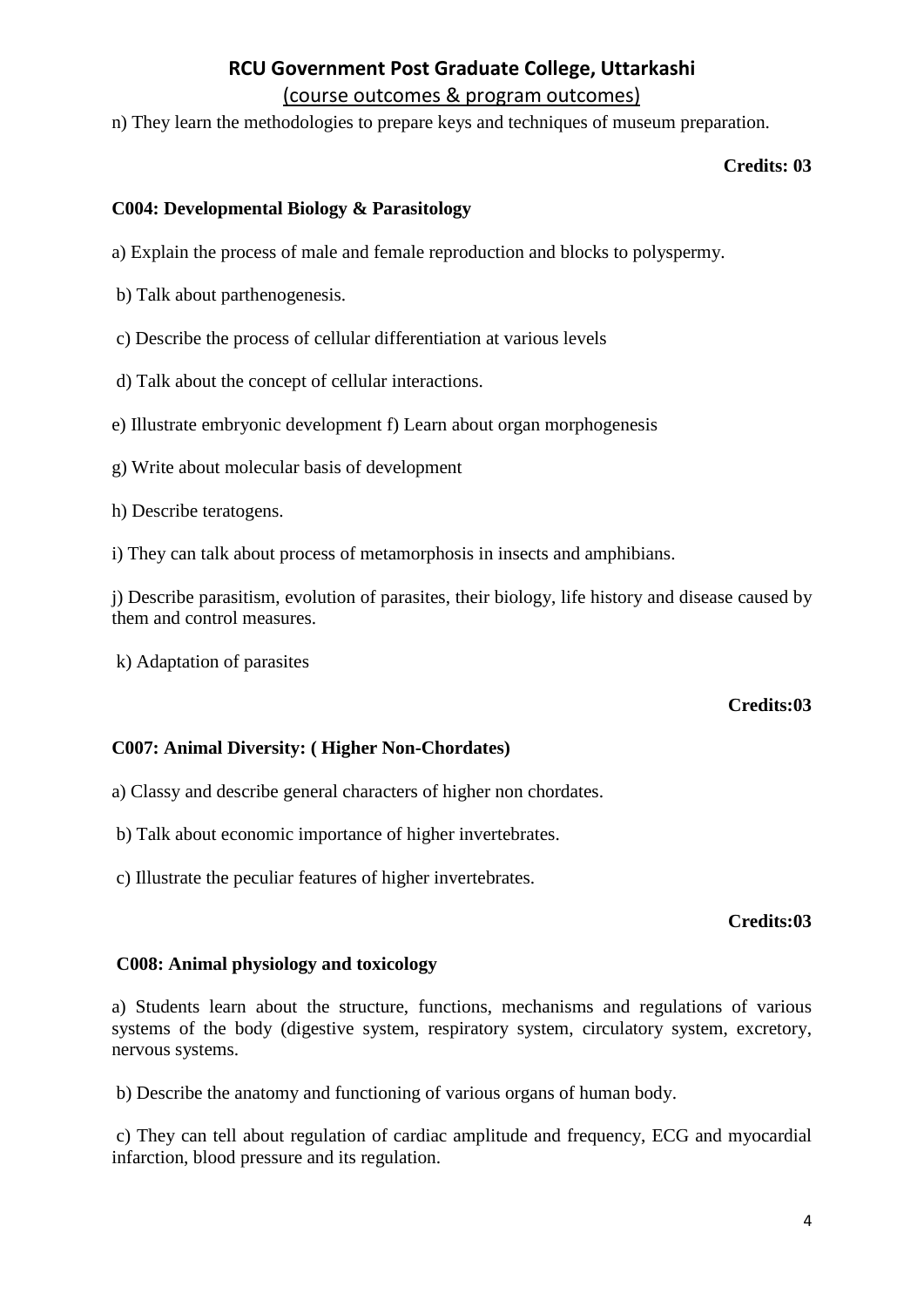d) Describe blood and blood groups as well as open and closed circulation and lymphatic system.

e) Explain the cascade of biochemical reactions involved in coagulation of blood.

f) Discuss the mechanism of thermoregulation in poikilotherms, homeotherms and heterotherms. Aestivation and hibernation.

g) Describe various kinds of toxic substances and can classify them.

h) Tell the sources of exposure to toxicants and its duration and frequency.

i) Describe bioaccumulation of xenobiotic and the process of their elimination.

j) Learn the Dose response relationship of toxic substances in animals through practicals.

#### **Credits:03**

#### **C009: Instrumentation, Computer application and Biostatistics**

a) Learn the principle and applications of various laboratory instruments.

b) Become acquainted with computers and its input and output devices.

c) Understand the basic concepts of its functioning and its applications in various fields.

d) Learn to use biostatistics in biological research as they study various types of calculations (mean, median, mode, range variation, standard deviation, co-efficient of variation, correlation, regression, students-t; chi-square and F-test of significance etc.)

#### **Credits:03**

#### **C010: Elementary Biotechnology & Microbiology**

a) Students become aware of genetic engineering. They learn the process of gene cloning.

b) Describe various kinds of cloning vectors based on plasmids and phages.

c) They learn the blotting techniques. d) They can tell about PCR, DNA sequencing.

e) They become aware of transgenic animals and plants and other products of recombinant DNA technology.

f) Explain various kinds of microbes and classify them.

g) Describe their pathological significance.

h) Explain the physiology, genetics and reproduction of microbes.

i) Learn to prepare media both solid and liquid as well as their culturing in lab conditions.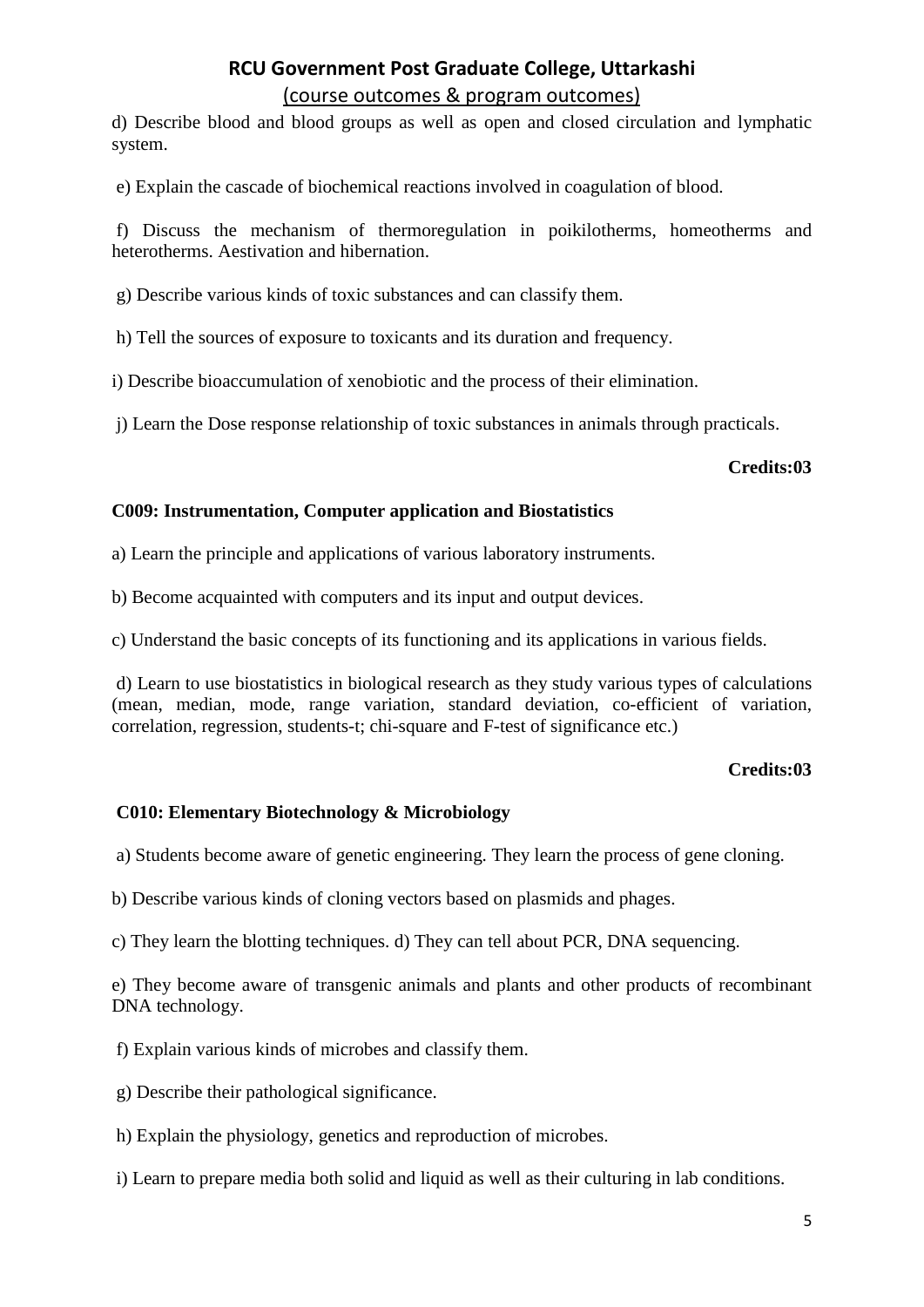j) Become aware of various molecular markers.

#### **Credits:03**

#### **C013: Animal Diversity (Chordata)**

a) Describe the origin, general characters, affinities and development of chordates.

b) Talk about various instinctive behaviour and adaptations in chordates.

#### **Credits:03**

#### **C014: Ecology & wildlife**

a) Define ecology and its scope, importance and applications.

b) Describe various biogeochemical cycles.

c) Tell about concept of ecosystem, energy flow, food chains, ecological pyramids, habitat and ecological niche.

d) Describe concept and attributes of population and community.

e) Describe various types of Biodiversity and factors influencing biodiversity.

f) Discuss scope and importance of economic valuation of biodiversity.

g) Discuss types of environmental pollutions and environmental impact assessment.

h) Explain cumulative impact assessment of hydropower development and environmental flows.

i) Talk about various techniques adopted in wildlife management

i. Identification by natural markings that includes passive and dynamic markings

ii. Population estimation techniques: Absolute verses relative density, total count verses estimates, census methods (drive count, aerial count, point count); indices.

j) Explain biogeography of India.

k) Explain various strategies adopted for wildlife conservation and management.

l) Describe conservation of germ plasm.

m) Give detailed account of endangered species of Himalayas.

n) IUCN categories for conservation of endangered species.

#### **Credits:03**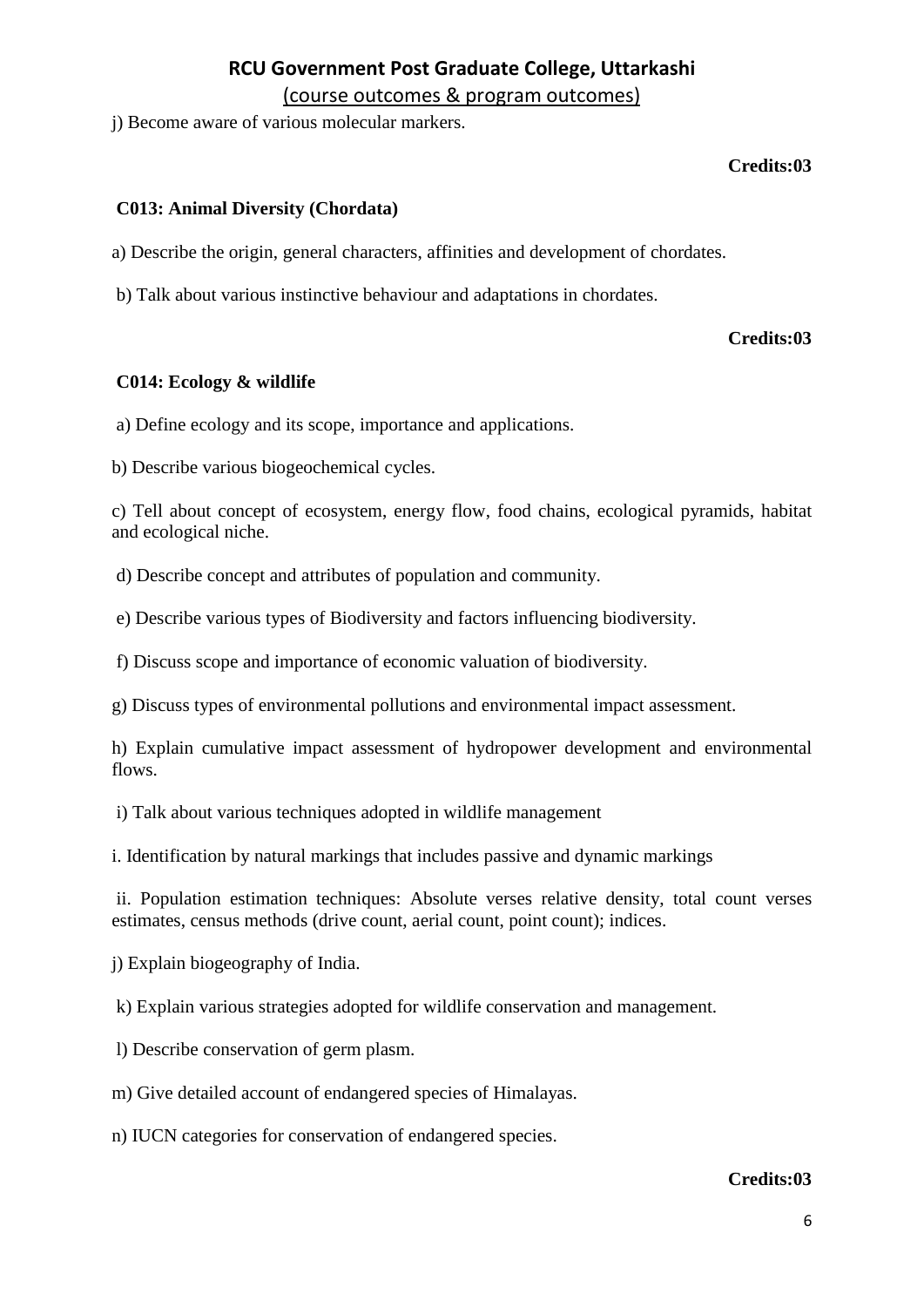(course outcomes & program outcomes)

### **E01c: Environmental Biology –I**

a. Students become aware of environmental biology its multidisciplinary nature and scope.

- b. Describe components of environment
- c. Talk about changing interaction of man and environment.
- d. Give detailed account of terrestrial and aquatic biomes.
- e. Describe environmental adaptations

f. Explain Island biogeography.

g. Describe habitat fragmentation, habitat selection, corridors, community patterns, community indices and ecological niche.

h. Give account of population cycles and fluctuations and dispersal of populations.

- i. Talk about models of succession.
- j. Talk about biological indicators, invasive species and its impacts.
- k. Describe biological control methods and l. Explain xenobiotic.

#### **Credits: 03**

### **E02C-Environmental Biology II**

a. Students become aware of natural resources their management and conservation

b. Understand the concept and currencies of sustainable development

c. Learn about biodiversity and various strategies and environment protection laws for its conservation.

d. Get knowledge about International efforts in biodiversity conservation.

e. They become aware of Global environmental problems both natural as well as anthropogenic.

f. Learn the applications of remote sensing and GIS in environment management.

#### **Credits: 03**

#### **C016: Endocrinology & Animal Behaviour**

a. Explain about hormones, neurohormones and hormone like substances.

b. Describe the hormones and physiological actions of endocrine glands of vertebrates.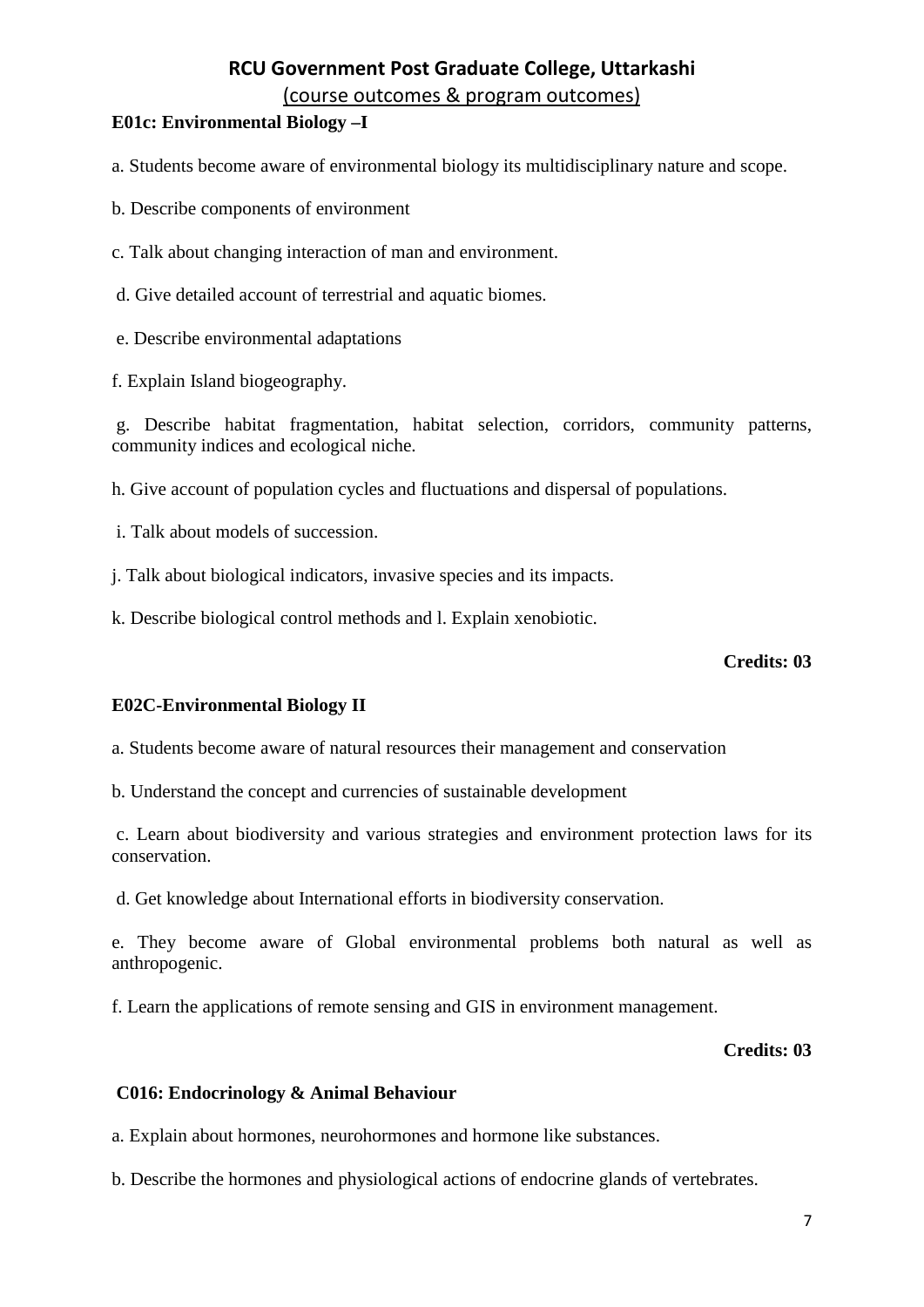c. Describe hormone biosynthesis and mechanism of action of protein hormones, catecholamine's, steroid and thyroid hormones.

d. Explain cyclic nucleotide cascade.

e. Give detailed account of organization and physiological actions of testis and ovary.

f. Describe animal behaviour and its proximate and ultimate causes.

g. Define instinct and its characteristics.

h. Explain various types of learning behaviour.

i. Explain evolutionary and ecological aspects of animal behaviour.

j. Describe biological rhythms, biological clock, circadian rhythm and their synchronization seasonal rhythms and photoperiodism.

- k. Explain various ways of communication in animals.
- l. Describe chemoreception as signals in animals.

m. Tell about neural control and hormonal control of behaviour.

n. Understand the socio-biology of animals ( social grouping; grouping versus predation and grouping versus foraging)

#### **Credit: 03**

#### **C017: Biochemistry and Immunology**

a. Define enzymes and classify them.

- b. Define zymogens and their activation
- c. Explain enzyme substrate complexes and enzyme activities.
- d. Explain the pathways and regulations of metabolism of biomolecules in the body.
- e. Describe biosynthesis and regulation of fatty acids and cholesterol.
- f. Understand the immune system in human body.
- g. Describe structure and function of immunoglobulins and BCR & TCR.
- h. Understand the cytokines, compliment system and cell mediated cytotoxicity.
- i. Have an overview of hypersensitivity and autoimmunity.
- j. Describe active and passive immunization.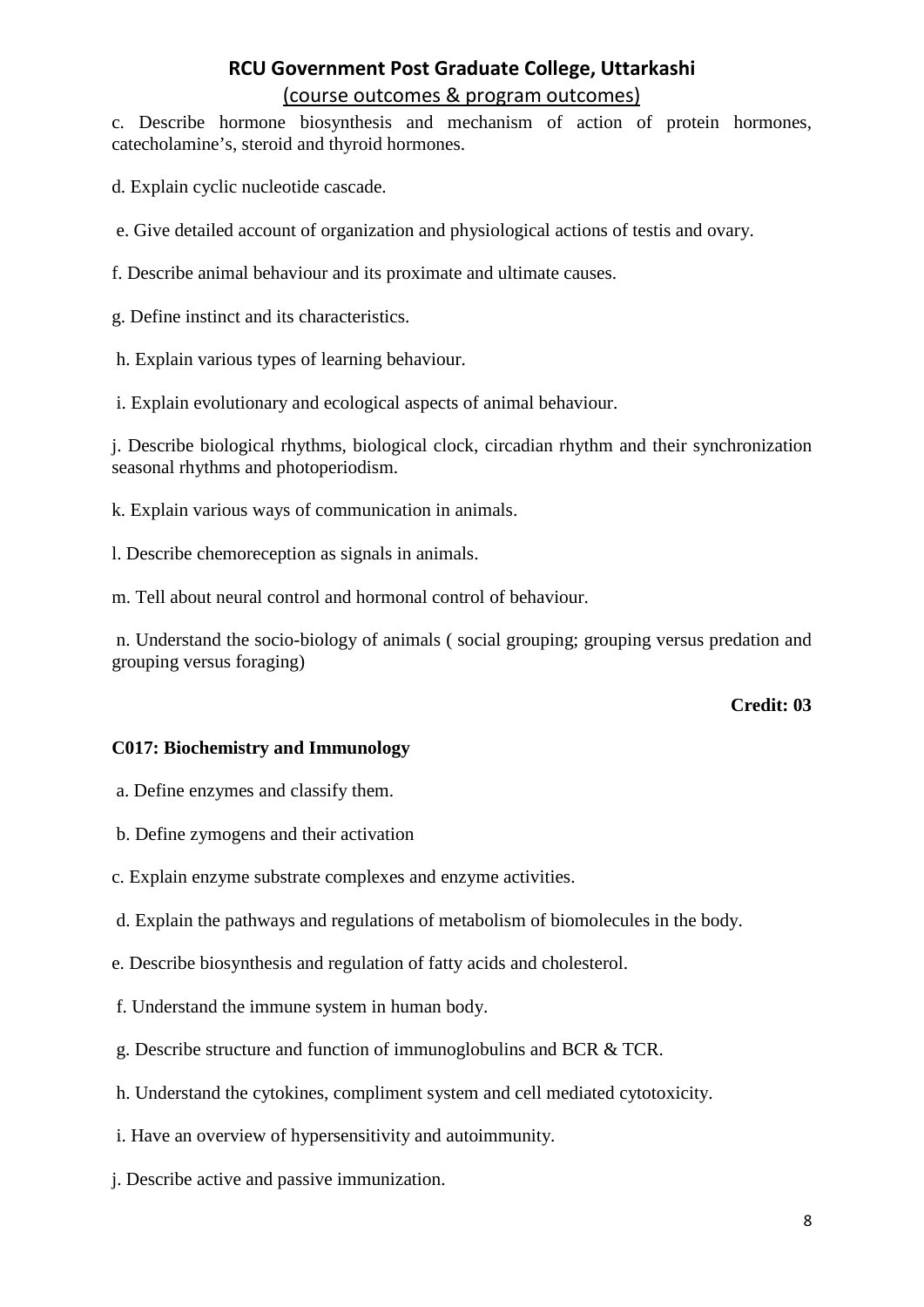(course outcomes & program outcomes)

k. Introduced with monoclonal antibodies and hybridoma technology.

l. Describe antigen-antibody interactions.

m. Introduced with various immunological techniques like RIA, ELISA, western blotting, immune precipitation and immune-fluorescence.

#### **Credit: 03**

#### **E04c: Applied Environmental Biology**

a. Understand the properties and sources of air, water and noise pollution and their control.

b. Analyse various treatment processes of pollutants.

c. Learn the radioactive fallouts, its effects and safe disposal.

d. Learn the solid waste management and hazardous waste and their management.

e. Learn the process of bioremediation of herbicides, pesticides, hydrocarbons and oil spills.

f. Learn the biological methods of pest control.

g. Know about the reclamation and restoration of wastelands ( ecological restoration)

h. Describe environmental impact assessment. i. Carry out case study of river valley projects and mining.

j. Learn to carry out bioassays like Dose-response relationships; frequency; response and cumulative response and statistical concept.

k. Understand the concept of hyper and hyposensitivity factors affecting toxicity.

l. Learn to frame hypothesis and carry out experimentation through inductive and deductive methods.

m. Learn to analyse and simulate the problem.

n. Develop the skill to validate and verify the solution.

#### **Credit: 03**

#### **E05b: Methodology in Environmental Biology**

a. Develop understanding about importance and need of environmental research.

b. Learn to identify and design problems, its objectives, significance, scope and limitations.

c. Learn to search primary literature related to the problem.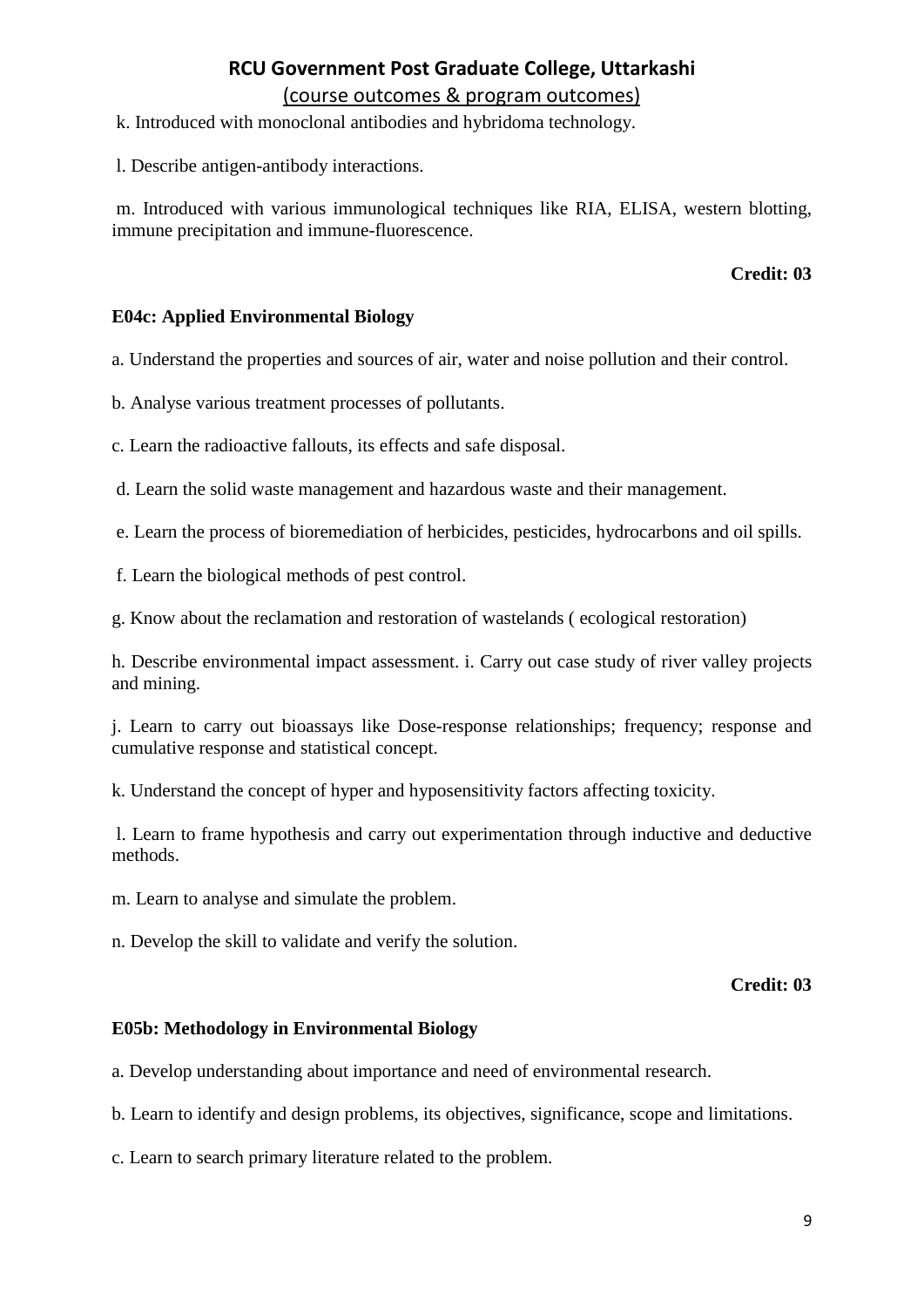d. Learn how to carry out field survey, site selection and source selection for data equisation.

e. Learn the sampling strategies and project report preparation.

f. Learn the methodologies of measuring solar radiation, wind velocity, air quality monitoring, water quality analysis and sampling methods for terrestrial and aquatic flora and fauna.

g. Learn to analyse various types of soil and their properties.

h. Learn to apply statistical descriptive and regression analysis methods in environmental sciences.

#### **Credit: 03**

#### **ZOOLOGY PROGRAMME OUTCOME**

Choosing to get degree in zoology programme can be a good option for those who seek to get knowledge about animals and natural sciences. The study of various courses under this programme that includes basic as well as applied sciences help the students to :

a. Become critical thinker.

b. Students can present scientific hypothesis and data both orally and in writing

c. Students can analyse the problems and solve them in scientific way.

d. Students can identify the relevant topic for the research work.

e. They can access the required primary literature and review it.

f. They can evaluate the scientific content of their work.

g. Students learn to create the appropriate methodologies (techniques and protocols) to reach to the solution.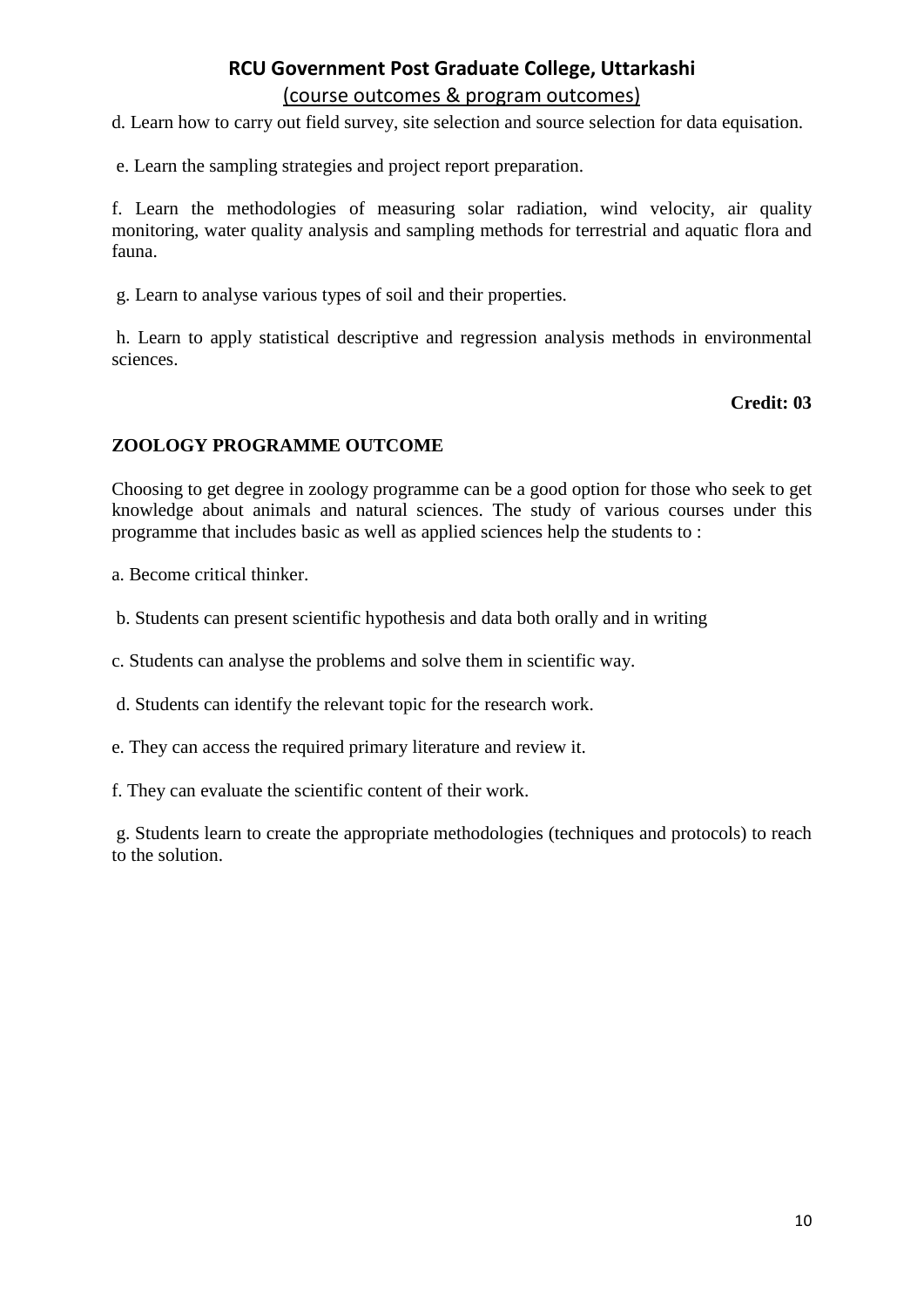(course outcomes & program outcomes)

# **Department of Hindi**

# स्नातकोत्तर हिन्दी(एम. ए.)

### प्रथम अध्ययन सत्र

### पाठयक्रम $01$

- 1. प्राचीन एवं मध्यकालीन निर्ग्ण काव्य
- 2. हिन्दी साहित्य का इतिहास
- 3. आधुनिक गद्य
- 4. भाषा विज्ञान एवं हिन्दी भाषा
- 5. आधुनिक काव्य
- 6. भारतीय काव्यशास्त्र

## पाठयक्रम प्रतिफल

1. प्रश्न पत्र प्रथम में विद्यार्थी प्राचीन एवं मघ्यकालीन निर्गुण काव्य का अध्ययन करेंगे। इस प्रश्नपत्र में उस युग की प्रतिनिधि रचनाओं का अध्ययन किया जायेगा। साथ ही द्वितीय प्रश्नपत्र आदिकाल से लेकर रीतिकालीन हिन्दी साहित्य के इतिहास की विस्तृत जानकारी छात्र-छात्राओं को देगा। जो हिन्दी साहित्य के अध्ययन में आधार-सामग्री का कार्य करेगा।

2. तृतीय प्रश्नपत्र के माध्यम से छात्र-छात्राएँ गदय लेखन की प्रतिनिधि रचनाओं-स्कंदगृप्त, आधे-अधूरे, निबंध (संकलन) तथा प्रतिनिधि गद्य रचयिताओं के विषय में जानकारी प्राप्त करेंगे। चत्थे प्रश्नपत्र भाषा विज्ञान के सैद्धांतिक पक्ष के परिज्ञान के साथ-साथ हिन्दी भाषा वैज्ञानिक अध्ययन की जानकारी देगा।

3. पंचम् प्रश्नपत्र आधुनिक युग के प्रतिनिधि काव्य-रचयिताओं-कामायनी, राम की शक्ति पूजा, अनामिका, नये पत्ते, पल्लव, चिदंबरा, उर्वशी, साकेत, उद्धव-शतक आदि का भावबोध छात्र-छात्राओं को करायेगा। छठा प्रश्नपत्र साहित्य के निर्माण में किन-किन बारीकियों का ध्यान रखा जाता है, इस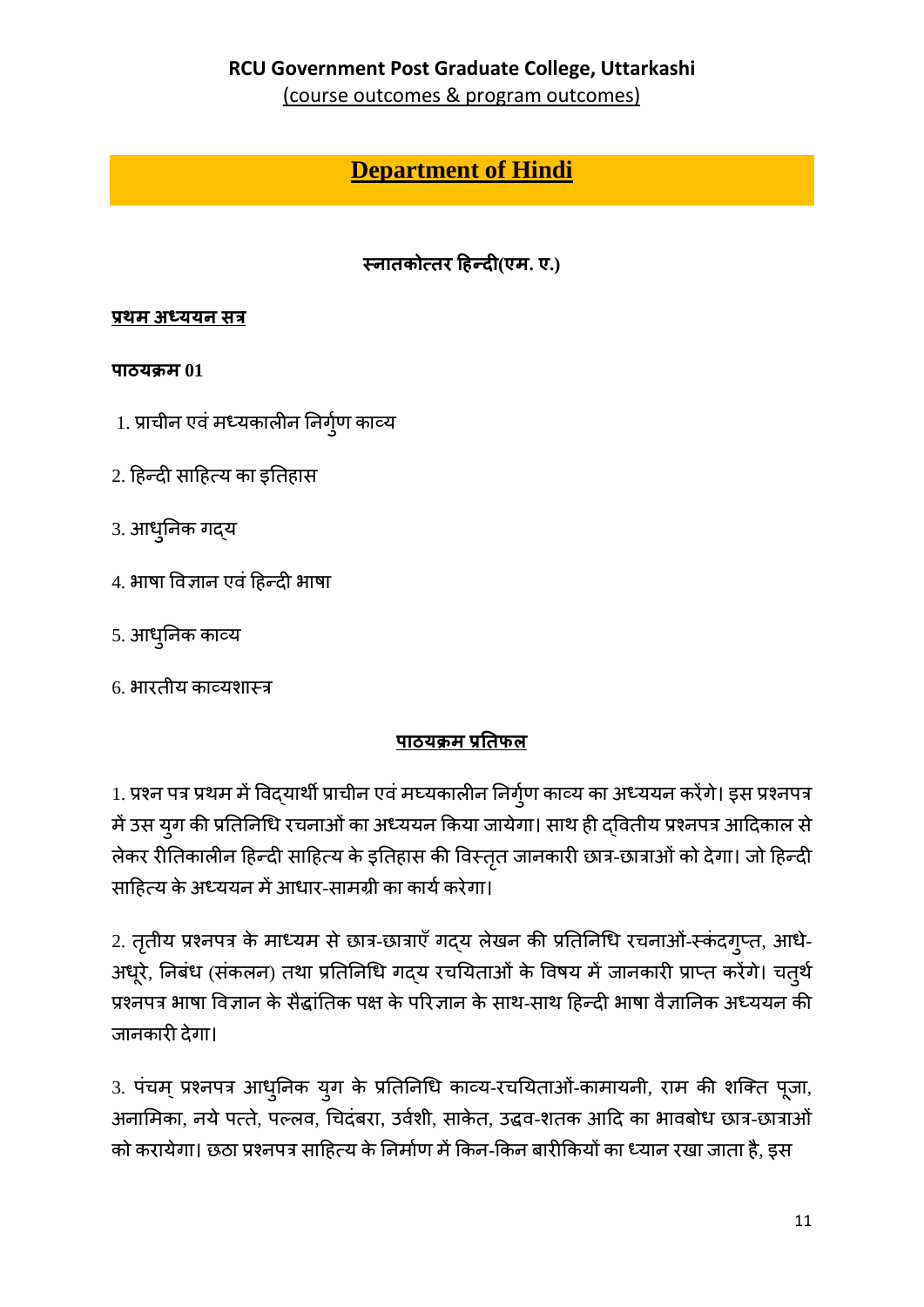तथ्य से अवगत करायेगा। इस प्रश्नपत्र में भारतीय काव्यशास्त्रियों के विचार एवं सिद्धांतां (रस, अलंकार, रीति, वक्रोक्ति, ध्वनि तथा औचित्य) का अनुशीलन किया जायेगा।

# कार्यक्रम प्रभाव

1. प्रथम अध्ययन सत्र के अवगाहन से छात्र-छात्राओं में भारतीय साहित्य के विविध भाषा-साहित्य के कवियों को समझने में सहायता होगी तथा वे एक वैचारिक समरसता को रेखांकित करने में समर्थ होंगे।

2. आधुनिक युग 'गद्य' के नाम से जाना जाता है। वर्तमान समय की जटिलताओं को तार्किक एवं विश्लेषणात्मक दृष्टि से समझने का भावबोध यह साहित्य करता है।

3. आलोच्य पाठयक्रम में संस्कृति, परंपरा, भाषा, रीति-रिवाज, शहरीकरण तथा शहरी संस्कृति, क्षेत्रीय लोक संस्कृति, लोकभाषा, सामाजिक असमानता तथा जेंडर, सांस्कृतिक विरासत और सांस्कृतिक अभिव्यक्तियों को सम्मिलित किया गया है।

# <u>दवितीय अध्ययन सत्र</u>

## पाठयक्रम $02$

1. मध्यकालीन सगुण एवं रीतिकालीन काव्य

2. हिन्दी साहित्य का इतिहास 3. कथा-साहित्य

4. भाषा विज्ञान एवं हिन्दी भाषा

5. छायावादोत्तर काव्य

6. पाश्चात्य काव्यशास्त्र

## पाठयक्रम प्रतिफल

1. प्रथम एवं द्वितीय प्रश्नपत्र के माध्यम से छात्र-छात्राएँ मध्यकालीन एवं रीतिकालीन युग की भावभूमि एवं बोध को समझते हुए उस समय की प्रतिनिधि साहित्यकारों के काव्य का अवगाहन करेंगे। दवितीय प्रश्नपत्र हिन्दी भाषा-साहित्य के आधुनिक युग की विस्तारपूर्वक जानकारी देता है। इस युग में गद्य की नवीन प्रवृत्तियाँ उद्भूत हुई हैं। उनके अध्ययन से छात्रों में नव-विचारधाराओं-मनोविश्लेषण, मार्क्सवाद, अस्तित्ववाद, उत्तर आधुनिकता, नव संरचनावाद, विखण्डन आदि को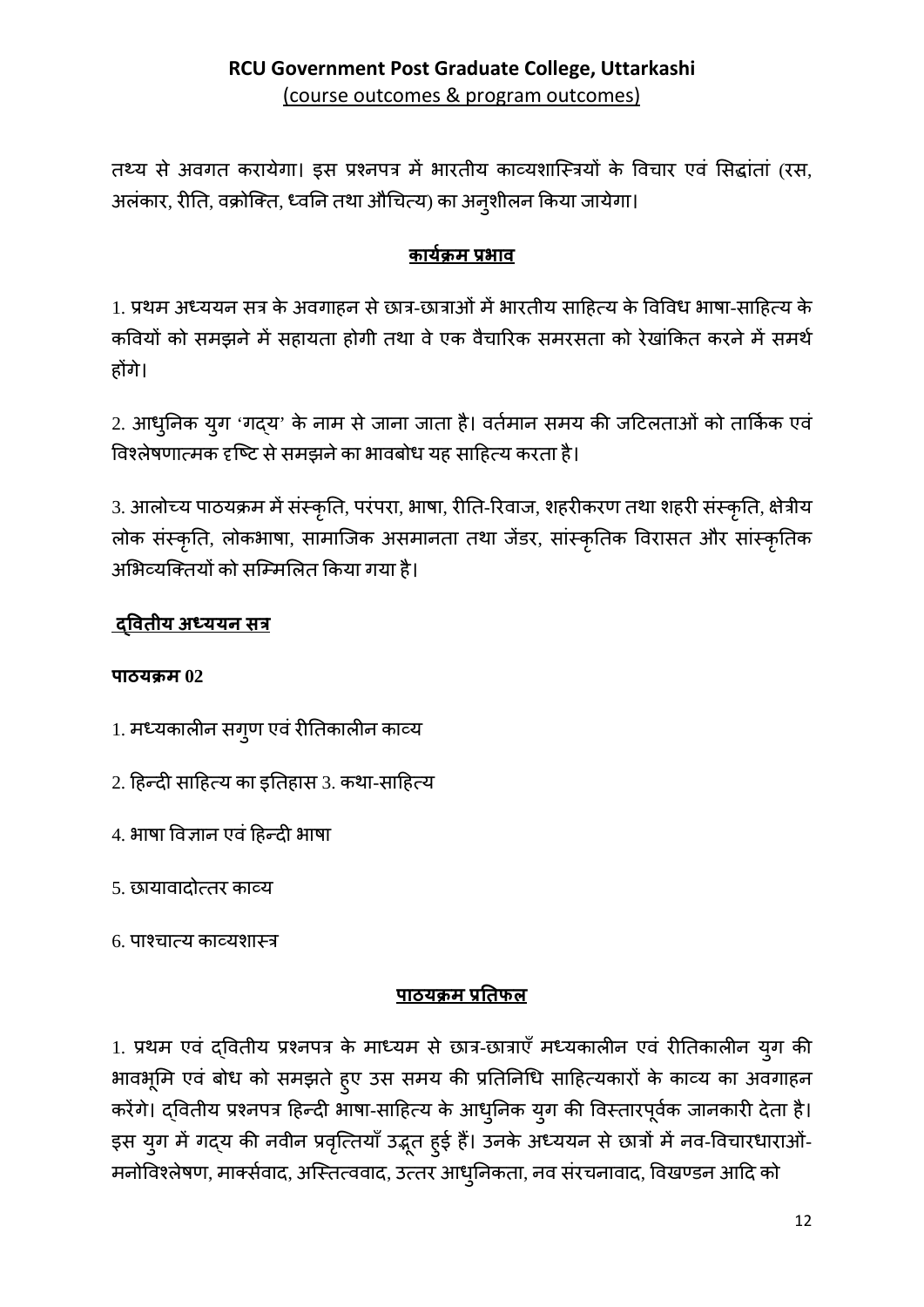जानने की इच्छा होती है। तृतीय प्रश्न पत्र शेखर: एक जीवनी, बाणभट्ट की आत्मकथा, कहानी-संग्रह के साथ-साथ यशपाल, भीष्म साहनी, अमरकांत, मन्नू भंडारी, बच्चन आदि की रचनाओं से भी साक्षात्कार कराता है। चतुर्थ प्रश्न पत्र हिन्दी भाषा की ऐतिहासिक पृष्ठभूमि-वैदिकी, छांद्स, संस्कृत, पालि, प्राकृत, ब्रज, अवधी तथा हिन्दी के विविध रूपों की जानकारी देता है। पांचवा प्रश्न पत्र छायावादोत्तर कवियों के काव्य से परिचित कराता है तथा क्रमशः छठा प्रश्न पत्र पाश्चात्य काव्यशास्त्रियों-प्लेटो, अरस्तू, वर्ड्सवर्थ, रिचर्डस, इलियट आदि के काव्य-विचारों से सिद्धांतों से अवगत कराता है।

# <u>कार्यक्रम प्रभाव</u>

1. प्रस्तूत पाठयक्रम छात्र-छात्राओं में तार्किक तथा विश्लेषणात्मक प्रकृति का विकास करता है। साथ ही आलोचनात्मक अथवा समीक्षात्मकदृष्टि को विकसित करता है।

2. यह पाठ्यक्रम लोकतांत्रिक मूल्यों, गांधीवादी विचारों, संवेदनशीलता, परद्खकातरता, मानवतावादी विचारधारा, गणतंत्र, समानता तथा प्रजातंत्र की प्रकृति को विकसित करता है।

3. वैश्विक स्तर पर यह पाठ्यक्रम मध्ययुगीन एवं आधुनिक साहित्य की केन्द्रीय संवेदना को समझने में सहायक सिद्ध होता है। साथ ही विश्व की विविध भाषाओं को जानने तथा समझने की प्रकृति भी यह पाठ्यक्रम विकसित करता है।

# <u>तृतीय अध्ययन सत्र</u>

## पाठयक्रम $03$

- 1. हिन्दी आलोचना साहित्य
- 2. प्रयोजनमूलक हिन्दी
- 3. भारतीय साहित्य
- 4. सूरदास/तुलसीदास/लोक साहित्य
- 5. हिन्दी उपन्यास/नाटक एवं रंगमंच
- 6. दृश्य एवं श्रव्य माध्यम लेखन/राजभाषा प्रशिक्षण/छायावादी काव्य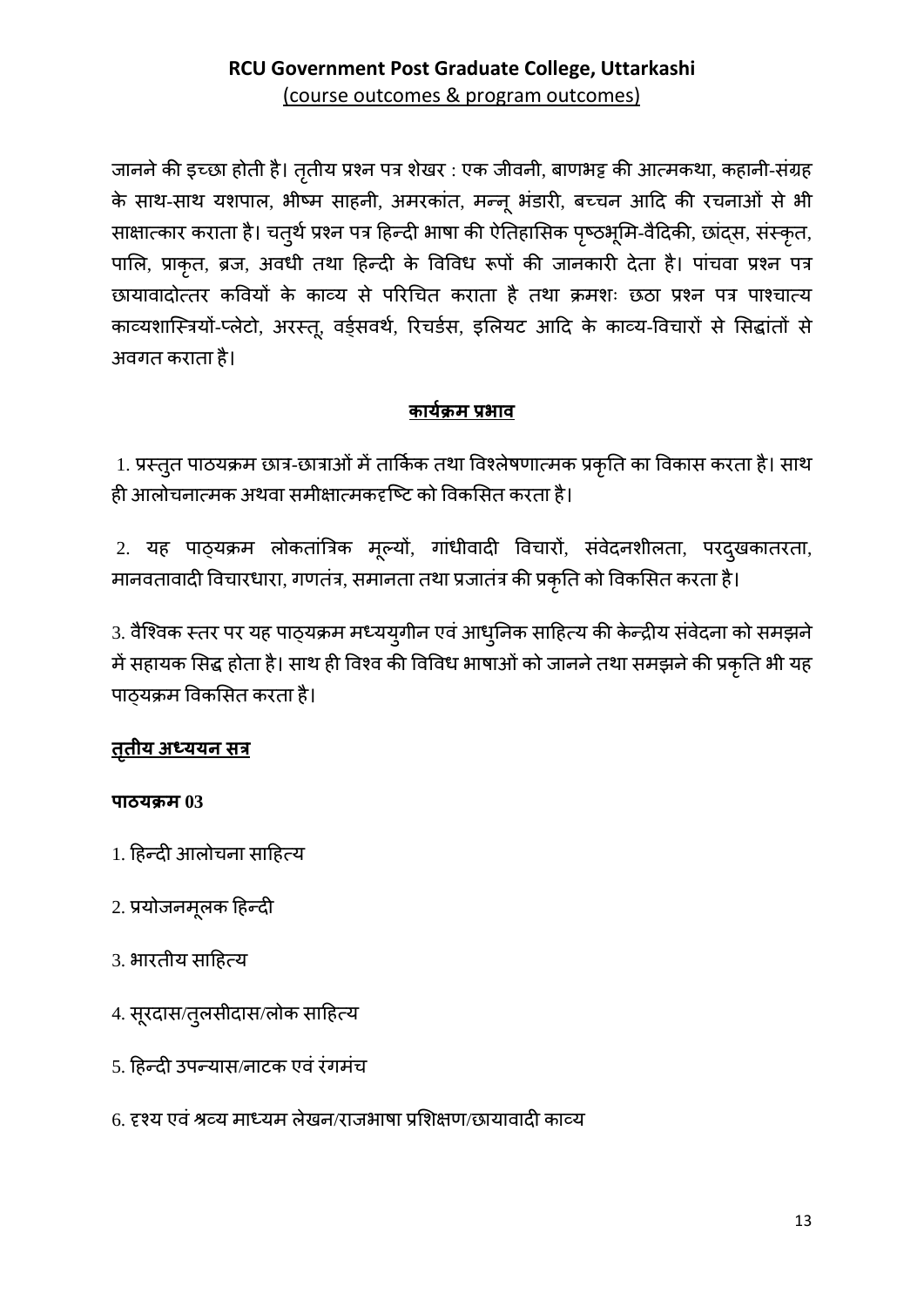# **पाठ्यक्रम प्र�तफल**

1. प्रथम प्रश्न पत्र छात्र-छात्राओं को समीक्षा के विविध पक्षों की जानकारी देता है। वहीं दवितीय प्रश्न पत्र प्रयोजनमूलक हिन्दी के विविध रूपो राजभाषा, राष्ट्रभाषा, कम्प्यूटर, इण्टरनेट आदि को समझने में सहायता करता है।

2. तृतीय प्रश्न पत्र भारतीय साहित्य के स्वरूप, उसके प्रतिनिधि रचनाकार, कृतियाँ तथा विविध भारतीय भाषाओं के साहित्य एवं भाषा पर प्रकाश डालता है। चतुर्थ प्रश्न पत्र हिन्दी के शीर्ष कवियों-सूरदास, तुलसीदास अथवा लोकसाहित्य के गहन अध्ययन का परिज्ञान कराता है।

3. पंचम् प्रश्न पत्र-हिन्दी उपन्यास/नाटक और रंगमच के अध्ययन को प्रस्तुत करता है। प्रेमचन्द, वृंदावनलाल वर्मा, जैनेन्द्र कुमार, मनोहरश्याम जोशी के उपन्यास के द्वारा समाज एवं जीवन को समझनेका प्रयास यह प्रश्न पत्र करता है।

# **कायर्क्रम प्रभाव**

1. प्रस्तुत पाठ्यक्रम विद्यार्थियो को समकालीन चुनौतियो, जटिलताओ, समस्याओ, मुद्दो से अवगत कराता है। उन्हें देश की ज्वलंत समस्याओं-भाषावाद, छुआछूत, सांप्रदायिकता, मानव-तस्करी, आतंकवाद आदि से अवगत कराता है। वे साहित्य के अध्ययन के माध्यम से तार्किक एवं विश्लेषणात्मक दृष्टिकोण के द्वारा इन्हें समझे तथा निराकरण का प्रयास करते हुए देखे जा सकते हैं।

2. छात्र-छात्राओं को सामाजिक सरोकारों से अवगत कराना प्रस्तुत पाठ्यक्रम का लक्ष्य है। छात्र-छात्राओं में जनजागरण की प्रवृत्ति को विकसित करना भी एवं अन्य तथ्य यहाँ प्रतिध्वनित होता है। बेरोज़गारी, छुआछूत, स्वास्थ्य, शिक्षा, पर्यावरण के प्रति लोकजागरण उत्पन्न करना तथा संवेदना को मानवीय भावभूमि पर जागृत करना भी प्रस्तुत पाठ्यक्रम का लक्ष्य है।

# **चतु थर्अध्ययन सत्र**

## **पाठ्यक्रम 04**

- 1. बगला साहित्य एवं हिन्दी भाषा का तुलनात्मक अध्ययन
- 2. प्रयोजनमूलक हिन्दी (मीडिया लेखन एवं अनुवाद सिद्धात एवं व्यवहार)
- 3. हिमालयी साहित्य एवं संस्कृति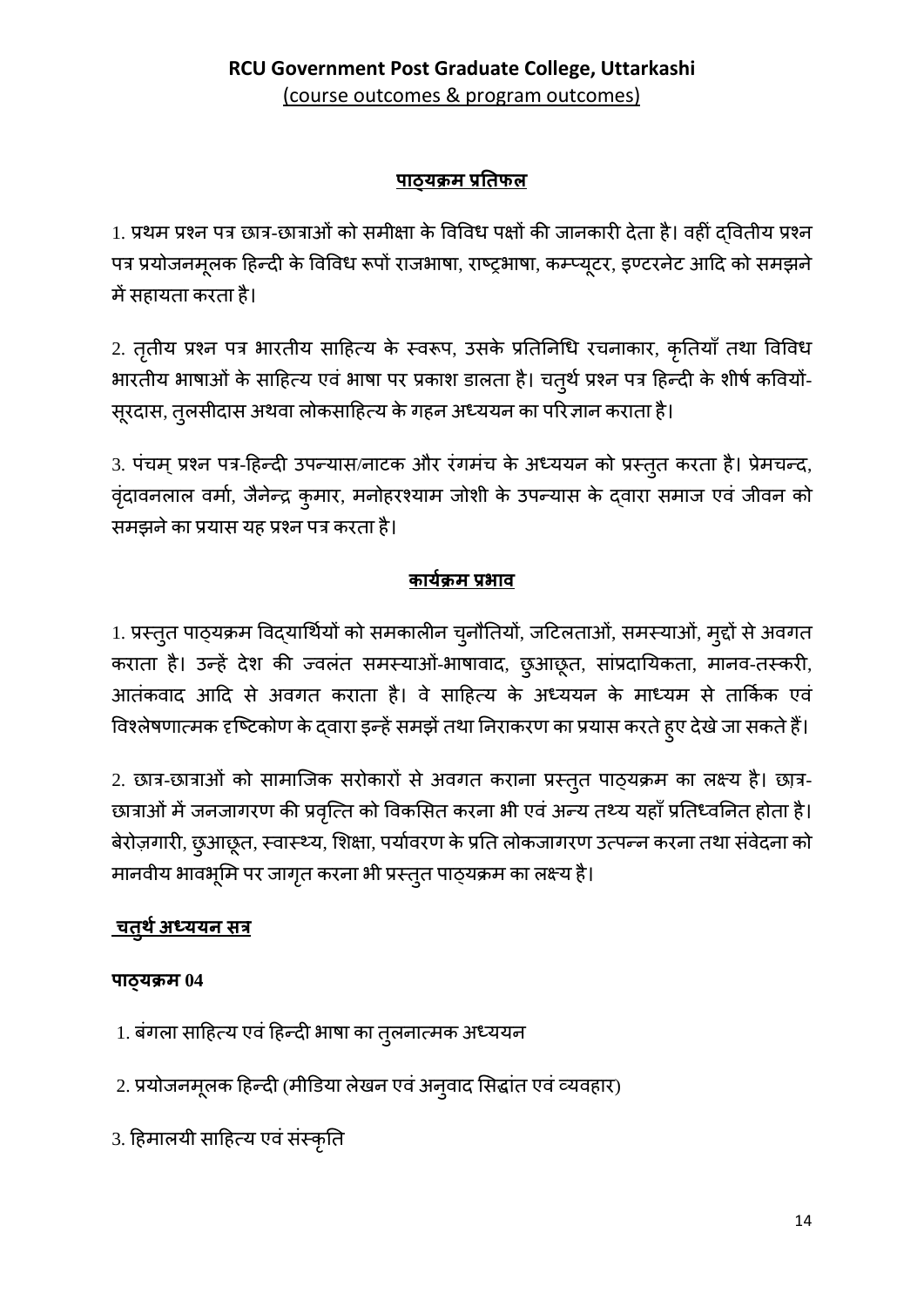4. गढवाली लोकसाहित्य

5. संस्कृत/पालि/जनपदीय भाषा साहित्य

6. जयशंकर प्रसाद/स्मित्रानंदन पंत/चंद्रकॅंवर बर्त्वाल

# पाठयक्रम प्रतिफल

1. प्रथम प्रश्न पत्र बंगला भाषा एवं हिन्दी भाषा के भाषा-साहित्य का तुलनात्मक अध्ययन प्रस्तुत करता है। वहीं द्वितीय प्रश्न पत्र मीडिया एवं अनुवादःसिद्धांत एवं व्यवहार पर रोशनी डालता है।

2. तृतीय प्रश्न पत्र हिमालय की संस्कृति एवं पहचान तथा जातीय अस्मिता को रेखांकित करता है। वहीं चतुर्थ प्रश्न पत्र गढ़वाली लोक साहित्य की लोकसंस्कृति, लोकजीवन तथा लोकपरंपरा को उजागर करता है।

3. पंचम् प्रश्न पत्र अभिजात्य भाषाओं-संस्कृत तथा पालि के अनुशीलन के साथ-साथ जनपदीय भाषा (गढ़वाली-कुमाउनी) के अध्ययन पर बल देता है छठा प्रश्न पत्र प्रसाद, पंत अथवा चंद्रकूँवर बर्त्वाल के विशेष अध्ययन को रेखांकित करता है।

# कार्यक्रम प्रभाव

भाषा-साहित्य एवं संस्कृति की विविध संकल्पनाओं की समझ की आवश्यकता तथा इनके अन्तर्सबंधों के महत्व को प्रत्येक छात्र-छात्राओं को समझाना उपर्युक्त पाठ्यक्रम का लक्ष्य है। आलोच्य पाठ्यक्रम में संस्कृति, परंपरा, भाषा, रीति-रिवाज, शहरी एवं ग्रामीण क्षेत्रीय लोक-संस्कृति, लोकभाषा, राजभांषा, राष्ट्रभाषा, सामाजिक असमानता, जेंडर, वनजीवी, स्त्री, दलित, पिछड़ा-वर्ग, सांस्कृतिक विरासत और संस्कृति रूप तथा सांस्कृतिक अभिव्यक्तियों को सम्मिलित किया गया है। जिसके फलस्वरूप विद्यार्थियों की जीवन-शैली, विचार-दृष्टि अथवा योग्यता तार्किक, वृहत भावभूमि और प्रजातांत्रिक मूल्यों पर विकसित होगी। फलतः वे किसी भी परियोजना/कार्य-योजना को निरंतरता, तत्कालीन परिस्थितियों, कालक्रम और समय-परिवर्तन को ध्यान में रखकर परिचालित करने में समर्थ हो सकेंगे।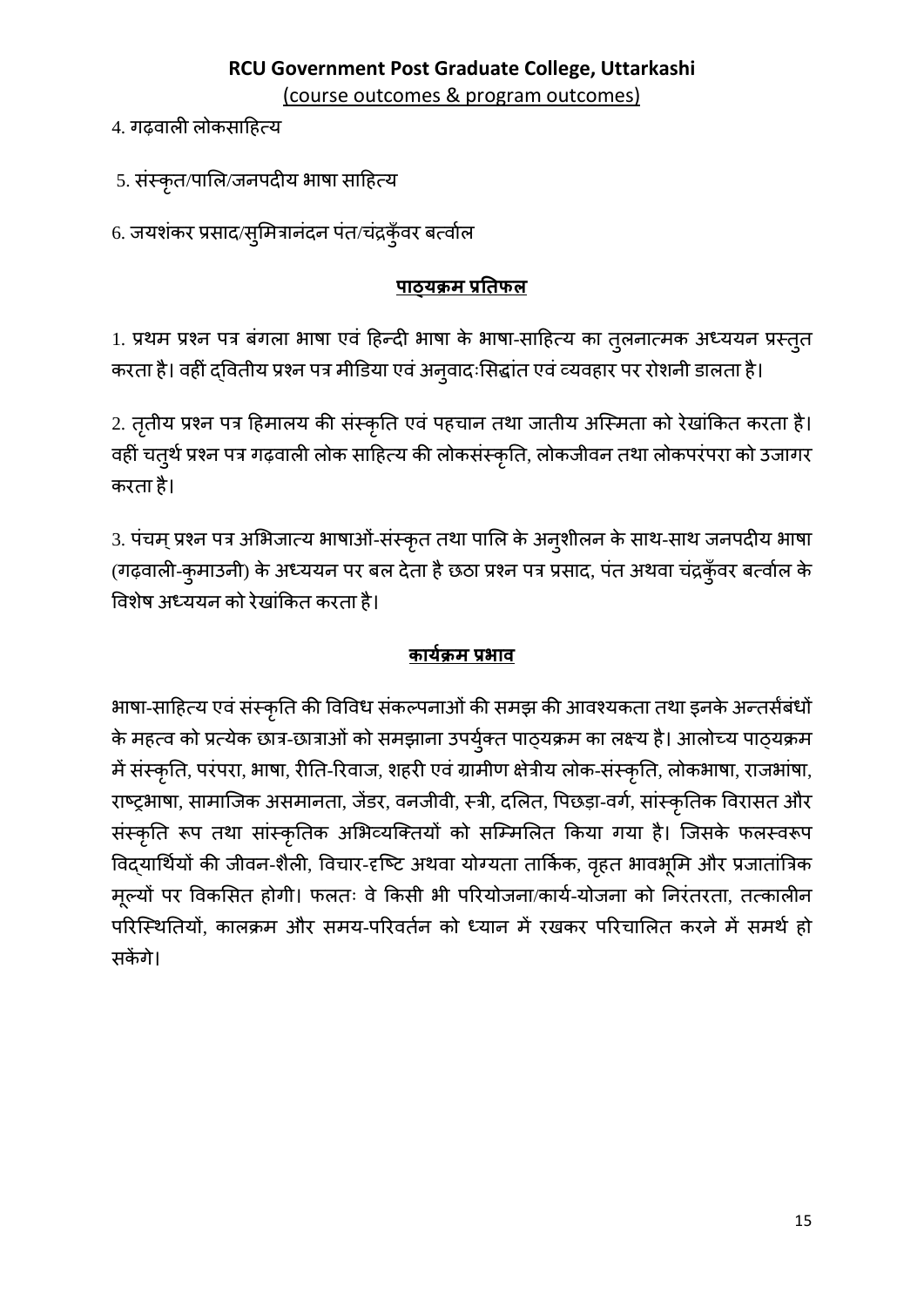# स्नातक हिन्दी (बी.ए.)

### <u>प्रथम अध्ययन सत्र</u>

### पाठ्यक्रम $-01$

- 1. हिन्दी साहित्य का इतिहास
- 2. हिन्दी भाषा और साहित्य
- 3. हिन्दी गदय का उदभव एवं विकास

# <u>पाठयक्रम प्रतिफल</u>

1. प्रथम प्रश्न पत्र हिन्दी भाषा एवं उसके इतिहास से छात्रों को परिचित करता है।

2. द्वितीय प्रश्न पत्र हिन्दी भाषा एवं आर्य भाषा परिवार की विविध बोलियों एवं उभभाषाओं की जानकारी देने के साथ-साथ विद्यार्थियों को प्राचीन, मध्यकालीन तथा आधुनिक हिन्दी साहित्य की विविध विधाओं एवं साहित्यकारों के लेखन से अवगत कराता है।

3. तृतीय प्रश्न पत्र आधुनिक हिन्दी गद्य के विविध रूपां-कहानी, यात्रा-वृत्तांत, संस्मरण आदि की प्रतिनिधि रचनाओं से छात्रों को अवगत कराता है।

# कार्यक्रम प्रभाव

1. पाठ्यक्रम के अध्ययन के उपरांत छात्र-छात्राओं में परंपरागत दर्शन, मूल्यों, संस्कार, परंपरा, आचार एवं संवेदनशीलता का भाव त्वरित गति से जाग्रत होगा।

2. हिन्दी भाषा एवं साहित्य के परिप्रेक्ष्य में अन्य भारतीय भाषाओं के साहित्य एवं साहित्यकारों के प्रति अध्ययन एवं अधिगम की प्रवृत्ति जाग्रत होगी।

# <u>दवितीय अध्ययन सत्र</u>

## पाठ्यक्रम-02

- 1. मध्यकालीन कविता
- 2. हिन्दी भाषा और संप्रेषण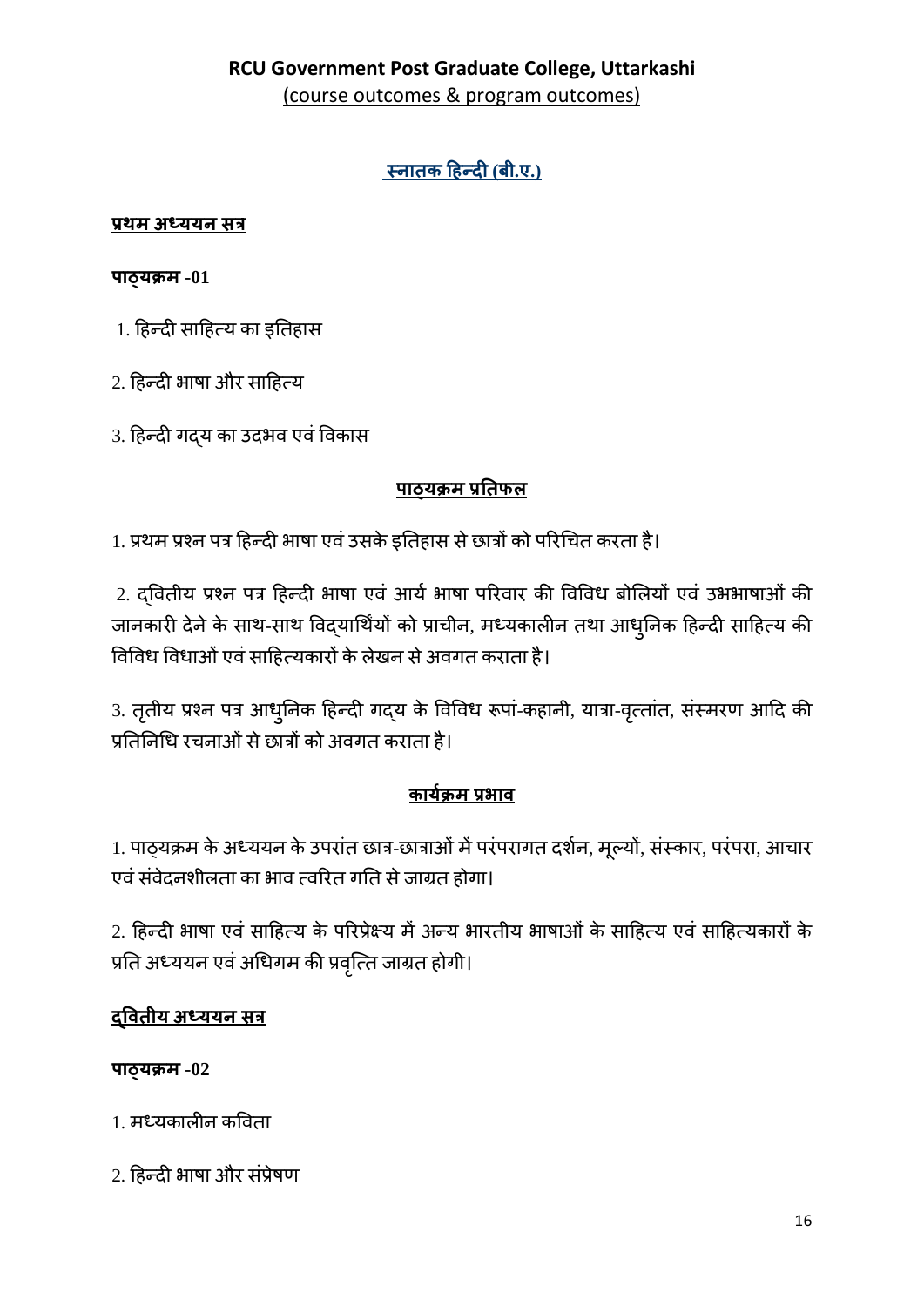(course outcomes & program outcomes)

3. हिन्दी का व्यावहारिक व्याकरण शास्त्र

### <u>पाठ्यक्रम प्रतिफल</u>

1. मध्यकालीन चेतना एवं इतिहास के परिप्रेक्ष्य में अध्ययन एवं अन्शीलन से विद्यार्थियों के अन्तरमन् में वर्तमान मानवीय मूल्यों को समझने से स्विधा होगी।

2. हिन्दी साहित्य के प्रतिनिधि आधार साहित्यकारों के साहित्य से विद्यार्थी अवगत् होंगे जिनमें-कबीर, तुलसी, सूरदास, मीराबाई, केशवदास आदि प्रमुख हैं।

3. हिन्दी भाषा एवं संप्रेषण प्रश्न पत्र के दवारा छात्रों में संप्रेषण से संबद्ध विविध पक्षों को समझने और भाषा-सम्प्रेषण के विविध आयामों को हृदयंगम करने में सुविधा होगी।

4. उक्त पाठ्यक्रम के दवारा छात्र-छात्राएँ भाषा के सैद्धांतिक पक्षों, उसके व्याकरण, शब्द-भण्डार, वाक्य एवं वर्तनी इत्यादि की अशुद्धियों से अवगत होंगे।

## कार्यक्रम प्रभाव

1. उक्त पाठ्यक्रम के द्वारा विद्यार्थियों में मध्यकालीन साहित्य के साथ भारतीय भाषाओं के अन्य कवि एवं उनके साहित्य के प्रति अभिरुचि उत्पन्न होगी।

2. भाषा-कौशल एवं वर्तनी की अशुद्धियों तथा भाषा-संस्कार के प्रति विद्यार्थियों की जिज्ञासा बढ़ेगी जिसके दवारा वाङ्मय के वृहत्तर स्तर पर उनके अवगाहन पर प्रभाव पड़ेगा।

## <u>तृतीय अध्ययन सत्र</u>

### पाठ्यक्रम-03

1. आधुनिक हिन्दी कविता

2. कार्यालयी हिन्दी

### <u>पाठयक्रम प्रतिफल</u>

1. हिन्दी भाषा-साहित्य के अध्येताओं को उपर्युक्त पाठ्यक्रम के परिप्रेच्य में आधुनिकता की पृष्ठभूमि में भारतेन्दु हरिश्चन्द्र के पश्चात् के काव्य का अवगाहन करते ह्ए इस काल के प्रतिनिधि साहित्यकार एवं उनकी रचनाओं से अवगत होना होगा। 2. वर्तमान समय मे दैनिक जीवन के साथ-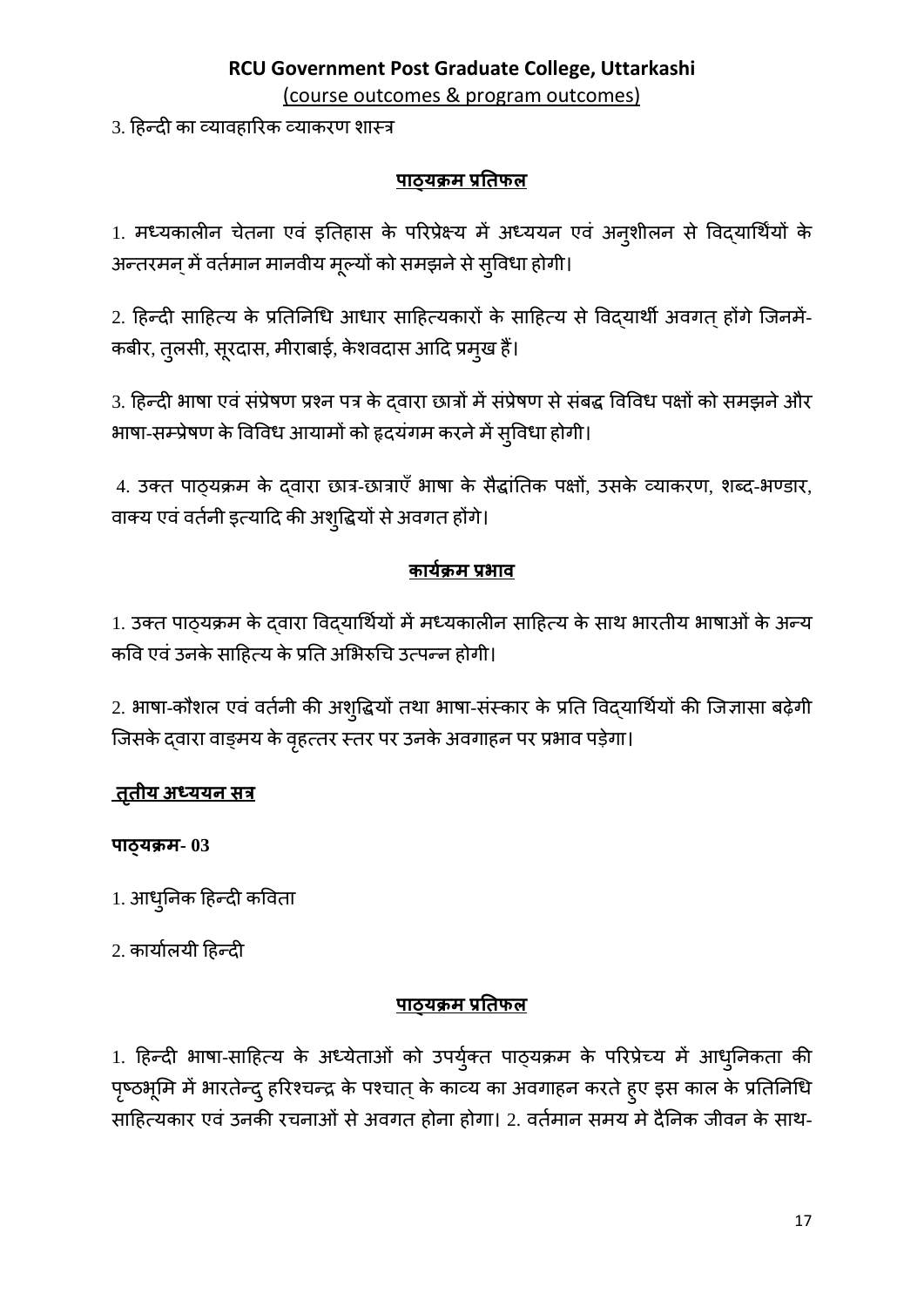(course outcomes & program outcomes)

साथ सरकारी और ग़ैर सरकारी कार्यालयों में प्रयोग होने वाली हिन्दी के विषय में जानकारी इस पाठ्यक्रम के दवारा प्राप्त करेंगे।

## कार्यक्रम प्रभाव

1. छात्र-छात्राएँ उक्त पाठ्यक्र के माध्यम से समकालीन/वर्तमान चुनौतियों, मुद्दों तथा समस्याओं से अवगत होंगे। साथ ही देश की ज्वलंत समस्याआें-भाषावाद, छुआछूत, नशा, जातिवाद, अशिक्षा, बेरोज़गारी, क्षेत्रवाद, सांप्रदायिकता, मानव-तस्करी को तार्किक एवं विश्लेषणात्मक दृष्टि से मनन एवं अधिगम करते हुए उन्हें दूर करने का प्रयास करेंगे। 2. हिन्दी भाषा का प्रयोग-बैंक, सरकारी कार्यालयों, पत्राचार के विविध रूपों के साथ-साथ संक्षेपण, टिप्पण इत्यादि का परिज्ञान छात्रों को होगा। साथ ही अन्य भारतीय भाषाओं तथा विदेशी भाषाओं के प्रति समान भावभूमि एवं रचनात्मक स्तर पर लेखन एवं जानने की प्रवृति भी विकसित होगी।

# <u>चतुर्थ अध्ययन सत्र</u>

## पाठ्यक्रम- 04

1. भाषा कम्प्यूटिंग

2. हिन्दी गदय साहित्य

# <u>पाठयक्रम प्रतिफल</u>

1. छात्र-छात्राओं को उक्त पाठ्यक्रम के द्वारा कम्प्यूटर तथा उससे सम्बद्ध जानकारी प्राप्त होगी। वे हिन्दी भाषा में इस यंत्र का प्रयोग कब से, कैसे और किस प्रकार हो रहा है और कैसे इसे दैनिक जीवन में प्रयोग में लाया जाए, इस तथ्य से अवगत होंगे।

2. हिन्दी की विभिन्न वेबसाइट्स, इंटरनेट, राजभाषा आदि के साथ-साथ उन्हें न्यू मीडिया एवं विविध हिन्दी पत्र-पत्रिकाओं की जानकारी प्राप्त होगी।

3. उपन्यास, कहानी तथा निबंध के सैद्धांतिक पक्ष के साथ-साथ 'त्यागपत्र', 'बड़े घर की बेटी', 'आकाशदवीप' आदि निबंधों का अध्ययन विदयार्थी यहाँ करेंगे।

# <u> कार्यक्रम प्रभाव</u>

1. अशिक्षा, ग्ारीबी, बेरोज़गारी, कुपोषण, भाग्यवादी एवं अकर्मण्य विचार-दृष्टि को नकारना तथा उनके प्रति जागरण पैदा करने के भाव प्रस्तुत पाठ्यक्रम के अवगाहन से उत्पन्न होगा।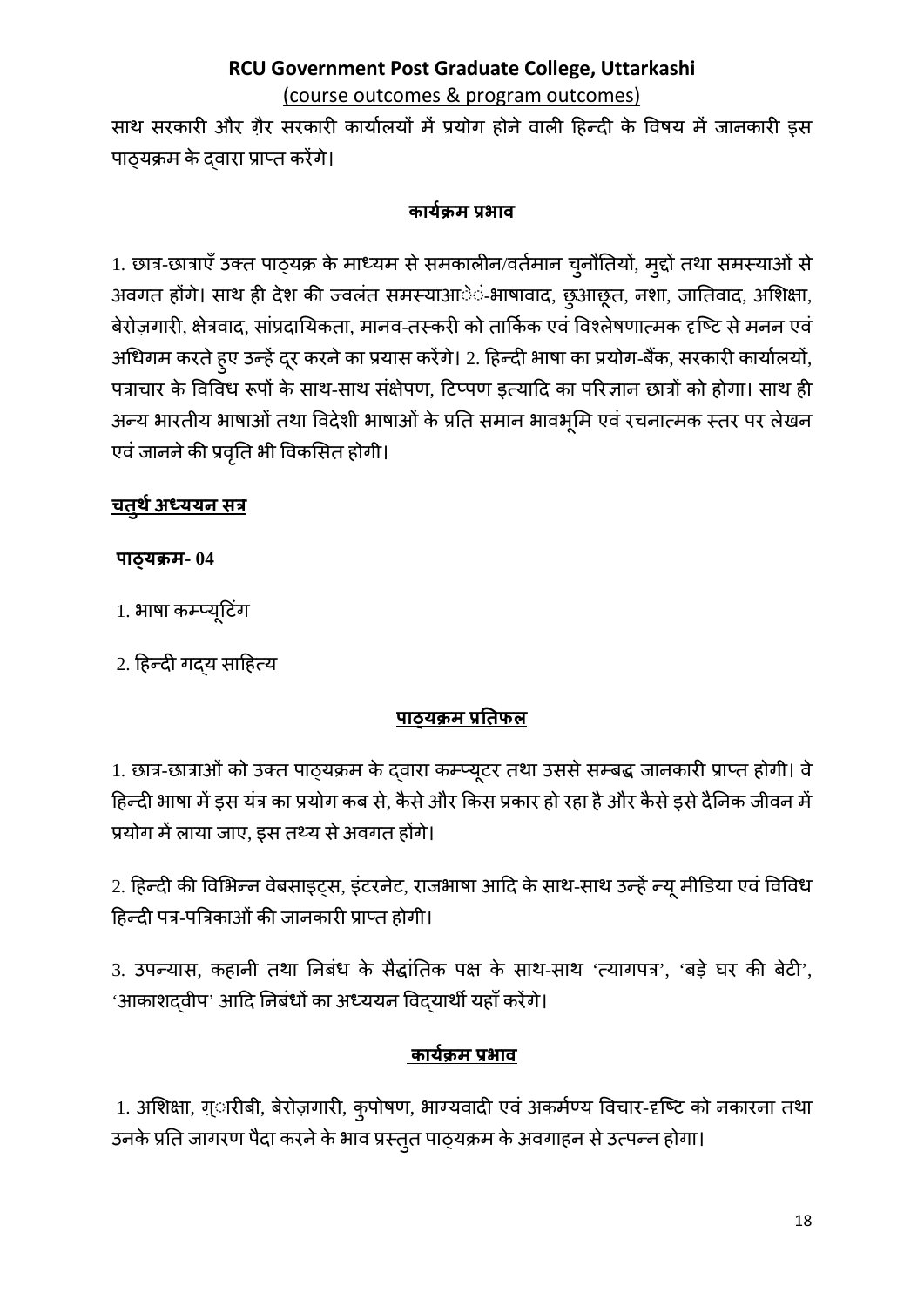2. महिला शिक्षा, स्वतंत्रता, समानता, दलित, आदिवासी विमर्श से विदयार्थी अवगत होंगे।

3. पर्यावरण के प्रति संवेदनशीलता का भाव प्रस्फुटित होगा।

4. हिन्दी साहित्य के परिदृश्य से अवगत होने के साथ-साथ अन्य भाषा-साहित्य को जानने एवं अन्य भारतीय भाषाओं के अन्तर्सबंधों को जानने की प्रवृत्ति विकसित होगी।

# <u>पंचम अध्ययन सत्र</u>

### पाठ्यक्रम-05

1. लोक-साहित्य/हिन्दी की सांस्कृतिक पत्रकारिता/छायावादोत्तर हिन्दी कविता

2. भाषा-शिक्षण

3. साहित्य-विवेचन

# <u>पाठ्यक्रम प्रतिफल</u>

1. इस सत्र में छात्र-छात्राएँ लोक साहित्य अथवा हिन्दी की सांस्कृतिक पत्रकारिता अथवा छायावादोत्तर हिन्दी कविता का अवगाहन करते हुए किसी एक प्रश्न पत्र का अध्ययन करेंगे तथा उससे पाठ्यक्रम विशेष के विविध पक्षों से अवगत होंगे। 2. गांधीवादी विचारधारा, राष्ट्रीय आंदोलन एवं भारतीय दर्शन से भी छात्र अवगत हांगे।

## कार्यक्रम प्रभाव

1. तार्किक एवं विश्लेषणात्मक प्रवृत्ति का विकास होगा। साथ ही छात्रों की आलोचनात्मक शैली विकसित होगी।

2. भाषा एवं विषय ज्ञान को बढ़ाने के लिए छात्रों में पत्र-पत्रिकाओं के अध्ययन की प्रवृत्ति को बल मिलेगा।

3. अपने पर्यावरण, संस्कृति, विरासत, प्राचीन भाषाओं, इतिहास, काव्यशास्त्र, भूगोल, वास्तुकला, चित्रकला, नृत्य एवं संगीत कला, जनसंचार, प्रिंट मीडिया आदि से छात्र अवगत होंगे।

## छठा अध्ययन सत्र

पाठ्यक्रम-06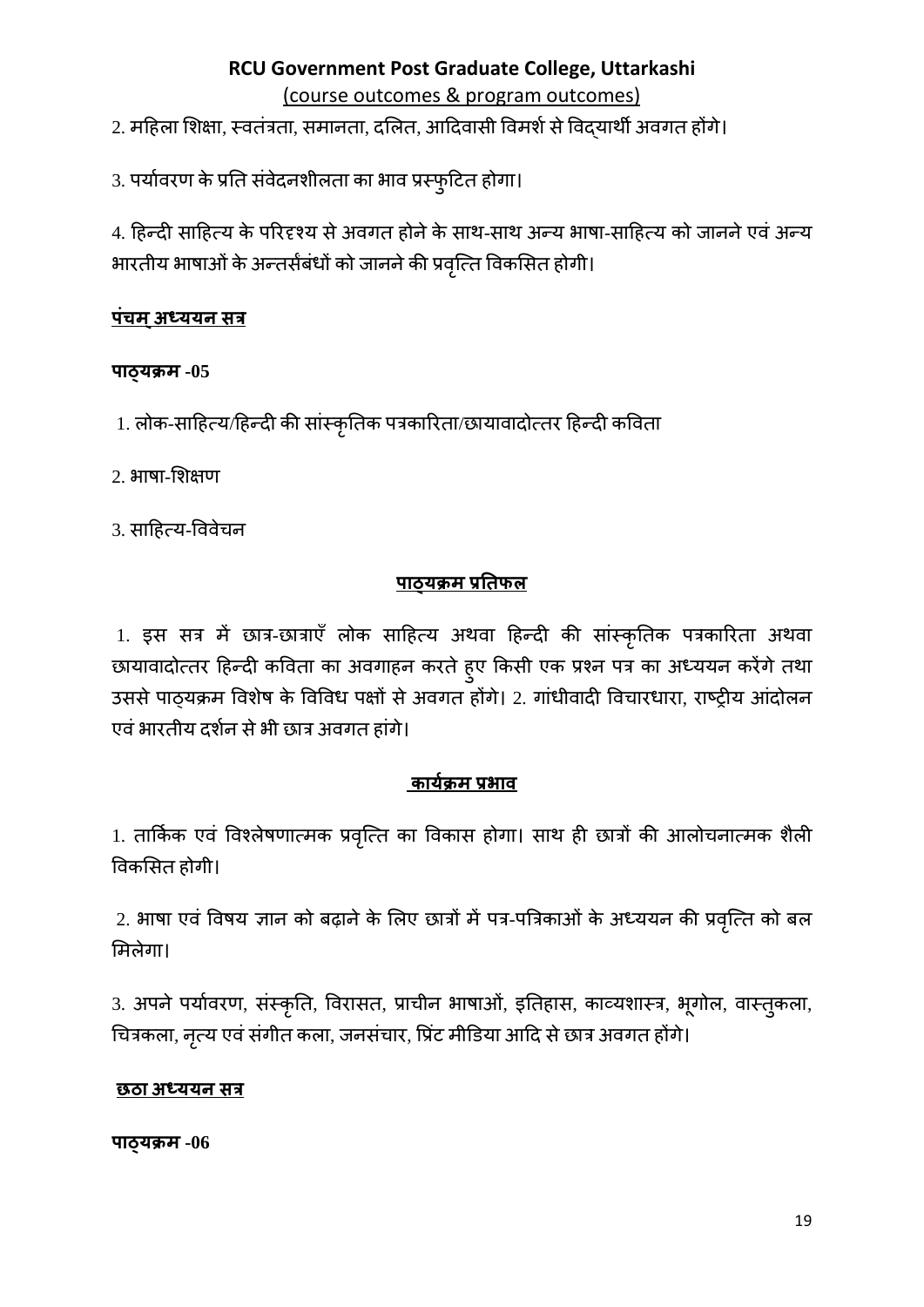(course outcomes & program outcomes)

- 1. आधुनिक भारतीय साहित्य
- 2. सृजनात्मक लेखन के विविध आयाम
- 3. अनुवाद विज्ञान/प्रयोजनमूलक हिन्दी
- 4. रेखाचित्र एवं संस्मरण

# पाठ्यक्रम प्रतिफल

1. प्रस्तुत पाठ्यक्रम के अध्ययनोपरांत छात्र-छात्राएँ भारतीय साहित्य के स्वरूप से परिचित होंगे।

2. साक्षात्कार, फीचर लेखन, कविता, नाटक, संस्मरण इत्यादि विधाओं के लेखन एवं अध्ययन के प्रति छात्रों की सृजनात्मक प्रवृत्ति विकसित होगी।

3. अनुवाद तथा विविध सरकारी एवं गैर सरकारी मानक हिन्दी के प्रयोगों से भी छात्र अवगत होंगे।

4. प्रतिनिधि रेखाचित्र एवं संस्करण लेखकों की प्रतिनिधि कृतियों से छात्र-छात्राएँ अवगत होंगी।

# <u>कार्यक्रम प्रभाव</u>

1. लोकतांत्रिक मूल्यों, समाजवादी विचारधारा, गांधीवादी मूल्यों, गणतंत्र, स्वतंत्रता, जिओ और जीने दो की भावना, मानवतावादी विचारधारा को छात्र ग्रहण करेंगे तथा देश के निर्माण में महती भूमिका प्रदान करेंगे।

2. हाशिए के समाज-स्त्री, वनजीवी, दलित तथा पिछड़े लोगों के विषय में सहान्औूति एवं संवेदनशीलता जागृत करते हुए उनके हितों के लिए अग्रसर होंगे।

3. प्रस्तुत पाठ्यक्रम के अध्ययन के उपरांत छात्र-छात्राओं में भाषा-संबंधी ध्वनियों के अश्द्ध उच्चारण का ज्ञान प्रश्नवाचक, आश्चर्यबोधक, अल्पविराम, पूर्ण विराम आदि चिहनों के अनुसार वाचन का परिज्ञान होगा।

4. छात्रों के शब्द भंडार में वृद्धि होगी।

5. छात्र पुस्तकों एवं पाठों के विषय को ठीक प्रकार से समझन के लिए पाठ-विश्लेषण की प्रवृत्ति विकसित करेंगे तथा अन्यान्य स्रोतों से जानकारी प्राप्त करने का प्रयत्न करेंगे। भाषा एवं विषय ज्ञान को समृद्ध करने के लिए पत्र-पत्रिकाओं को पढ़ेंगे।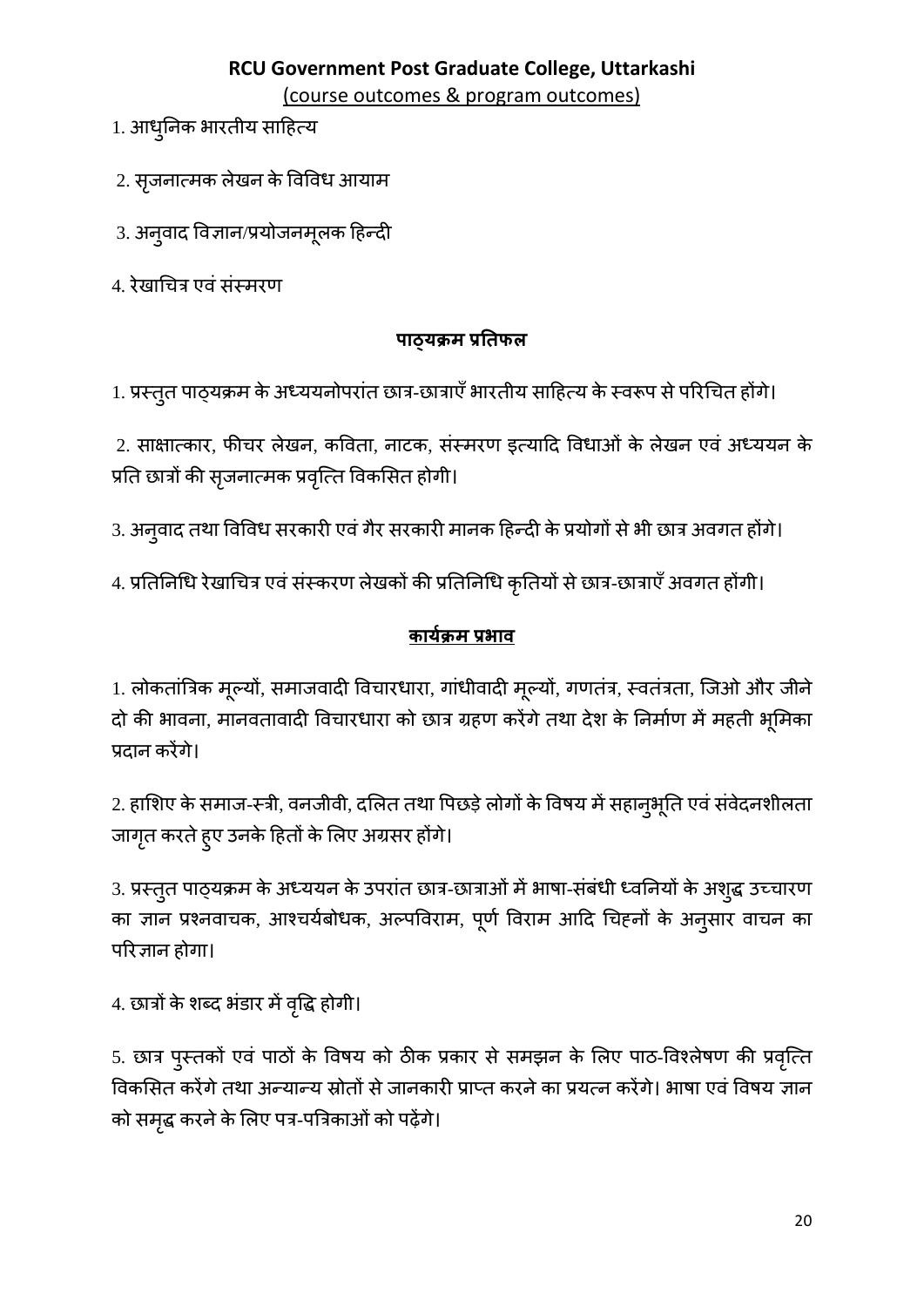स्ा**ंक्षेप में वृहत्तर स्तर पर छात्रों की मान**सिक एवं बौद्धिक शक्ति विकसित होगी तथा राष्ट्र-निर्माण में वे महत्वपूर्ण भूमिका का निर्वाह करेंगे। प्रस्तुत पाठ्यक्रम में जेंडर, दलित, स्त्री, वनवासी, पर्यावरण तथा पिछड़ा आदि वर्गों को भी सम्मिलित किया गया है। इन सभी के प्रति संतुलित हष्टिकोण को विकसित करना भी प्रस्तुत पाठ्यक्रम के अन्यान्य लक्ष्य है।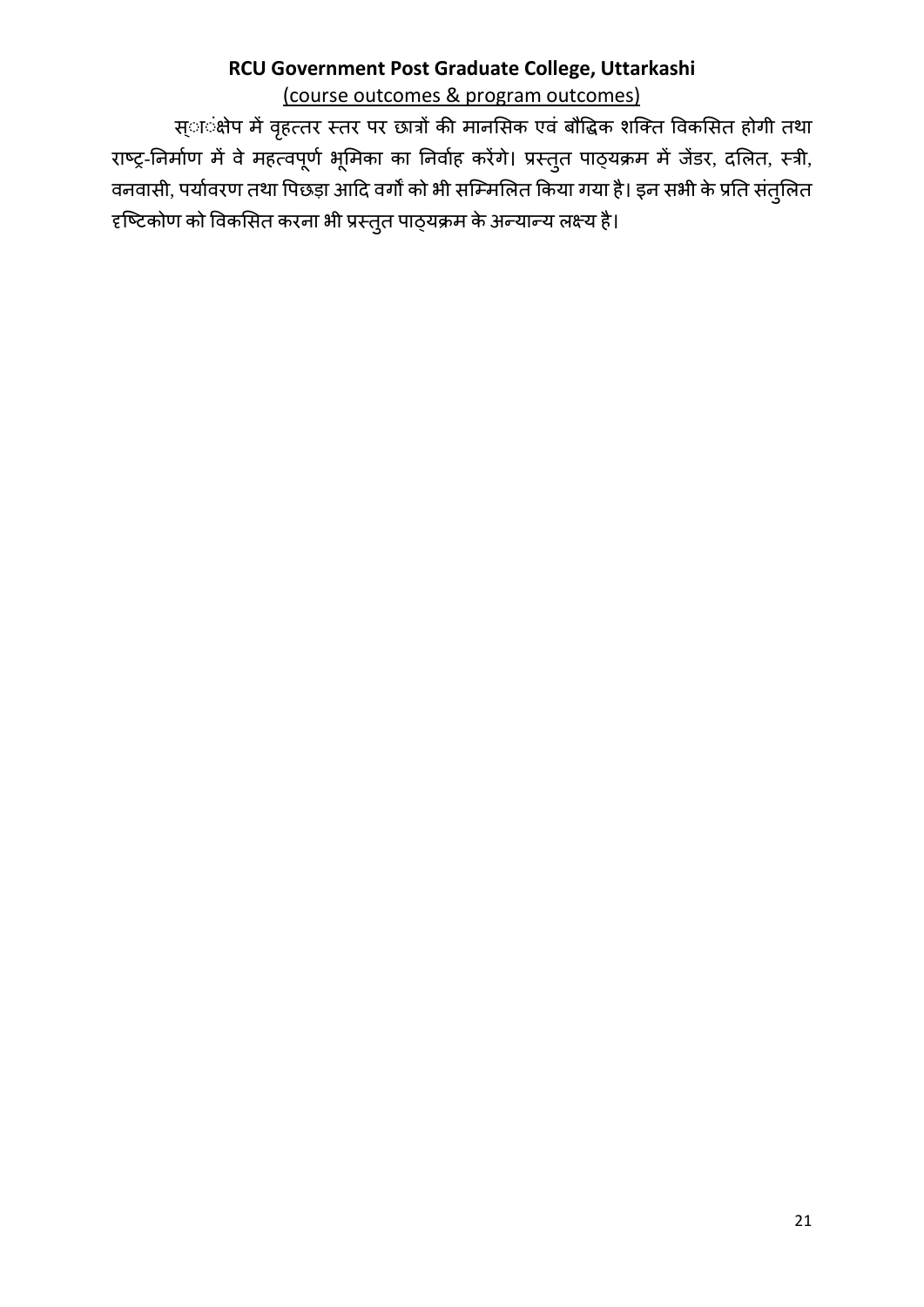(course outcomes & program outcomes)

# **Department of Sanskrit**

## **BA-I SEMESTER**

## **DSC-1 (Sanskrit Poetry)**

- 1. रघुवंश
- 2. शिशुपालवध
- 3. नीतिशतक
- 4. संस्कृत काव्यशास्त्र का इतिहास

# उद्देश्य

- रघ्वंश महाकाव्य के दवारा सूर्यवंशी राजाओं के उच्च आदर्शों द्वारा छात्र-छात्राओं के जीवन में उच्च आदर्श स्थापित करना है। -शिशुपालवध महाकाव्य के माध्यम से छात्र-छात्राओं को उच्च शिक्षा दी गई कि भगवान् भी यदि मानव देह धारण करते हैं तो उच्च आदर्श स्थापित करते हैं तथा पूर्ण रूप से कर्मनिष्ठ रहते हैं।

# **BA-IInd SEMESTER**

**DSC-2** (Sanskrit Prose)

1. शुकनासोपदेश

2. शिवराजविजय

3. संस्कृत साहित्य में गद्य का परिचय -शुकनासोपदेश में सामाजिक परिदृश्य, राजनीतिक विचारो का वर्णन है। -शिवराजविजय के माध्यम से अपनी सांस्कृतिक धरोहर की रक्षा तथा लंबे संघर्षों की विपरीत परिस्थिति में भी कैसे अडिग रहना आदि प्रकरण के माध्यम से छात्र-छात्राओं को बोध कराना। - संस्कृत गद्य लेखन परम्परा तथा संस्कृत गद्य साहित्य से छात्रों को परिचित कराना जिससे वे सभी गदय लेखन की इस परम्परा से विदित हो सकें।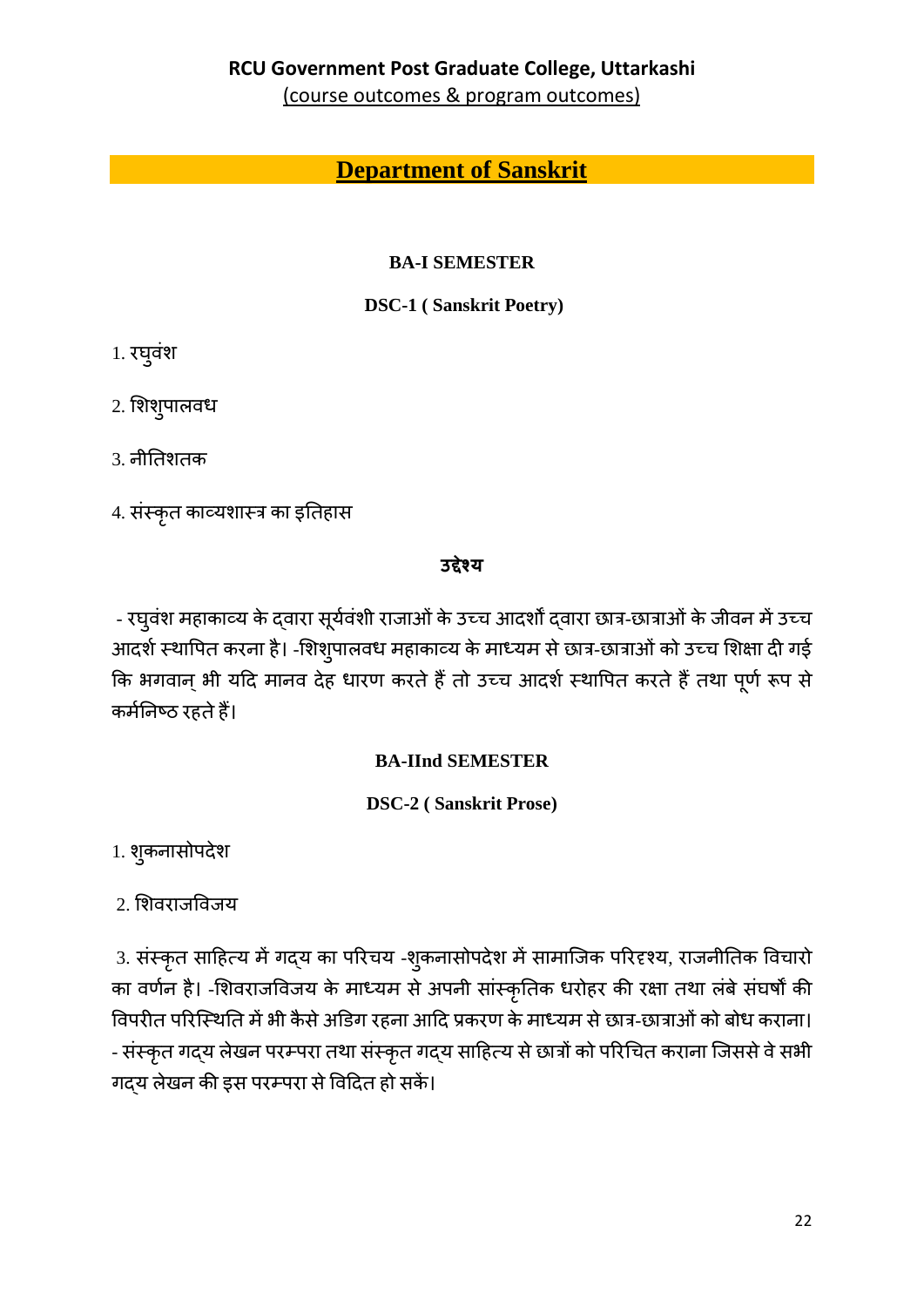# **BA-HIRD SEMESTER**

# DSC-3

1. प्रतिमानाटक

2. अभिज्ञानशाकुन्तलम्

3. संस्कृत नाट्य साहित्य का इतिहास -भास रचित प्रतिमानाटक के माध्यम से छात्र-छात्राओं में नाट्य परम्परा एवं वर्णित विषयों का ज्ञान कराना। -छात्रों का बौद्धिक विकास करना। -छात्रों को स्वधर्मपालन तथा सत्यनिष्ठा हेतु प्रेरित करना। -अभिज्ञानशाकुन्तल नाटक के माध्यम से छात्रों में सुविचारों तथा उच्च आदर्शों को स्थापित करना।

# **BA-IVTh SEMESTER**

# DSC-4

1. लघुसिद्धान्तकौमुदी (संज्ञा प्रकरण)

2. सन्धि प्रकरण -व्याकरण के माध्यम से छात्र-छात्राओं को स्वर, व्यंजन, सन्धि, विभक्ति, प्रकृति, प्रत्यय तथा समास आदि का ज्ञान कराना। -व्याकरणिक शब्द सम्बन्धी त्रुटियों का निस्तारण करना। -व्याकरण में आये हुए कठिन शब्दों का अभ्यास कराना।

## **BA-VTh SEMESTER**

# DSE-I (Phylosophy, Religion and Culture in Sanskrit Tradition)

1. धर्म

2. संस्कृत और पुरूषार्थ 3. स्वधर्म उद्देश्य -इस प्रश्नपत्र के अन्तर्गत भगवान् का स्वरूप, भक्तिभाव में डूबा भक्त, शास्त्रों में बताये धर्म के दस लक्षणों, उनका स्वरूप, सत्य की परिभाषा, अहिंसा, अस्तेय, अपरिग्रह, पंचमहाभूतयज्ञ, देव, पितृ, ऋषि आदि ऋण मानवीय सृष्टि का प्रारम्भ और ईश्वर रचना, भगवान की लीला और कृपा, दैव बनाम पुरूस्कार, अदृष्ट, प्रारब्ध कर्म का उल्लेख करके छात्रों को इससे अवगत कराना है। जिससे इन्हें समझकर वे समाज को सही दिशा प्रदान कर सकें।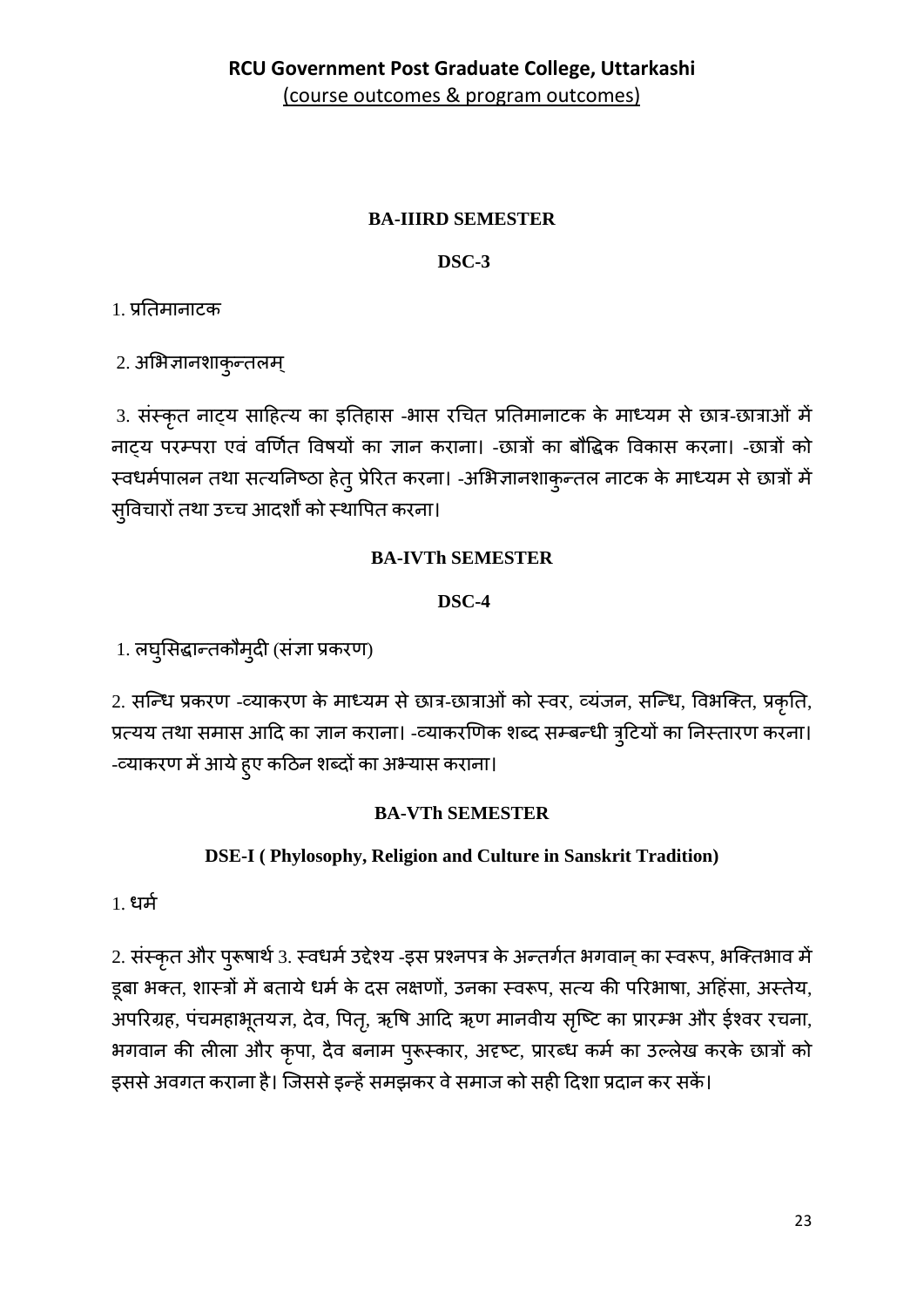#### **DSE-3** (Literary Criticism)

1. काव्यप्रकाश. काव्यप्रयोजन

2. काव्यप्रकाश-काव्य कारण 3. काव्यप्रकाश-काव्यस्वरूप एवं काव्यभेद

#### उद्देश्य

-काव्यप्रकाश के माध्यम से छात्र-छात्राओं को काव्य के वास्तविक स्वरूप का ज्ञान कराके काव्य साहित्य ज्ञान एवं काव्य से होने वाले प्रयोजन , काव्य का हेतु, काव्य का स्वरूप आदि में काव्य के इन बिन्द्ओं को समझाकर काव्य का ज्ञान कराना।

### रद्मात्र-रद्मात्राएं क्या प्राप्त करेंगी

भारत की विशाल सांस्कृतिक परम्परा से परिचित होंगे। भारत की संस्कृति, सांस्कृतिक गाथा, भारत के गौरव एवं प्राचीन भारत में उपलब्ध विविध प्रकार के ज्ञान-विज्ञान से परिचित होंगे। संस्कृत के अध्ययन स प्राचीन भारतीय संस्कृत के ग्रन्थों के अध्ययन से रूचि उत्पन्न होगी एवं उनके अनुवाद की ओर अग्रसर होंगे। इससे न केवल भारत के विविध ज्ञान-विज्ञानपरक ग्रन्थों से परिचय होगा अपित् उससे आधुनिक समाज किस तरह लाभान्वित हो सकेगा, यह प्रयास रहेगा। सारा विश्व कैसे एक कुटुम्ब की तरह रह सकेगा। वेदमंत्रों में निहित समानता के इन वाक्यों का गहन मन्थन कर वर्तमान समाज में इसे लागू कैसे किया जाय इस पर छात्र-छात्राओं का ध्यान रहेगा। वे न केवल अपने देश की संस्कृति से अवगत हो सकेंगे अपितु अपनी संस्कृति की छाप अन्य विदेशी संस्कृति को भी प्रभावित करने की क्षमता धारण कर सकेंगे जैसा कि पूर्व में स्वामी विवेकानन्द, रामतीर्थ आदि महात्माओं ने किया।

### एम.ए. प्रथमं षाण्मासिकम

### एम.ए. प्रथम सिमेस्टर

## <u>प्रथम प्रश्नपत्र-वैदिकसुक्त और निरुक्त</u>

1. वैदिक सूक्त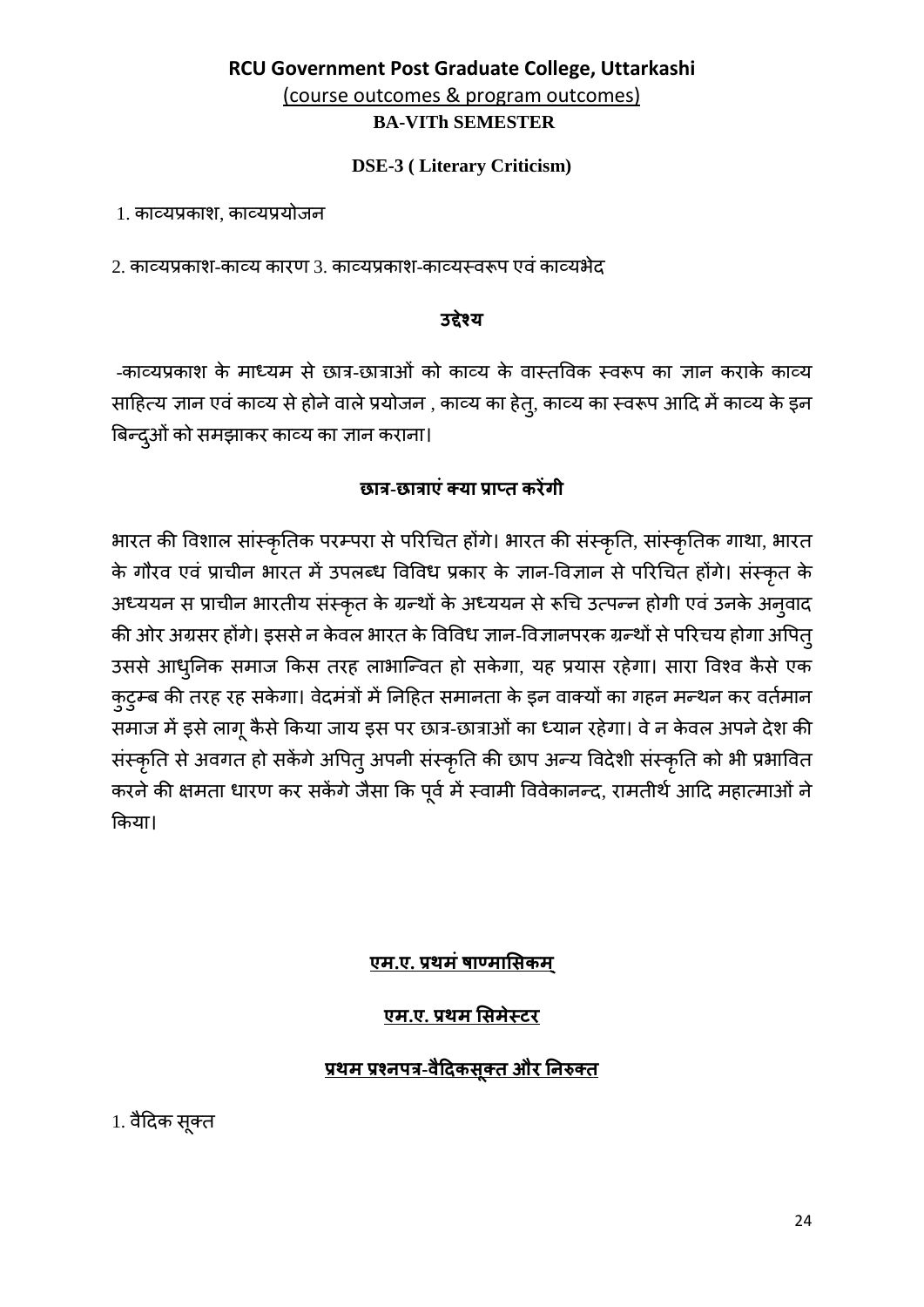2. यास्क. निरूक्त प्रथम अध्याय, दवितीय अध्याय के प्रथम-दवितीय पाद वेदों से परिचित कराना एवं वैदिक परम्पराओं का अवलोकन कर तत्कालीन सामाजिक एवं सांस्कृतिक व्यवस्थाओं से परिचित कराना।

- तत्कालीन सुव्यवस्थित परम्पराओं को वर्तमान समाज के लिए उपयोगी बनाना।

-वैदिक मन्त्रों के ज्ञान द्वारा बच्चों में एक नई ऊर्जा प्रदान करना। -वेदों के ज्ञान से ज्ञान से अवगत कराना। -वेदिक परम्पराओं को सुरक्षित रखना। -वैदिक संस्कृति एवं सभ्यता से विश्व को अवगत कराना।

-वैदिक शब्दों की व्याकरणात्मक व्याख्या से छात्रों को अवगत कराना।

# **द्�वतीय प्रश्नपत्र-नाटक और गद्यकाव्य**

1. उत्तररामच�रत

2. हर्षचरित प्रथम उच्छ्वास -भगवान राम के उत्तर चरित से अवगत कराना।

-भवभूति के व्यक्तित्व एवं कृतित्व से अवगत कराना।

-बाणभट्ट के व्यक्तित्व एवं कृतित्व से अवगत कराना

-छात्रों को संस्कृत के ज्ञान द्वारा उनमें नैतिकता एवं उच्च आदर्शों को स्थापित करना एवं छात्रों के व्यिक्तत्व का �वकास कर उनके अन्दर भारतीय संस्कृ�त के प्र�त प्रेम उत्पन्न करना।

# **ततीय ृ प्रश्नपत्र-भारतीय दशर्न**

- 1. केशवमिश्र. तर्कभाषा प्रामाण्यवादपर्यन्त
- 2. ईश्वरकृष्ण. सांख्यका�रका

-छात्रों को भारतीय दर्शन (सांख्य-योग, न्याय-वैशेषिक, एवं मीमांसा) से अवगत कराना। तथा विविध दर्शनों के माध्यम से छात्रों को जीव एवं ब्रहम का ज्ञान कराना।

-जीवन में ईश्वर का साक्षात्कार कर आनन्द प्राप्त कराना एवं मानव जीवन में वास्तविक ज्ञान प्राप्त कराना।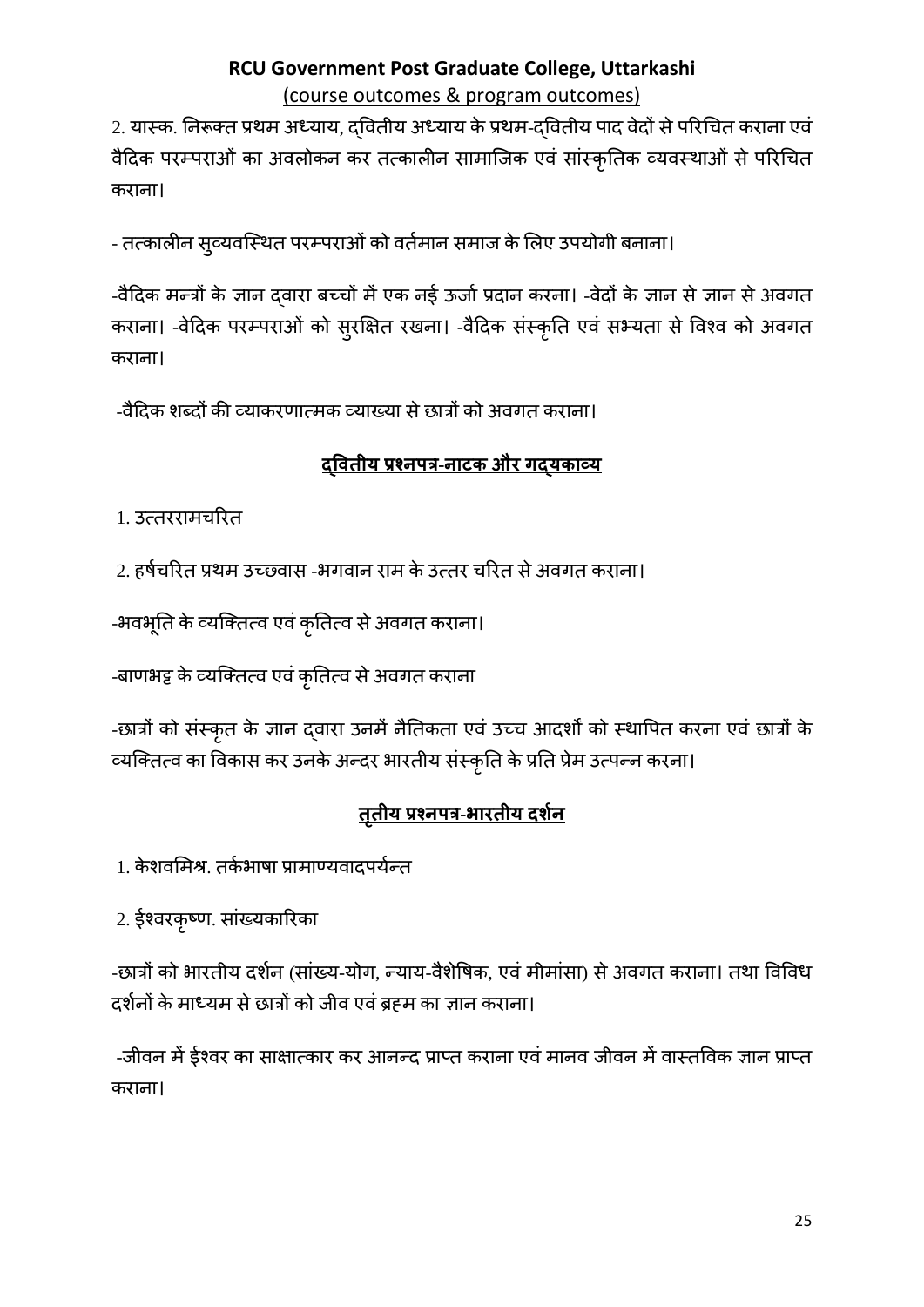# **RCU Government Post Graduate College, Uttarkashi** (course outcomes & program outcomes) **चतु थर्प्रश्नपत्र-व्याकरण**

1. पतंजलि. व्याकरणमहाभाष्य पस्पशाहिनक

2. भट्टोजिदीक्षित. वैयाकरणसिद्धान्तकौमुदी कारकप्रकरण

3. वरदराज. लघुसिद्धान्तकौमुदी समासप्रकरण -शब्दो के शुद्ध उच्चारण हेतु व्याकरण का ज्ञान कराना।

-शब्दो को संक्षिप्त करने हेतु समास से अवगत कराना एवं अनुवाद करने हेतु व्याकरण का ज्ञान कराना।

-वैदिक एवं लौकिक संस्कृत का शुद्ध उच्चारण कराना।

#### **पंचम प्रश्नपत्र-धमर्शास्त्र**

1. मनुस्मृति प्रथम और द्वितीय अध्याय

2. या�वल्क्यस्म�तृ प्रथम आचाराध्याय

-छात्रों को स्मृति ग्रन्थों के माध्यम से आचरण पद्धति का ज्ञान कराना।

-भारतीय संस्कति की विभिन्न सामाजिक व्यवस्थाओं का अवलोकन, उच्च आदर्शों एवं स्मृति ग्रन्थों के माध्यम से छात्रों में धार्मिक भावना तथा नैतिक भावना का विकास करना।

#### **षष्ठ प्रश्नपत्र-पुराणे�तहास**

1. व्यास. श्रीमद्भागवत पंचम स्कन्ध के प्रथम अध्याय से दसवें अध्याय तक

2. वाल्मीकि. रामायण सुन्दरकाण्ड के प्रथम सगे से पचदश सगे तक

-श्रीमद्भागवत महापुराण के अन्तर्गत उच्च आदर्शों को स्थापित करने वाले दिव्य पुरूषो एव महापुरूषो की जीवनी से परिचित कराना।

-श्रीमद्वाल्मीकीय रामायण मे आये हनुमान जी के बहुमुखी व्यक्तित्व एव उनके द्वारा किये गये कार्यों से अवगत कराना ताकि छात्र/छात्राओं के अन्दर सुषुप्त ज्ञान, भक्ति एव वैराग्य का प्रस्फुटीकरण हो सके, जिससे समाज और राष्ट्र को लाभ मिल सके। एम.ए. द्वितीयं षाण्मासिकम् एम.ए. दवितीय सिमेस्टर प्रथम प्रश्नपत्र-उपनिषद एवं वैदिक वाङ्मय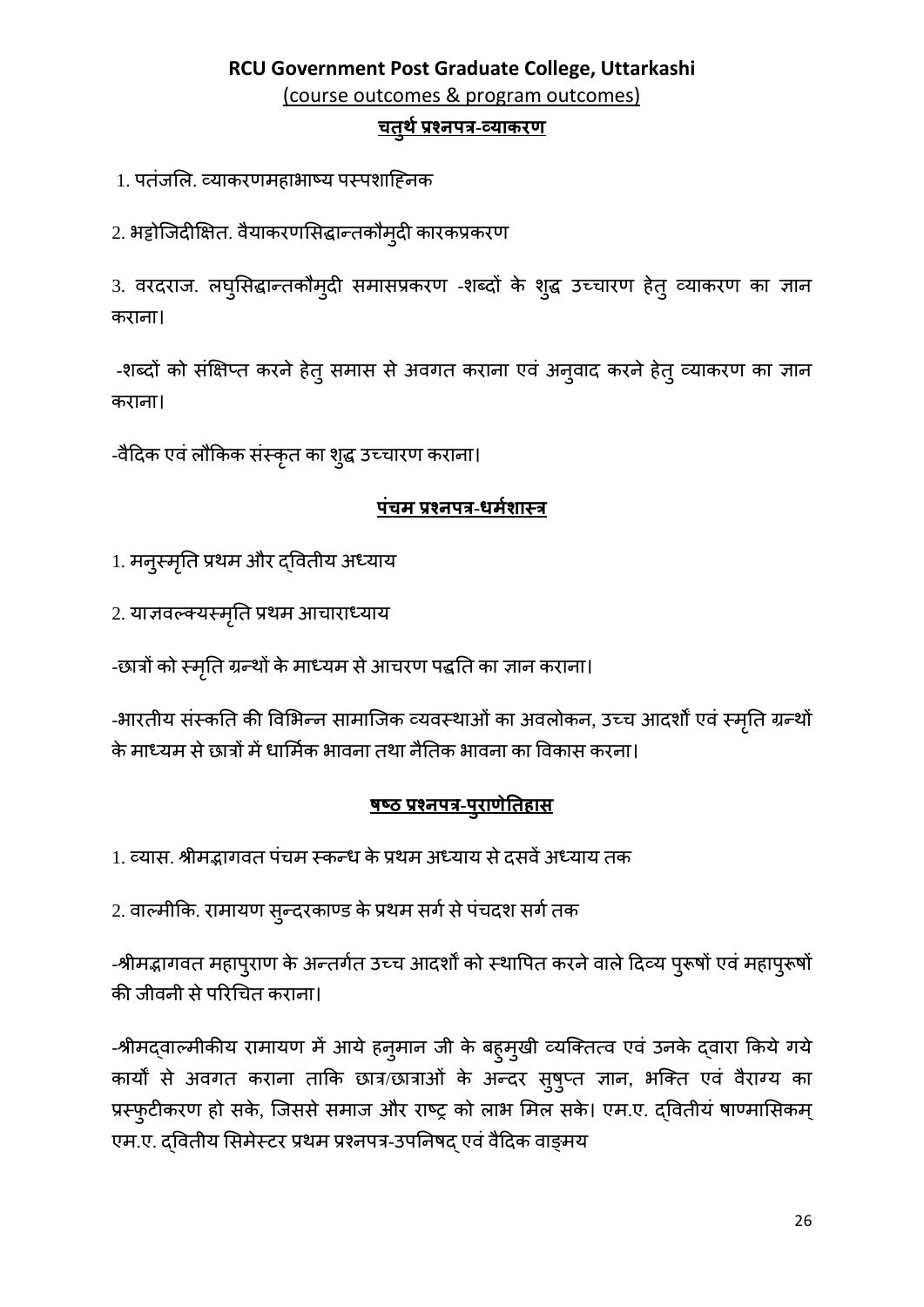- 1. तैत्तिरीयोपनिषत
- 2. वैदिक वाङमय का इतिहास

-तैत्तिरीयोपनिषद् वेदों के अन्तिम भाग हैं जिसमें गुरू तथा आचार्य की महत्त्वपूर्ण शिक्षाओं का उल्लेख है तथा साथ ही माता-पिता व गुरू के प्रति निष्ठा, आदरभाव, सेवाभाव का भी समग्र उल्लेख प्राप्त होता है। इसी के साथ शिष्य द्वारा पूर्ण ज्ञान प्राप्त करने के उपरान्त किस प्रकार सीखे हुए ज्ञान को व्यवहार में लाना एवं उसका प्रसार करने आदि का भी उल्लेख है। वर्णित उपनिषद् में ब्रहम को प्राप्त करने के विभिन्न दवारों जैसे अन्न, प्राण, मन आदि का भी वर्णन है तथा कैसे आनन्द को प्राप्तकर व्यक्ति प्रसन्नचित रह सकता है आदि का भी उल्लेख है। उपर्युक्त सभी प्रसंगों के माध्यम से छात्र/छात्राओं को अवगत कराना। साथ ही उनमें माता-पिता एवं गुरू के प्रति आदरभाव को स्थापित करना। -छात्र/छात्राओं को वैदिक वाड़मय से परिचित कराना।

# <u>दवितीय प्रश्नपत्र-संस्कृत महाकाव्य</u>

- 1. माघ. शिशुपालवध प्रथमसर्ग
- 2. अश्वघोष. बुद्धचरित प्रथम और द्वितीय सर्ग

-माघकृत् शिशुपालवधमहाकाव्य एवं अश्वघोष रचित बुद्धचरित में वर्णित भगवान श्रीकृष्ण एवं भगवान बुद्ध के उच्च आदर्शों से छात्र/छात्राओं को परिचित कराना। साथ ही धर्म, न्याय, राजनीति, त्याग का भाव तथा मानवोचित कार्यों का भी ज्ञान कराना। जिससे छात्र/छात्राएं भविष्य में समाज में उच्च आदर्शों की स्थापना कर सकें।

# <u>तृतीय प्रश्नपत्र-भारतीय दर्शन</u>

- 1. सदानन्दयोगीन्द्र. वेदान्तसार
- 2. लौगाक्षिभास्कर. अर्थसङ्ग्रह

3. भारतीय दर्शन का इतिहास -बिना अधिकारी , विषय, सम्बन्ध एवं प्रयोजन के किसी भी कार्य की सिद्धि सम्भव नहीं है। वेदान्तसार में जीव और ब्रहम की एकता के लिए क्या करना उचित है और ब्रहम को प्राप्त ह्ये जीव का स्वभाव कैसा हो जाता है इसकी चर्चा की गई है। ताकि सभी छात्र/छात्राएं उच्च आध्यात्मिक भावना से ओतप्रोत हो सकें। -विविध वैदिक शब्दों के अर्थों के संग्रह द्वारा यह प्रतिपादित किया गया है कि हर सन्दर्भ में हर शब्द का एक ही अर्थ अभिप्रेत नहीं है बल्कि वह भावना और विचार से अभिप्रेत अर्थ स्वीकरणीय है।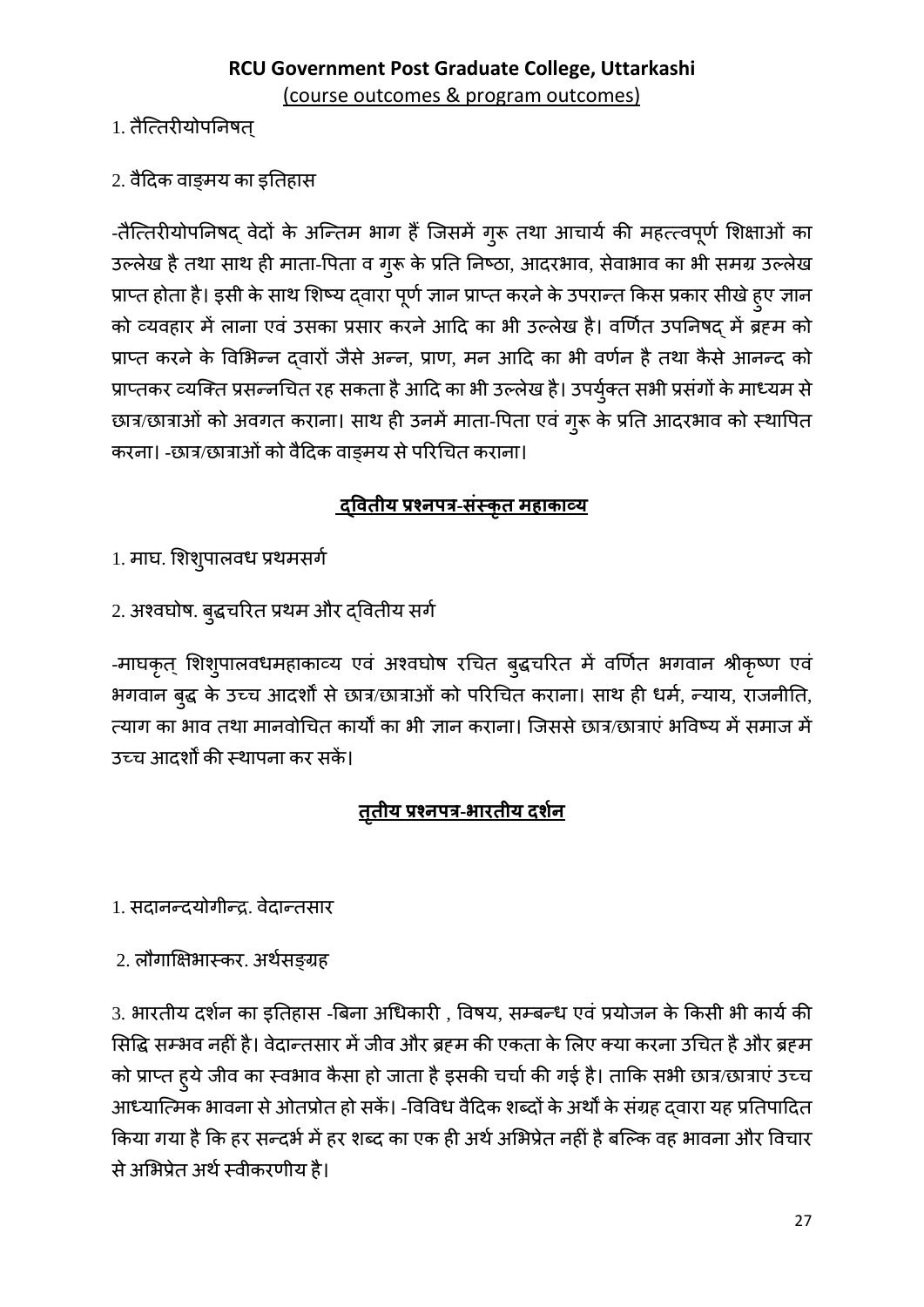# RCU Government Post Graduate College, Uttarkashi (course outcomes & program outcomes) <u>\_चतुर्थ प्रश्नपत्र-भाषाविज्ञान</u>

- $1.3<sub>HT</sub>$ षा
- $2.$  ध्वनिविज्ञान
- 3. अर्थविज्ञान

- भाषाविज्ञान के अन्तर्गत भाषा का वर्गीकरण, उत्पत्ति, प्रमुख आधार तथा भाषा की विभिन्न पद्धत्तियों से छात्र/छात्रओं को अवगत कराना। साथ ही भाषा की मूलतम इकाई ध्वनि एवं ध्वनिविज्ञान तथा अर्थविज्ञान से भी भलीभांति परिचित कराना। भाषाविज्ञान के अध्यापन से छात्र/छात्राओं में शुद्ध उच्चारण का अभ्यास तथा सृजनशीलता का विकास कराना है।

-महाकवि दण्डी ने कहा है कि यदि शब्द रूपी ज्योति इस संसार में न होती तो यह संसार अन्धकार से आच्छन्न हो जाता। अर्थात छात्र/छात्राओं को शब्द तत्त्व के महत्त्व तथा उसकी जीवन में उपयोगिता का ज्ञान कराना।

## <u>पंचम प्रश्नपत्र-धर्मशास्त्र</u>

- 1. मनुस्मृति पंचम षष्ठ और सप्तम अध्याय
- 2. याज्ञवल्क्यस्मृति द्वितीय व्यवहाराध्याय

-दोनों स्मृतियों का प्राचीन समय में बहुत आदर था। यह धर्म ग्रन्थ ही नहीं अपितु मानव जीवन के लिए आचारशास्त्र है। इनके माध्यम से छात्र/छात्रओं को आचार एवं व्यवहार का ज्ञान कराना ही प्रमुख उद्देश्य है जिससे वे समाज में एक आदर्श व्यक्तित्व के रूप में जाने जा सकें तथा अपने में अच्छे संस्कारों को आत्मसात् कर समाजोपयोगी बन सकें।

### <u>षष्ठ प्रश्नपत्र-पुराणेतिहास</u>

- 1. विष्णुपुराण प्रथम अंश के प्रथम अध्याय से पंचम अध्याय तक
- 2. महाभारत शान्तिपर्व के राजधर्मानुशासन के 50 वें अध्याय से 70 अध्याय तक

-विष्णुपुराण में सृष्टि की उत्पत्ति उसका पालन एवं संहार परमात्मा द्वारा किस प्रकार किया गया, से सम्बन्धित वर्णन प्राप्त होता होता है साथ ही भगवान विष्णु की महत्ता का वर्णन किया गया है। विष्णुपुराण में उल्लिखित विभिन्न आख्यानों एवं उपाख्यानों के माध्यम से छात्र/छात्राओं को राजधर्म, दानधर्म, भगवद्धर्म एवं सृष्टि के रहस्यों का भी ज्ञान कराना है।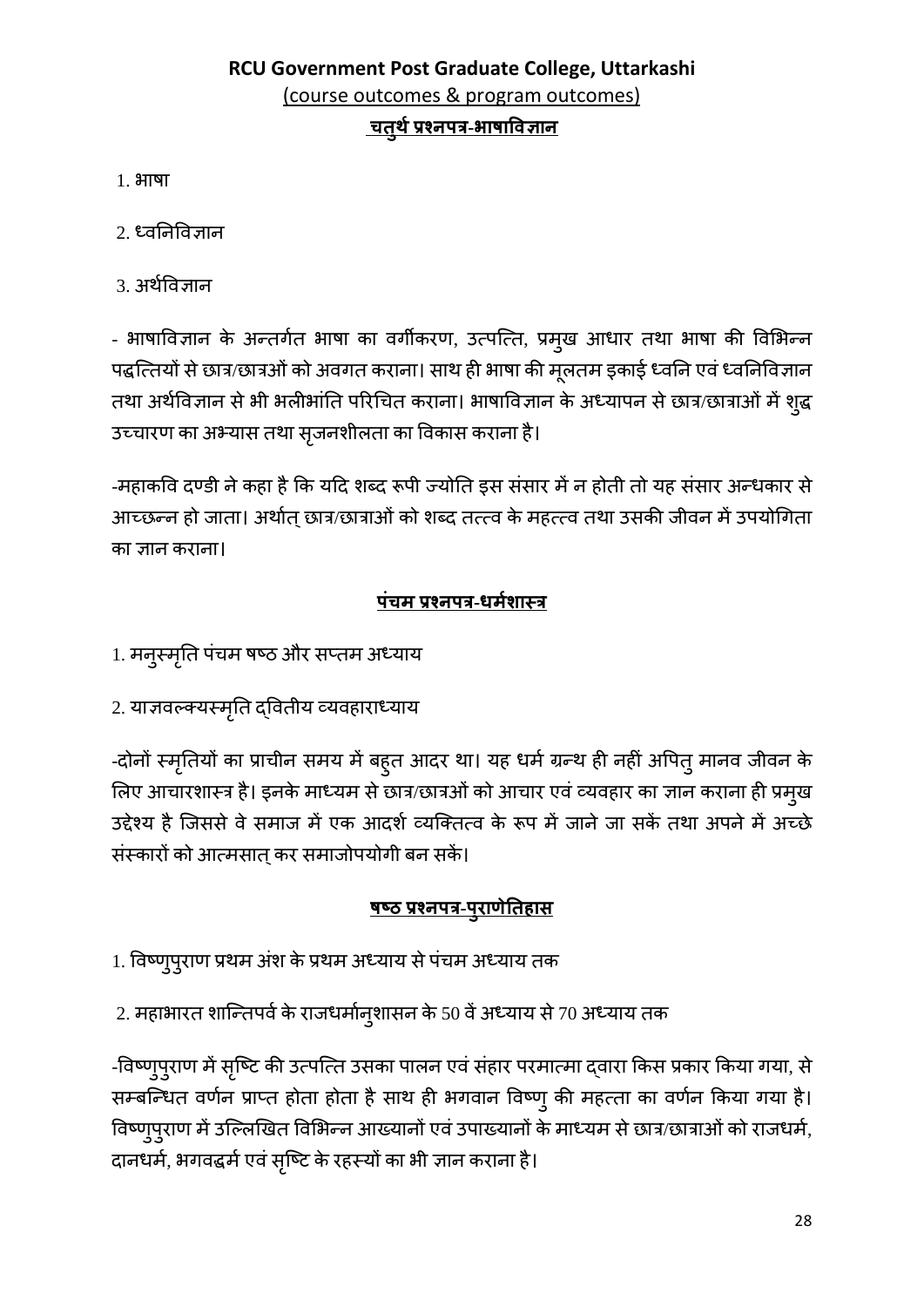# RCU Government Post Graduate College, Uttarkashi (course outcomes & program outcomes) <u>एम.ए. तृतीयं षाण्मासिकम्</u>

# एम.ए. तृतीय सिमेस्टर

# <u>प्रथम प्रश्नपत्र-निबन्ध और गढ़वाल के प्रमुख तीर्थ स्थल</u>

1. निबन्ध

2. गढ़वाल के प्रमुख तीर्थ स्थल

-स्कन्द पुराण के अन्तर्गत केदारखण्ड में गढ़वाल के प्रमुख तीर्थों का वर्णन हुआ है।

-छात्र-छात्राओं को उनके प्राचीन नाम से अवगत कराना, प्राचीन समय की मान्यता को समझना, प्राचीन संस्कृत के आधार स्तम्भ रहे तीर्थों से परिचय कराना, दूर देश से आ रहे तीर्थ यात्रियों के मन में इस देवभूमि की उच्च परिकल्पना आदि से ज्ञान होना।

-संस्कृत निबन्ध से प्राचीन भारतीय संस्कृत ग्रन्थों के अनुवाद में प्रवीणता प्राप्त करना ताकि यथासमय उन ऐतिहासिक ग्रन्थों में निहित ज्ञान-विज्ञान से परिचय मिल सके।

दवितीय प्रश्नपत्र-साहित्यशास्त्र और नाट्यशास्त्र

1. विश्वनाथ कविराज. साहित्यदर्पण प्रथम, दवितीय, तृतीय परिच्छेद रसनिष्पत्तिपर्यन्त, और षष्ठ परिच्छेट

2. भरतमूनि. नाट्यशास्त्र प्रथम और द्वितीय अध्याय

-छात्र-छात्राओं को काव्य, शब्द, अर्थ, शब्दशक्तियों, रस, अलंकारों से परिचित कराना जिससे काव्य से सम्बन्धित विषयों का ज्ञान हो सके। नाट्यशास्त्र में उल्लिखित रूपक के माध्यम से छात्र-छात्राओं को नाटय एवं नाटक की विधाओं से परिचित कराना है। जिससे उन्हें उसकी महत्ता एवं उपयोगिता का ज्ञान प्राप्त हो सके।

# <u>तृतीय प्रश्नपत्र-खण्डकाव्य और स्तोत्रकाव्य</u>

1. कालिदास. **मेघदूत** 

2. पुष्पदन्त. महिम्नस्तोत्र

-कालिदास विश्वगुरू एवं कविकुल की उपाधि से विभूषित हैं उनका परिचय कराते हुए उनके द्वारा वर्णित उत्तर हिमालय के बहुत से स्थानों का परिचय प्राप्त करना. मेघ को दूत बनाते हुए यक्षों की

29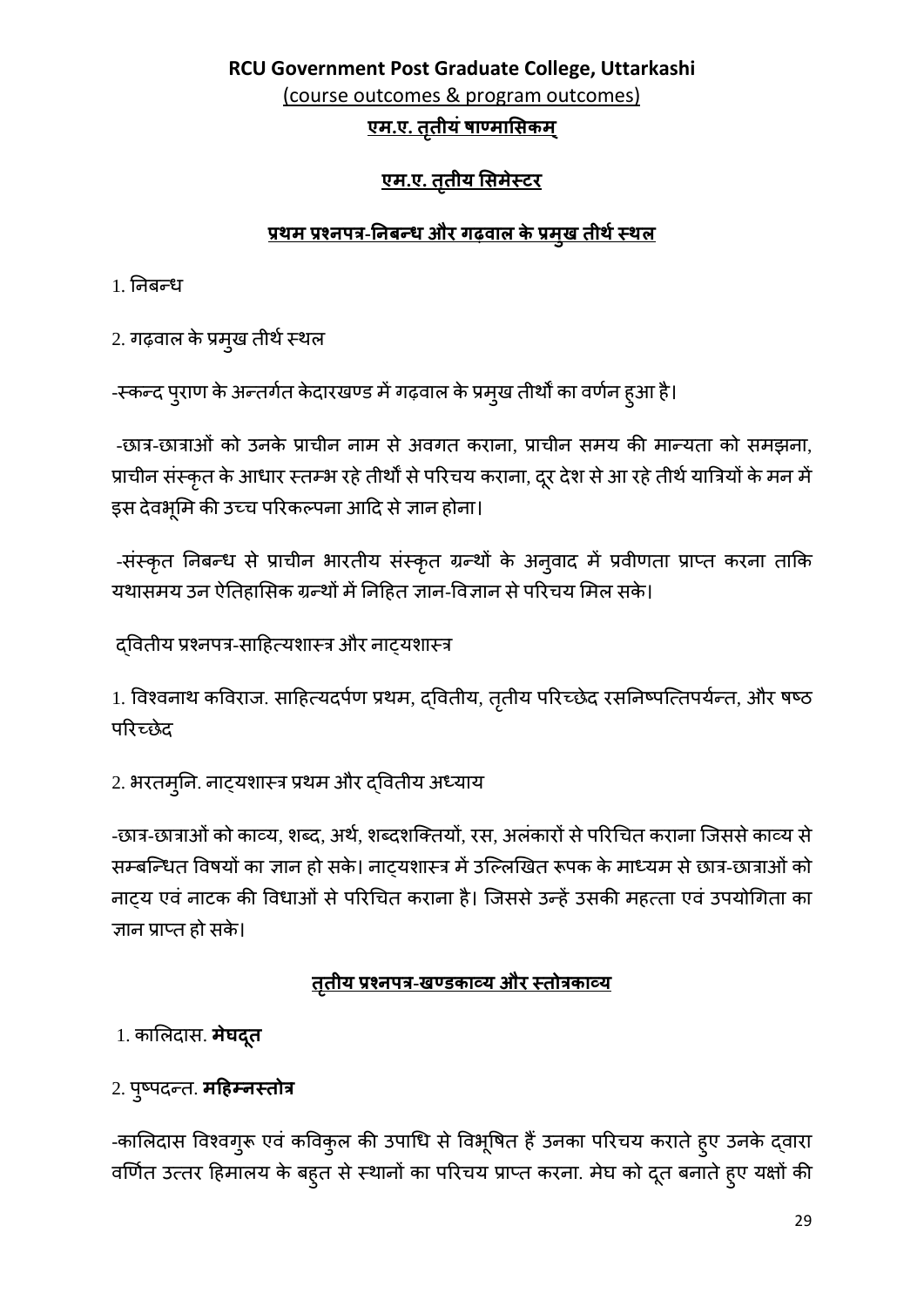नगरी अलकाप्री, रेवा नदी, उज्जयिनी तथा विविध पर्वतीय मार्गों की जानकारी प्राप्त करना एवं उस समय की वेशभूषा रहन-सहन, चित्रकारिता तथा आवास आदि की व्यवस्था से अवगत होना।

-गर्न्धर्वराज पुष्पदन्त द्वारा प्रणीत शिव महिम्न स्तोत्र से भगवान् शंकर के विशाल वैभव एवं ज्ञान से परिचित कराना एवं कर्त्तव्यनिष्ठा के प्रति जागरूकता उत्पन्न करना इसका प्रधान प्रयोजन है।

# <u>चतुर्थ प्रश्नपत्र- नाटिका और नाट्यशास्त्र</u>

1. हर्षदेव. रत्नावली

2. धनंजय. दशरूपक प्रथम प्रकाश और दवितीय प्रकाश

-रत्नावली नाटिका के माध्यम से महाराजा उदयन एवं रत्नावली के उदात्त चरित्र का वर्णन किया गया है जिससे छात्र-छात्राओं में उदात्त एवं प्रशस्त गुणों का विकास हो सके। दशरूपक के माध्यम से नाटक के दश रूपों एवं उनके विभिन्न अंगों से अवगत कराना।

# पंचम प्रश्नपत्र-काव्यशास्त्र

1. मम्मट, काव्यप्रकाश

-काव्यप्रकाश में काव्य की परिभाषा, शब्द, अर्थ, शब्दशक्तियों का उल्लेख करते हुए रस, छंद एवं अलंकार के विविध पहलुओं का अवलोकन कर इनकी बारीकियों से अवगत कराना।

षष्ठ प्रश्नपत्र-गद्यकाव्य और चम्पूकाव्य

1. बाणभट्ट. कादम्बरी कथामुख

2. त्रिविक्रमभट्ट. नलचम्पू प्रथम उच्छवास

-चन्द्रापीड़ एवं कादम्बरी के उदात्त चरित्र से छात्रों को अवगत कराकर जीवन में उच्च आदर्शों एवं विचारों को उत्पन्न कराना ताकि वे समाज में एक उच्च आदर्श की स्थापना कर सकें।

-चम्पूकाव्यों के माध्यम से छात्रों में चम्पूकाव्य काव्य परम्परा का ज्ञान प्राप्त कराना ताकि छात्र-छात्राएं काव्यों के विषय में जानकारी प्राप्त कर सकें।

एम.ए. चतुर्थषाण्मासिकम्

एम.ए. चतुर्थ सिमेस्टर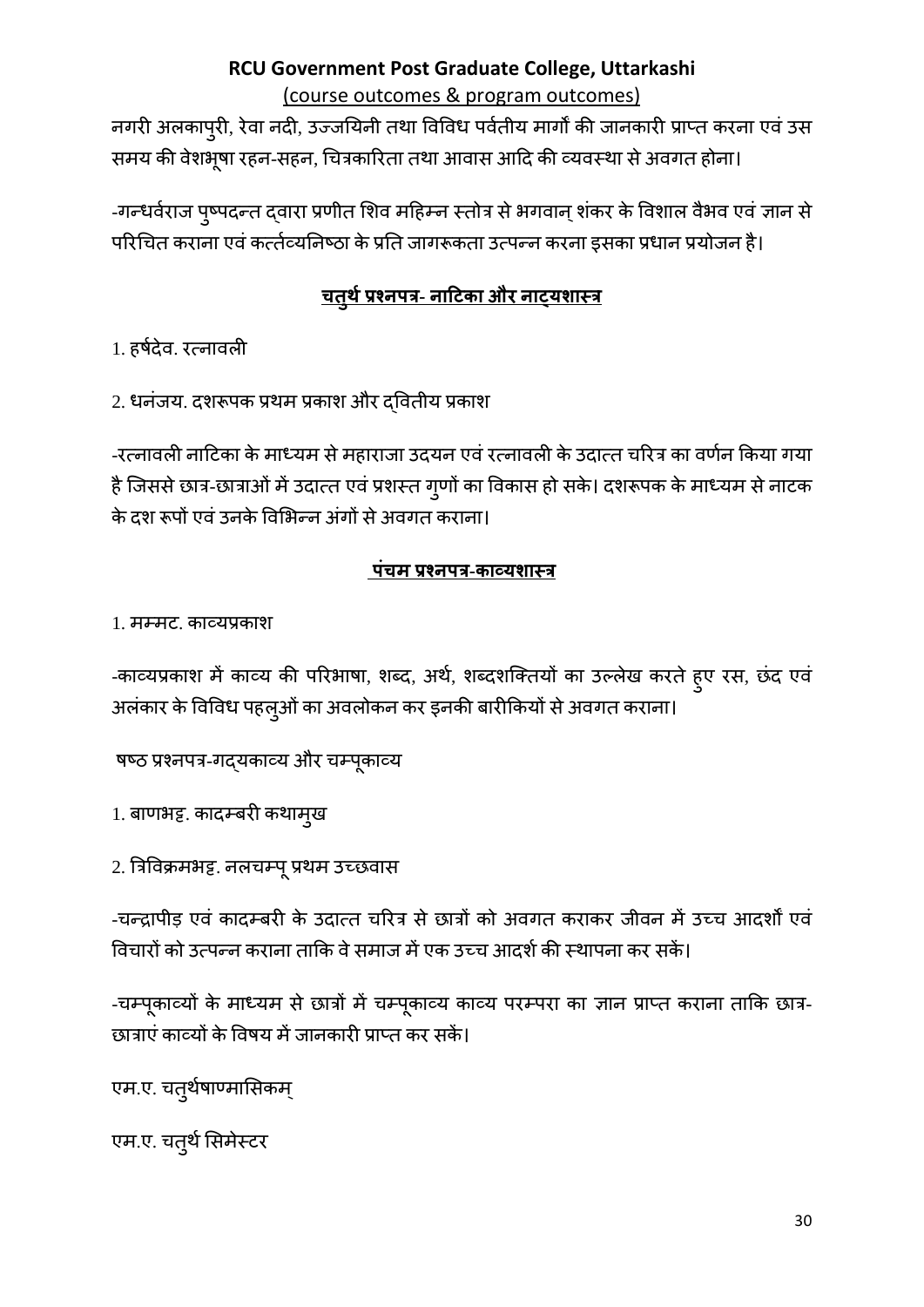(course outcomes & program outcomes)

प्रथम प्रश्नपत्र-भारतीय संस्कृति और संस्कृत में अनुवाद

### **उद्देश्य**

-छात्र-छात्राओं को भारत की परम्परा, गौरव एवं महत्ता से अवगत कराना। -भारतीय संस्कृति, धर्म, आस्था, विश्वास, विचार एव सर्वधर्म समन्वय की विचारधारा से ओत-प्रोत संस्कृति की मुख्य विशेषताओं से परिचित कराना।

-हिन्दी से संस्कृत में अनुवाद हेतु छात्र-छात्राओं को तैयार करना ताकि प्राचीन संस्कृत के ग्रन्थों को पढ़ने में उनकी अभिरूचि विकसित हो सके।

द्�वतीय प्रश्नपत्र-सा�हत्यशास्त्र

- 1. राजशेखर. काव्यमीमांसा
- 2. वामन. काव्यलकारसूत्रवृत्ति

-काव्यमीमासा के अन्तर्गत काव्यपुरूष की उत्पत्ति एव ऋषि परम्पराओं का उल्लेख किया गया है जिससे छात्रों में भारतीय संस्कृति एवं आदर्शों का जीवन में निर्वहन हो सके। काव्यलंकारसूत्रवृत्ति में काव्य के सूत्रों की व्याख्या की गई है। चतुर्थ प्रश्नपत्र- संस्कृत रूपक

1. भट्टनारायण. वेणीसंहार

2. शूद्रक. मृच्छर्काटेक.

- वेणीसंहार नाटक के अन्तर्गत भीम के उदात्त चरित्र का वर्णन किया गया है। मृच्छकटिक के अन्तर्गत चारूदत्त के उदात्त चरित्र एव नैतिक मूल्यों का उल्लेख किया गया है जिससे छात्र-छात्राओं में नैतिक विकास हो सके। पंचम

## प्रश्नपत्र-काव्यशास्त्र

- 1. आनन्दवद्धर्न. ध्वन्यालोक प्रथम उद्योत.
- 2. कुन्तक. वक्रोिक्तजी�वत प्रथम उन्मेष.

-ध्वन्यालोक के अन्तर्गत ध्वनि के सिद्धान्तों से छात्र-छात्राओं को अवगत कराना ताकि छात्र ध्वनि सिद्धान्त को समझकर काव्य के प्रति अभिरूचि बढ़ सके। वक्रोक्ति काव्य के द्वारा काव्य के उस पहलू का उल्लेख है जिससे काव्य को सरस एवं रोचक बना सकें।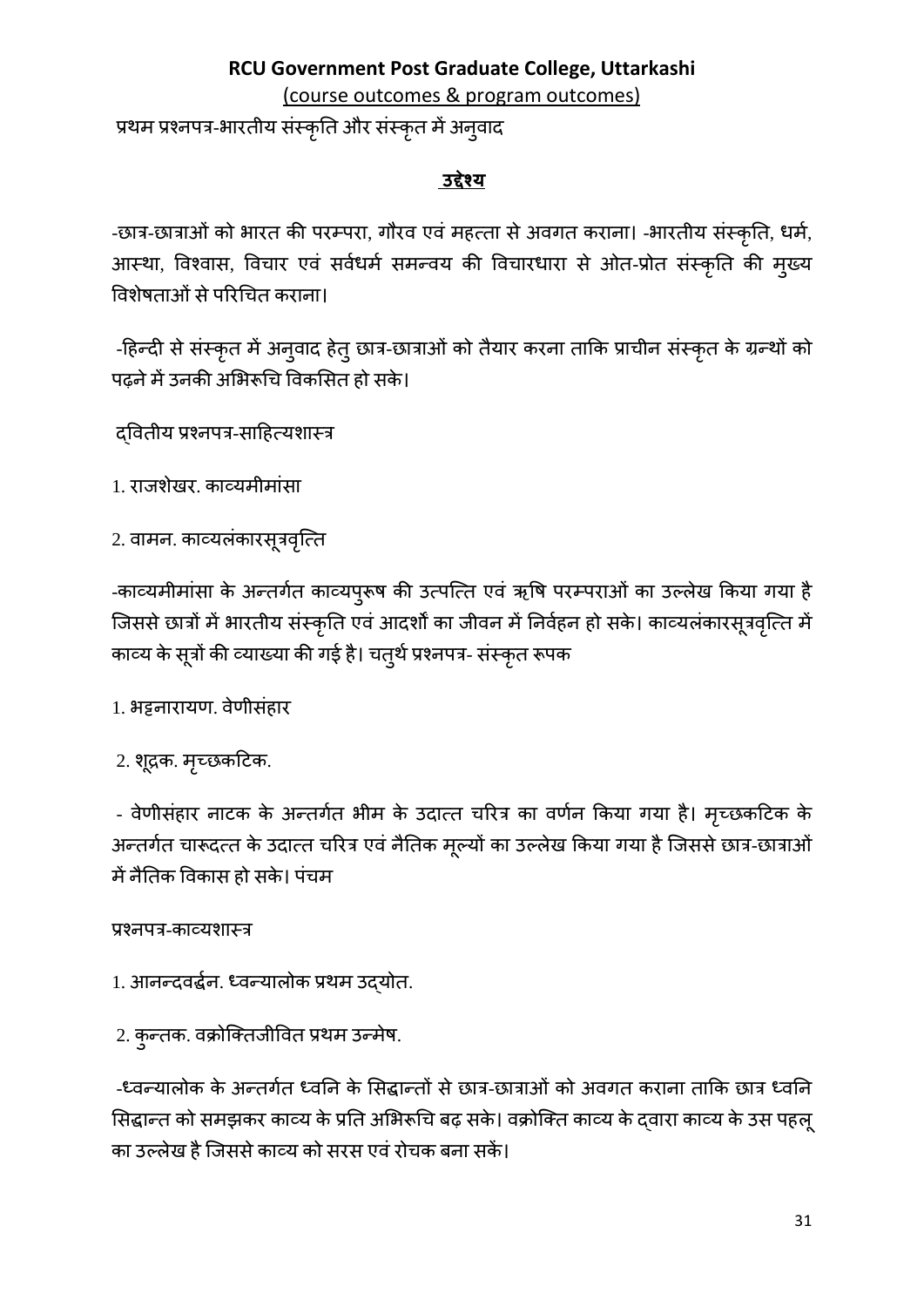# RCU Government Post Graduate College, Uttarkashi (course outcomes & program outcomes) <u>षष्ठ प्रश्नपत्र-पदयकाव्य और गदयकाव्य</u>

1. श्रीहर्ष. नैषधीयचरित प्रथम सर्ग

2. दण्डी. दशकुमारचरित पूर्वपीठिका.

-नैषध में नल-दमयन्ती के उदात्त चरित्र के माध्यम से छात्रों को उदात्त चरित्र की शिक्षा प्रदान की जा सके।

-दशकुमारचरित में दश राजकुमारों के जीवन की शिक्षाओं से छात्र-छात्राओं को अवगत कराना ताकि छात्रों का नैतिक विकास हो सके।

# छात्र-छात्राएं क्या प्राप्त करेंगी

भारत की विशाल सांस्कृतिक परम्परा से परिचित होंगे। भारत की संस्कृति, सांस्कृतिक गाथा, भारत के गौरव एवं प्राचीन भारत में उपलब्ध विविध प्रकार के ज्ञान-विज्ञान से परिचित होंगे। संस्कृत के अध्ययन स प्राचीन भारतीय संस्कृत के ग्रन्थों के अध्ययन से रूचि उत्पन्न होगी एवं उनके अनुवाद की ओर अग्रसर होंगे। इससे न केवल भारत के विविध ज्ञान-विज्ञानपरक ग्रन्थों से परिचय होगा अपितु उससे आधुनिक समाज किस तरह लाभान्वित हो सकेगा, यह प्रयास रहेगा। सारा विश्व कैसे एक कुटुम्ब की तरह रह सकेगा। वेदमंत्रों में निहित समानता के इन वाक्यों का गहन मन्थन कर वर्तमान समाज में इसे लागू कैसे किया जाय इस पर छात्र-छात्राओं का ध्यान रहेगा। वे न केवल अपने देश की संस्कृति से अवगत हो सकेंगे अपितु अपनी संस्कृति की छाप अन्य विदेशी संस्कृति को भी प्रभावित करने की क्षमता धारण कर सकेंगे जैसा कि पूर्व में स्वामी विवेकानन्द, रामतीर्थ आदि महात्माओं ने किया।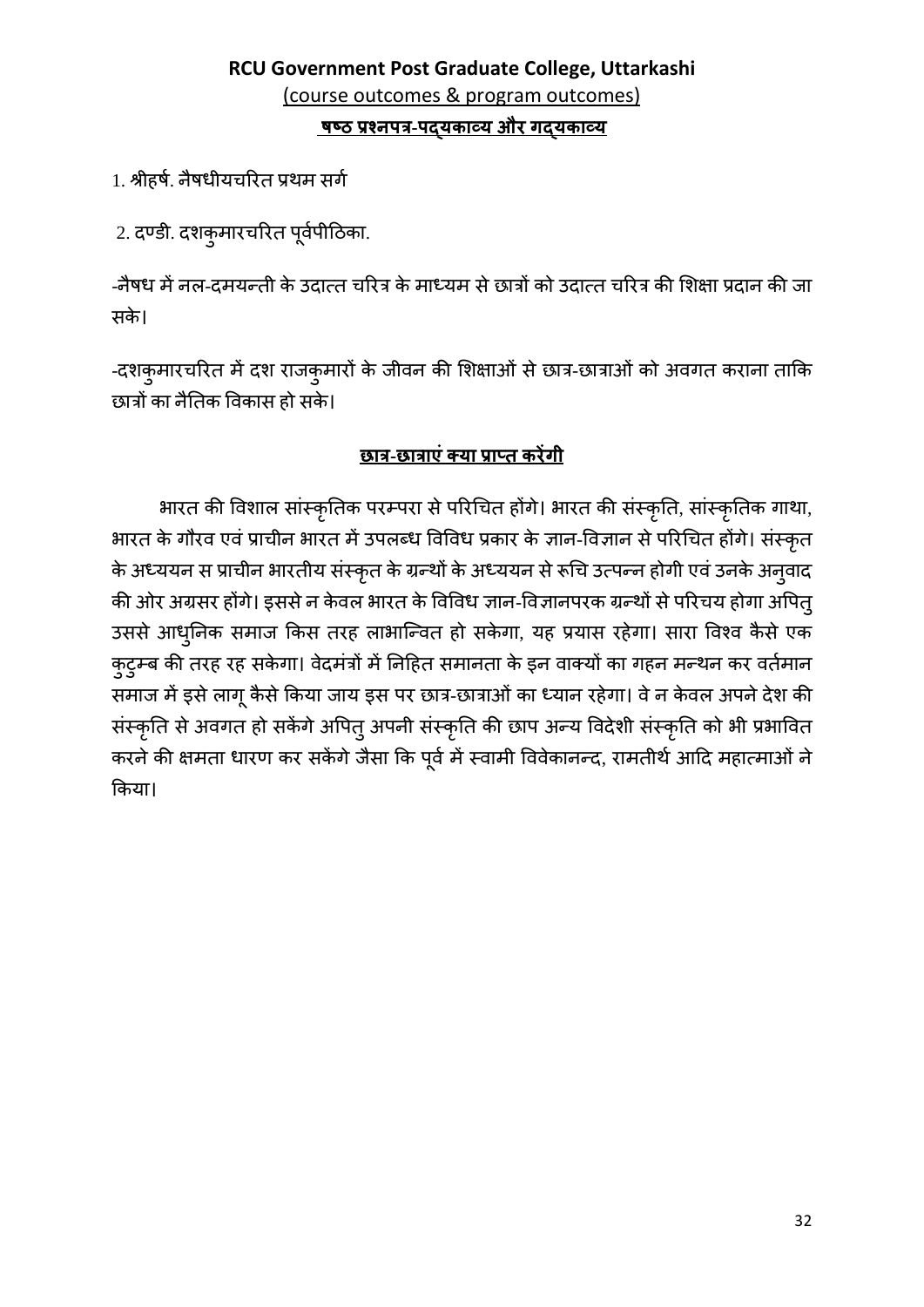(course outcomes & program outcomes)

# **Department of English**

### **B. A. I Semester**

#### **Course – 1**

1. Chapters from Individual and Society by Vinod Sood

2. Poems from Selection in English Poetry, H. N. B. University Publication

#### **Cos:**

i. This Course intends to introduce the students to the interrelationship between language and social information.

ii. To make students acquainted with literary narrations and representations in relation to caste, class, race and gender.

iii. Introduce students the British canonical poetry and generate an interest for literary creation and the pleasure such a reading generates.

#### **Pos:**

i. Introduction of the social history of India for a better understanding of its ethos and its literary representation.

ii. Generate a historical and literary interest in identifying the discussed areas. Cite examples during reading about the fine nuances that literature undertakes to express a subtle behaviour of our actions and its concomitant response from the social sphere.

iii. Developing a sense of belongingness towards the minorities and socially backward sections through the dense reading of the text and associating it with our day today life. iv. Articulative reading of text by students for better remedial pronunciation.

v. Encourage students to articulate their response in English.

vi. Introduce the canonical British Literature and its place in Indian academies.

### **B. A. II Semester**

### **Course -2**

Selections from Cultural Diversity, Linguistic Plurality and Literary Traditions in India by Sukrita Paul (Tribal Verse Unit – 4, Writing in English Unit – 6)

**Cos:**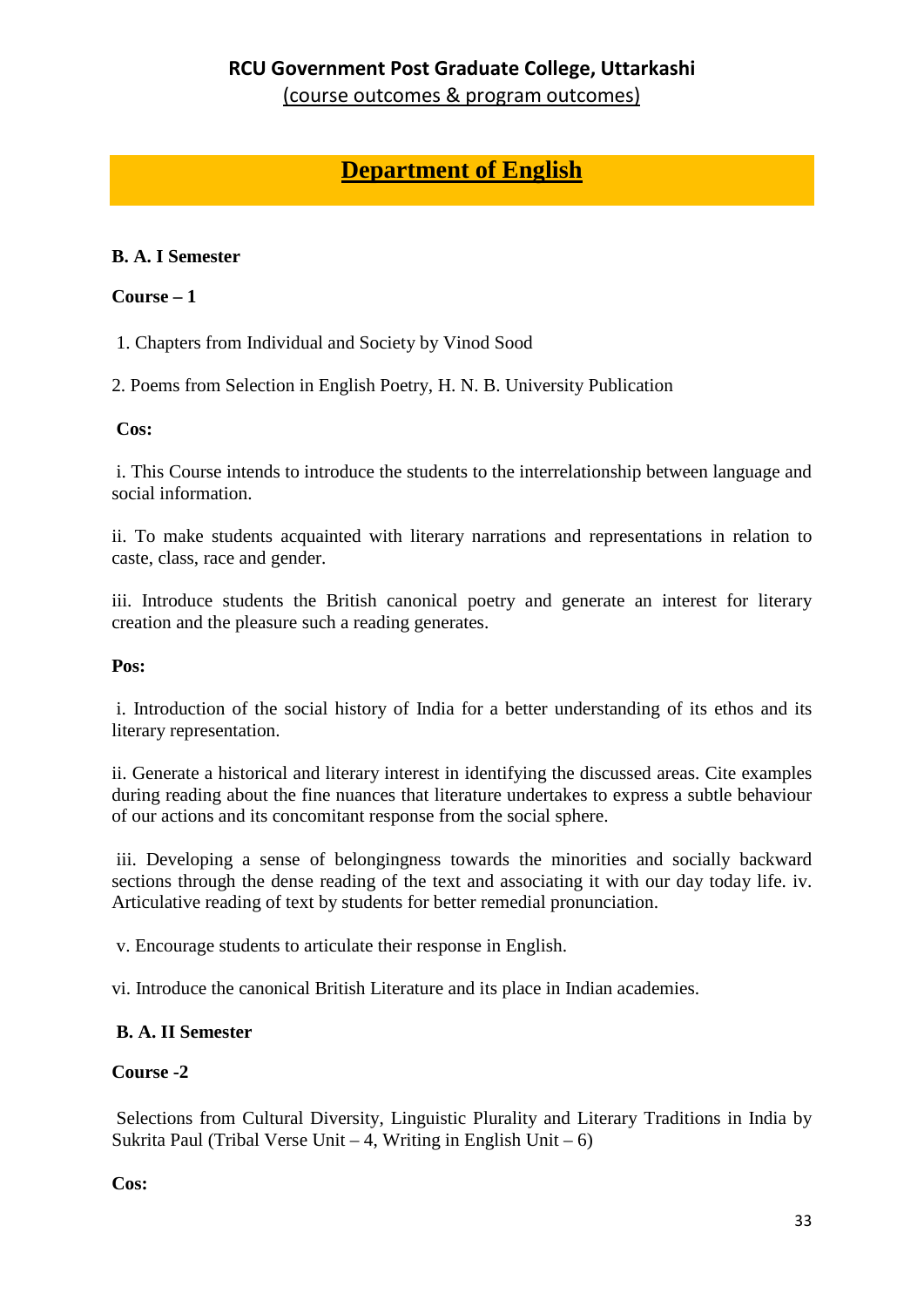(course outcomes & program outcomes)

i. This Course intends to introduce the students to the interrelationship between language and social information.

ii. To make students acquainted with literary narrations and representations in relation to caste, class, race and gender.

iii. To make students learn and appreciate the location of literature within humanities.

#### **POS-**

i. Discuss the Indian cultural –political history at the beginning as it does require a form a short conditioning to be introduced to young minds that had always remained within the close confines of their own geography.

ii. Discussion regarding the teaching of English language and literature to students in India shall be conducted to bring out the complex geo-cultural entity, and the understanding of English language as a nation binding synergy.

iii. Introduce language as a medium of communication and as a discourse of power to convey its dynamic nature.

iv. Literature, language and environment found a close association in tribal and regional verses, attempts to be made to underline the close and integral relationship of all in identifying the infinitive ways in which we can experience the crux of life.

#### **B. A. III Semester**

#### **Course – III**

A. William Shakespeare: The Merchant of Venice

B. Charles Dickens: Oliver Twist

#### **Cos:**

i. To enhance the level of critical thinking and appreciation of literature from different context and genres.

ii. To introduce the Basic elements of English Drama and Fiction.

iii. To enrich the students through various perspectives readings in drama and fiction.

#### **POS:**

i. Introduce the different forms of language used in different eras, the historical genesis of English language will enhance the students understanding about the evolution of language and how it is synonymous with similar developments in culture and society.

ii. Reading of the paraphrase, along with the text will help in understanding the textual ramification of the Elizabathean drama.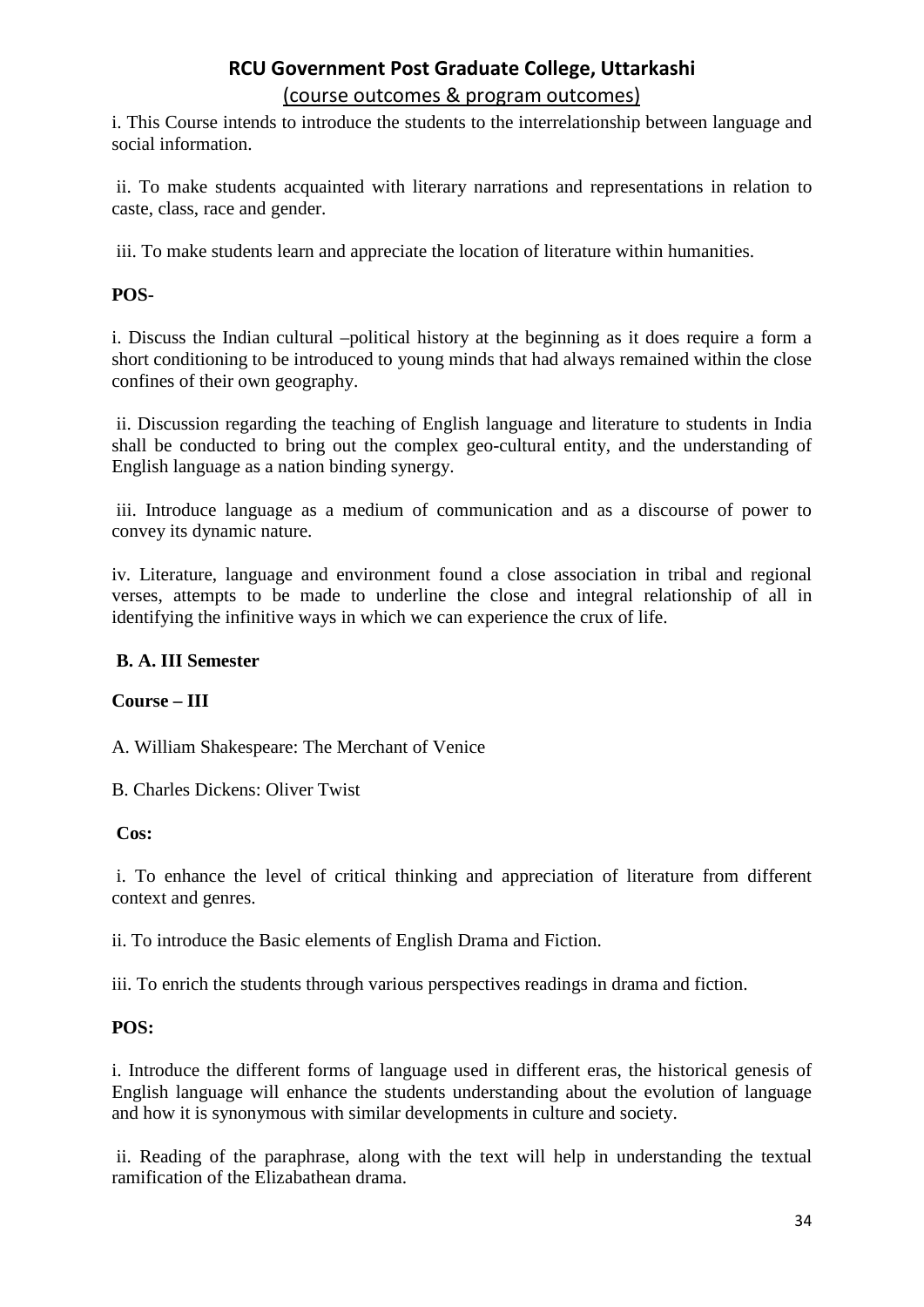iii. The introduction of different genres is a pre requisite before any dramatic initiation; classification of literature on the basis of genres will bring further clarity to any understanding of literary study.

iv. Play should be enacted in tandem with the reading of text.

v. Elocutionary skills will be developed by selective textual enactment of scenes, it is necessary for boosting the confidence of students.

#### **B.A. IV Semester**

**Course – IV**

A. Short Story- Toba Tek Singh by Sadant Hussan Manto

B. Silence: The Court is in Session by Vijay Tendulkar

**Cos:**

i. To familiarize the students with the varieties of English and to enable them to critically interact with literary writings from different context- cultural, social, political, historical, national and philosophical.

ii. To enable the students to write and appreciate different types of prose and literature.

iii. To critically engage with different culture and history.

**Pos:**

i. Reading and recreating the past in the class can be conducted through interactive sessions.

ii. Reading of partition short stories must be accompanied by a brief introduction to some of the other literary masterpiece.

iii. For a proper understanding of the disparate historical events, students must be cautioned against the singular interpretation of those events.

iv. Students must be asked to be sensible enough to the unfortunate events that the world went through and how it has affected the relationship between communities.

v. The modern Indian play writing and its revolutionary content with Vijay tendulkar as the representative writer has the potent in making enroads in to the students mind, the question of gender and the rigid social environment should be discussed at length. Discipline Specific Elective Course

### **B.A. V Semester**

### **Course – V**

(a) Literary Terms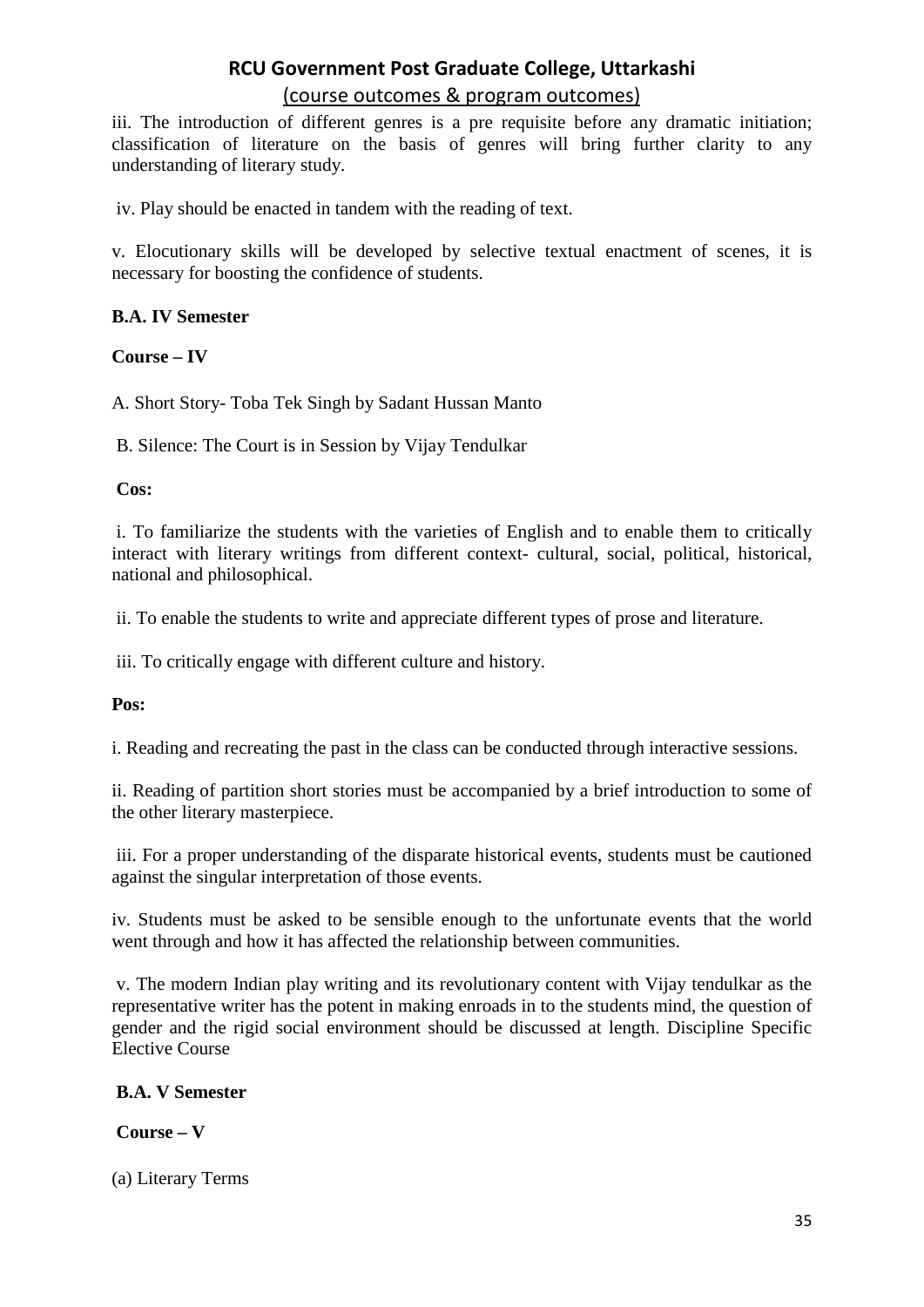(b) Literary Movements

#### **Cos:**

i. To orient students to the discipline of literary and practical criticism, and literary movements.

ii. To develop a critical thinking and to train thee students in academic, media and research writing.

#### **POS:**

i. Introduction to literary movements will help the class in bringing all the british writers to a classification based on different literary periods. It will help in a better understanding of different writers based on different genres and time period.

ii. The informative sessions will prepare the students for a further and deeper insight to History of English Literature.

iii. Literary terms must be exemplified by literary references, students must be promoted to recite their poetry or write their experiences in the language they are comfortable with.

#### **Course – VI**

#### **(a) Form and Style of Academic Writing:**

i. Citation

ii. Quotation

iii. Plagiarism

#### **Cos:**

i. To orient students to the discipline of literary and practical criticism, declamation exercises, and literary movements.

#### **Pos:**

i. To develop research insight students must be introduced to these topics on acknowledgement of authentic references. Student should be taught the values of novelty and innovation.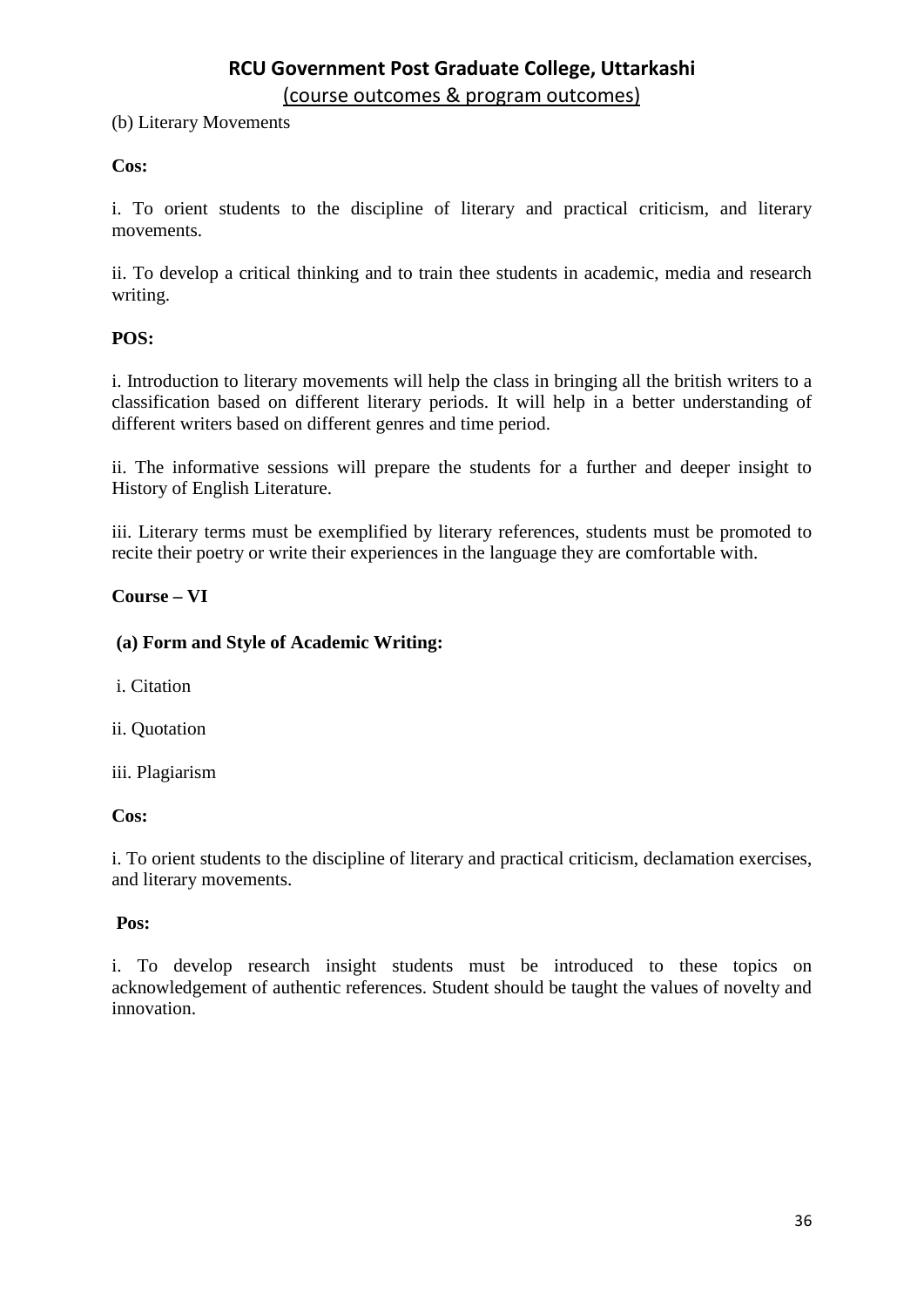#### **Ability Enhancement (Elective) Skill Based**

### **1. B.A. III Semester Creative Writing: Book and Media Reviews**

#### **2. B.A. IV Semester Theatre and Performing Arts**

#### **3. B.A. V Semester Technical Writing**

#### **4. B.A. VI Semester Translation Studies**

#### **Cos:**

i. The Skill Based course are intended to develop the critical and analytical faculty of the students and to improve their proficiency in reading, writing, translating, and understanding of theatre performance.

ii. To inculcate in the students the skill of critical appreciation, translation, creative writing and theatre performance.

#### **Pos:**

i. Skill based course will be new to students and it is for the faculty to make students realize that it is not a subsidiary course. Students should be asked to do a book review based on their previous reading.

ii. Theatre lectures should be delivered by reknown figures to link the resources of life with theatre and performance.

iii. Skill based courses will require some additional planning from the faculty, as they too had not been well equipped to handle the course material.

#### **Generic Elective – (Interdisciplinary):**

#### **A. Generic Elective – I**

- (i). Wings of Fire by A. P. J. Abdul Kalam
- (ii). The Origin of Science by Will Durant

#### **B. Generic Elective – II**

- (i). The Folk Tales of Uttarakhand by Govind Chatak
- (ii) The Shadow of Kamakhya by Indira Goswami

#### **Or**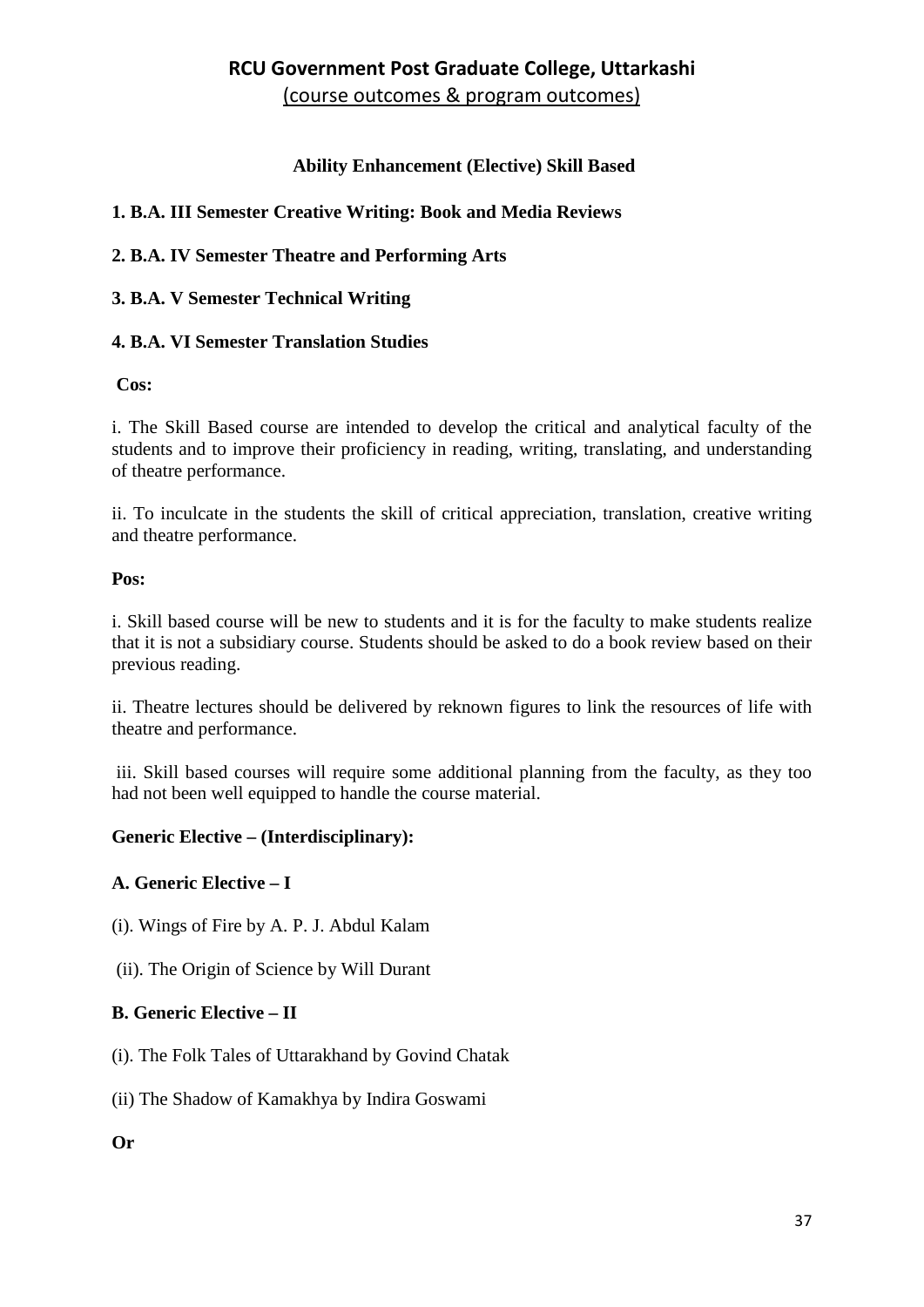(course outcomes & program outcomes)

Gender and Human Rights: Mother of 1084 by Mahashweta Devi

#### **Cos:**

i. The course intends to develop scientific temper among the students which will encompass both science and Literature and facilitates communication between both science and literature.

ii. It endeavours to give glimpses of the vast cultural diversity of India.

iii. The Course will enable the students to read the regional literature of India and then to make the first hand criticism on the same.

#### **Pos:**

i. The generic elective course must be very interactive and participatory as it is prepared for students from non literary background.

ii. Classes should be made lively through selective reading and bringing students perspective to their reading.

#### **English Core Compulsory**

#### **B.A. I Semester**

**English Core Compulsory -1**

#### **B.A. III**

#### **Semester English Core Compulsory – 2**

#### **Cos:**

i. The course intends to introduce and train the learners in the rudiments of English grammar and spoken style. It further provides the students the basic knowledge of writing and comprehension and thus tries to equip them with the basic skills of writing and speech.

ii. The second paper of this core course aims at introducing the students to literary pieces like poetry and essays which essentially carry in them a social appeal in its contents.

#### **Pos:**

i. The compulsory course will deal with a number of students who had left their English language as a subject long back, the concept and topics must be simplified and basic foundational language basics should be the focus of attention.

ii. Comprehension skill of students must be taken care of by giving them regular exercises; topics based on day to day life should be included in the discussion.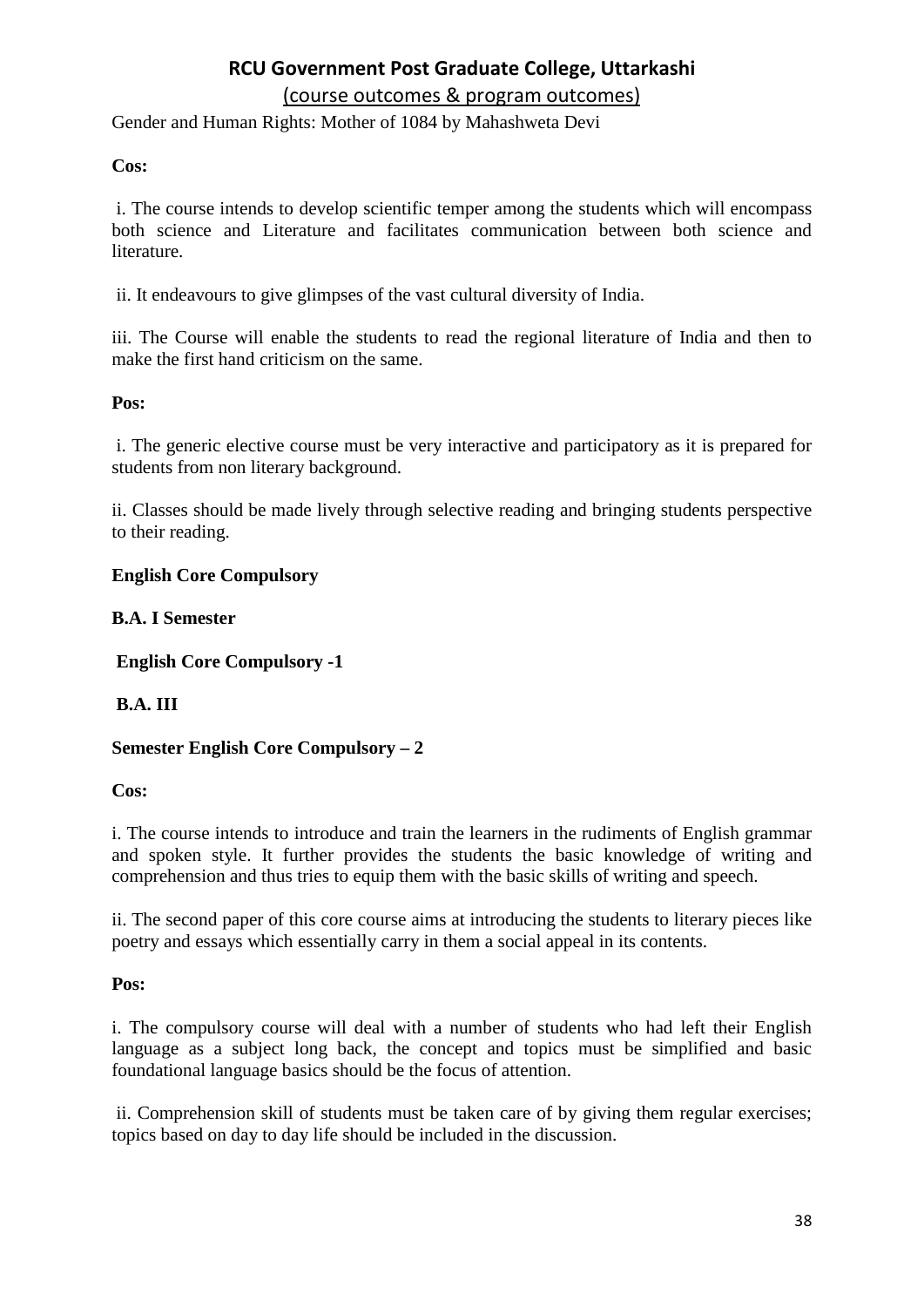#### (course outcomes & program outcomes)

iii. The second part of the course is stuffed with literary pieces and requires a proficiency in language. The students should be made aware about the progression that they need to attain with this semester.

Ability Enhancement Course

English Communication

**Cos:**

i. The purpose of this course is to orient the students to the theory, fundamentals and tools of communication and to develop in them vital communication skills which should be integral to personal, social and professional interactions.

**Pos:**

i. The communication classes will draw large number of students to the class and it should result in interactive sessions. ii. Students should take part in mock interviews and group discussions.

#### **M.A (ENGLISH)**

#### **SEMESTER-I**

**1. English Literature from Geoffrey Chaucer to John Milton**

**2. Drama excluding Shakespeare**

**3. Early Humanist Literature**

**4. Literary Criticism I**

**5. English Prose**

**6. American Literature**

#### **CO-**

i. Classify literary writings based on genres and different literary periods.

ii. Introducing the Germanic origin of English Language and the French influence.

iii. Underlining the role of literary language in all possible discourses, and the possibility of an innocent language bereft of any symbolic or connotative association.

iv. Contouring the different phases of English literary development from the time of Chaucer to the 18th century.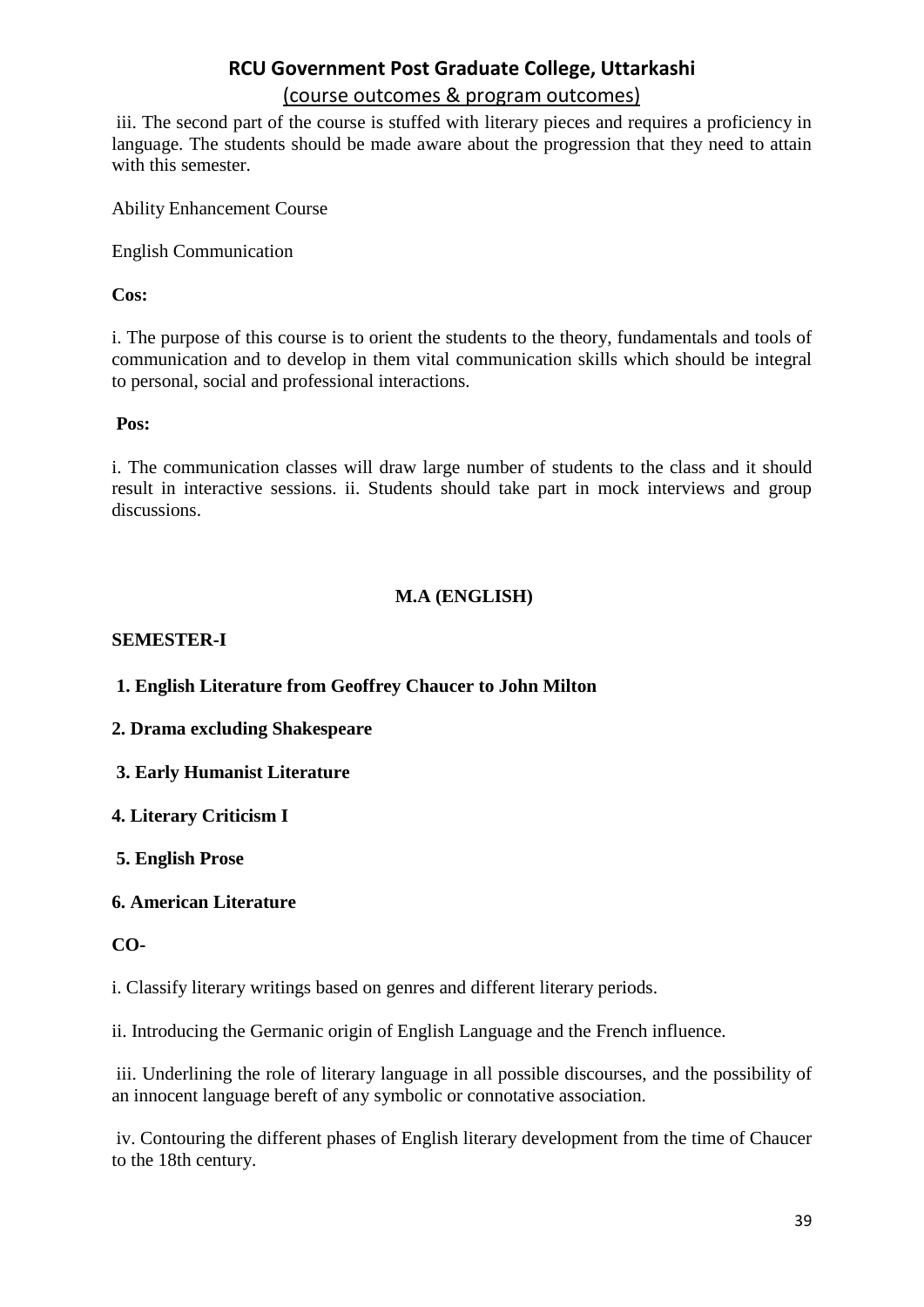v. Identification of major writers: the major writers of each literary period and read them as the representative of that age.

vi. Introducing American literature as an off shoot of its British legacy.

vii. Reading literature and language as a determiner of ethnic and national resurgence.

viii. Underlining the complexities of understanding history from literary sources, and similarly creating fictional counterparts from historical ones.

ix. Locating principal authors in their historical periods and imagining their role in the corresponding events of those times.

x. Understanding the popular form of writing and the social-cultural milieu that reciprocated each other in fulfilling each other.

xi. Style and stylistics to be separately introduced, without the extraneous factors.

xii. Philosophical roots of literature and the literary roots of philosophy are to be debated and discussed.

#### **PO-**

i. History of English Literature need to be read through separate writers like Compton-rickett and David daiches.

ii. Elicit response from students on the nature of literary History and its necessity in understanding particular writing.

iii. Underline the benchmark authors, discussing their roles in the literary, social and cultural milieu to bring out a better understanding of the organic whole, and its constituent relative parts.

iv. Identify the subtle responses in literature that spoke the highest truth of their time and time to come.

v. Demonstration of the beliefs and symbolism that resulted in the revolutionary events in the form of metaphorical expression, and its ramification to the political events of those years.

vi. Determine the larger spirit of the age and the principal adversaries that eventually led to the birth of a particular writing and its relationship to that period.

vii. Identifying the different forms of writing that remained aloof from the popular sociocultural milieu of the period.

viii. Bringing out the literary element of philosophical and historical writings through Platonic dialogues.

ix. Identifying the era of the standardization of English language and underlining the Chaucerian contribution to the modern English language and Literature.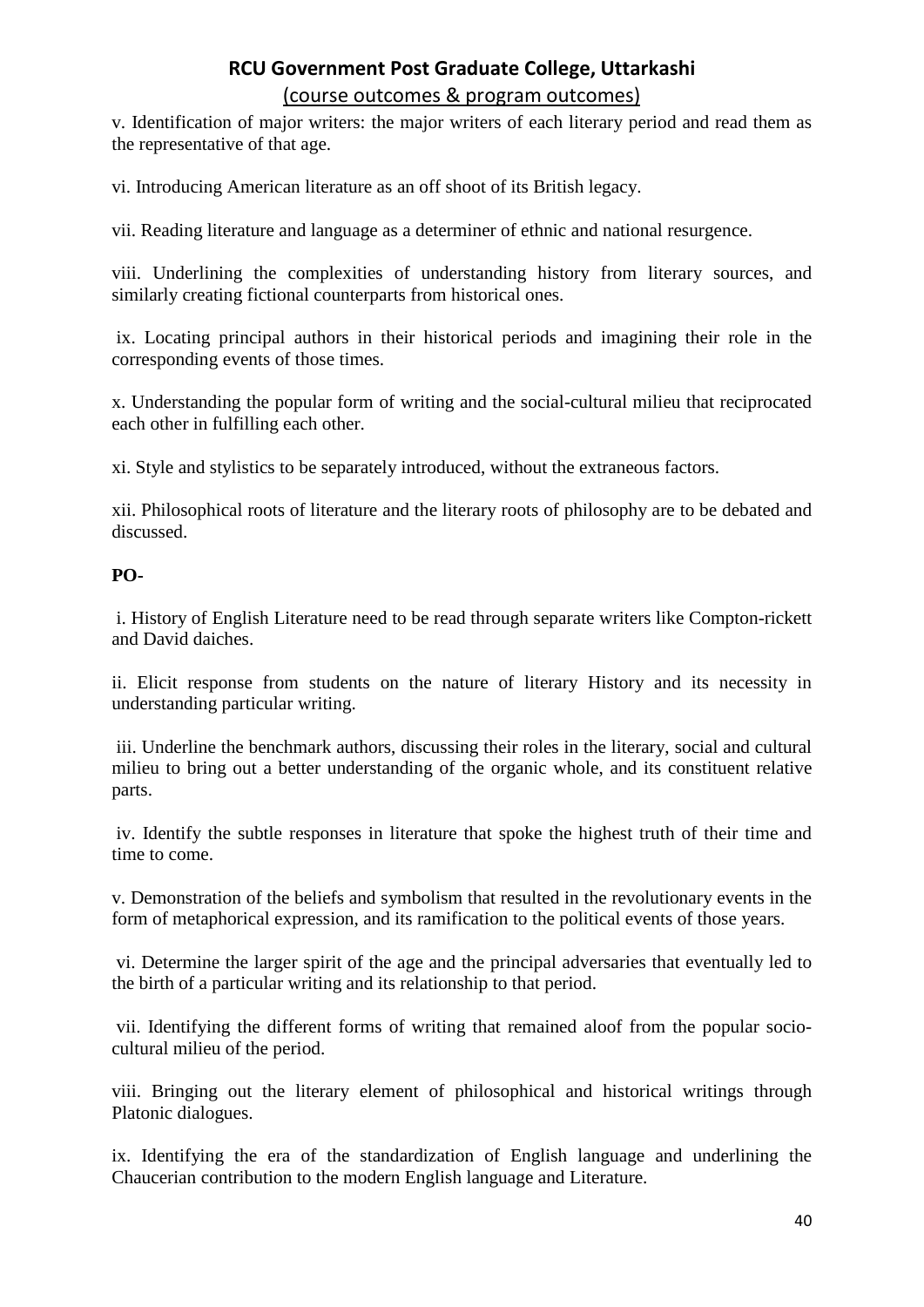**Semester –II**

- **1. William Shakespeare**
- **2. Eighteenth Century Literature.**
- **3. Literary Criticism 2**
- **4. English Romantic Poetry**
- **5. Nineteenth Century Literature**
- **6. Indian Writing in English**

**CO's-**

i. Introduction to Renaissance studies should be projected as the time of European Resurgence.

ii. The notion of comparative literature need to be introduced, the rise of English literature and the other European Languages like French. Their complementary relationship need to be studied and put in perspective.

iii. Introduction to French Classical literature to locate the trajectory of the development of English Neo Classicism.

iv. To generate a curiosity for a universal literature, beyond geographical bounds.

v. To locate the continuity of art and aesthetics from the ancient Greek civilization to its modern European counterpart.

vi. Elicit critical responses from the students regarding the violence of such a homogenizing practise.

vii. Inculcating the value of tolerance for other cultures.

viii. Promote the notion of accepting multiple view points. Through promoting the sense of unity in diversity, the notion of universal brotherhood need to be advanced by discussing contemporary continents together.

ix. The practise of criticism need to be unified to the practise of creative writing.

x. Promoting the sense of civilizational achievement, rather than ethnic or national accomplishments. PO'S i. Comparative literature to be introduced as the medium of inculcating values of universal art.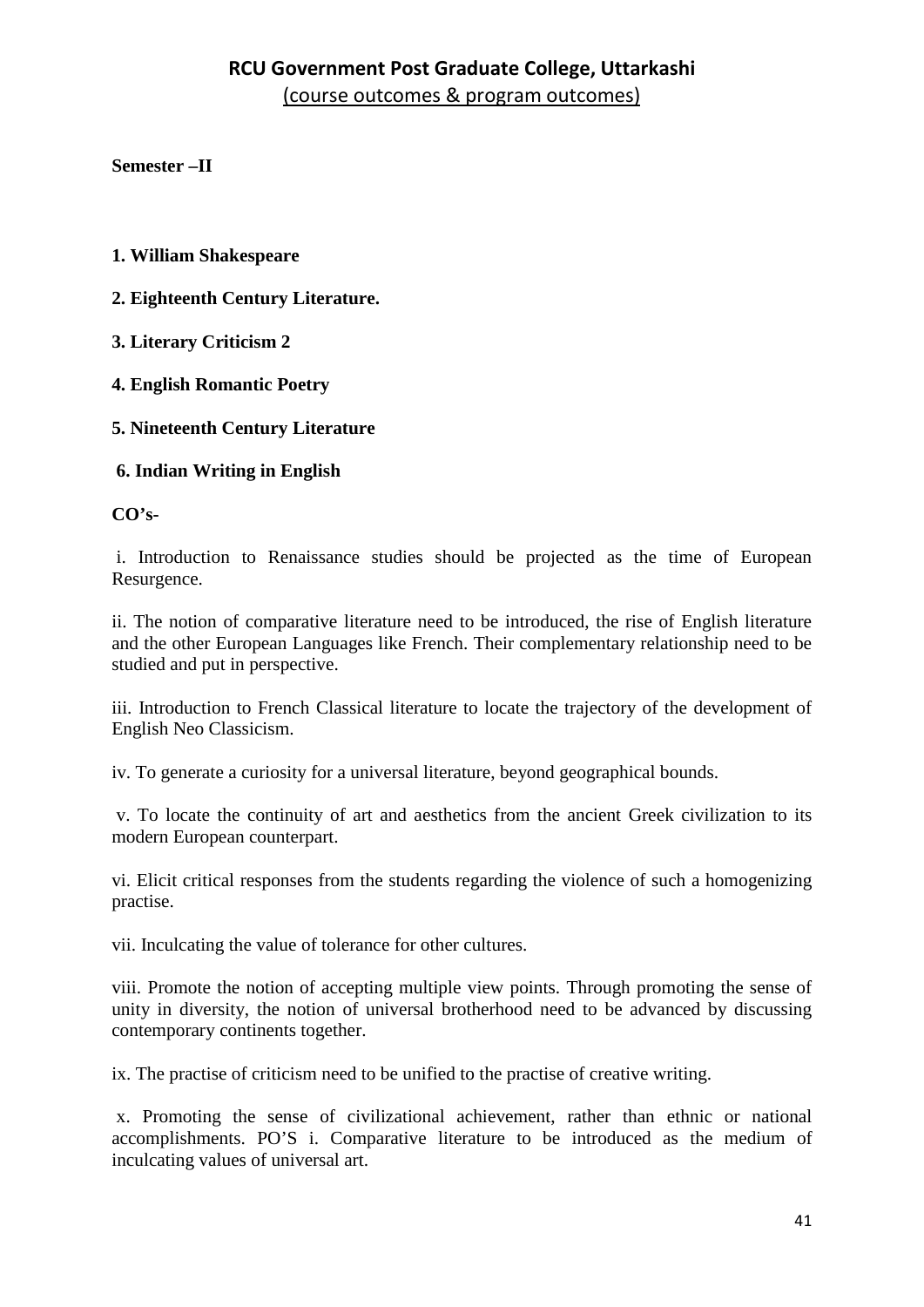#### (course outcomes & program outcomes)

ii. Discussion regarding the role of translation in a mutual understanding to be advanced.

iii. Shakesparean studies should be complimented by their creative adaptation in Indian society. Films like Vishal Bharadwaj's Omkara, Maqbool and Haider to be made available to students for review along with the critical reading of those associated text.

iv. Both the universality and particularity of a work should be laid open to identify the basic humanitarian foundation of each work of art.

v. Reading of English romantics and neoclassical should be accompanied with their contemporary European readings.

vi. Reading the Victorian works in the light of British Raj in India.

vii. The cultural and literary prosperity need to be complimented with military victory outside Europe.

#### **SEMESTER-III**

### **2OTH Century Poetry Indian**

**Text and Poetics Literary criticism3**

**Commonwealth Literature/Translation Studies.**

**World Classics in Translation/ European Literature in translation**

#### **Modern Indian Writing/ Indian Literature in Translation**

#### **CO'S-:**

i. Introduction to modernism and the radical uprooting from the erstwhile foundational principles.

ii. Initiating discussion regarding the importance of Classical Indian language and learning.

iii. Generating a sense of pride in the classical Indian writings and encouraging studying the texts in their original expression.

iv. Initiating dialogue between the classical past and the modern present.

v. Understanding the dynamic relationship between the ever changing past and the complimentary heterogeneous present.

vi. Imbibing the spirit of mutual respect and love through a conversant past and present. An ossified and dogmatic construction rues the organism of its elemental characteristics.

vii. Reading of modern Indian English writing sympathetic with the process of nation building and Nehruvian socialism as an amalgamating awareness.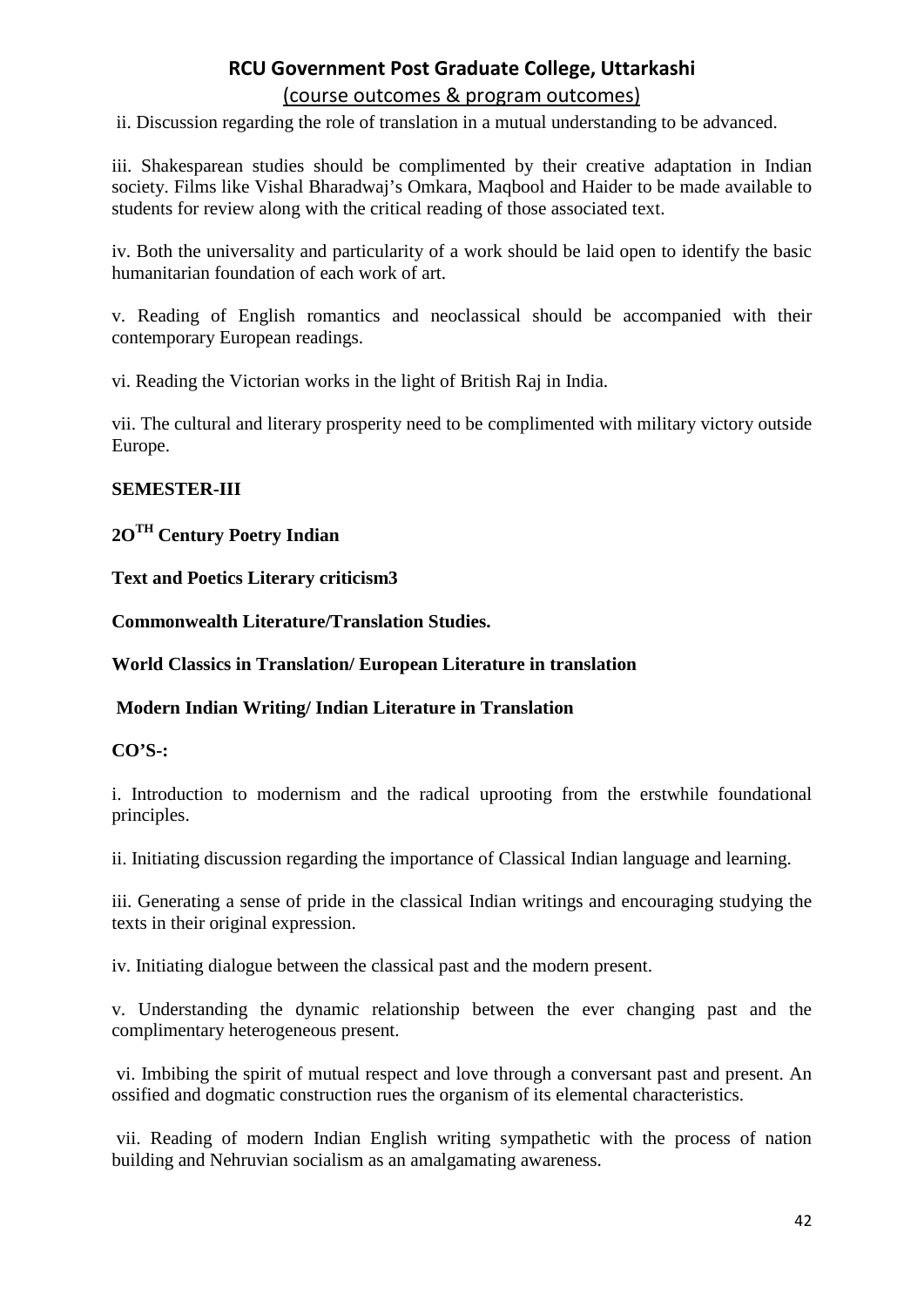#### (course outcomes & program outcomes)

viii. Underlining the linguistic- cultural diversity of India through recognizing the mutual sustaining relationship between regional and mainstream writings.

ix. Promotional of regional languages through reading of vernacular texts in translation.

x. Underlining the limitation of translation in translating the metaphorical expression of a particular language.

#### **PO's**

i. Promotion of Indian classical expression through an extensive reading of Classical texts, along with the philosophical expressions from Upnishads.

ii. Underling the relationship between 'Lok' (popular) and 'Visisth' (standard) for an appreciation towards the collective heritage.

iii. The classical texts in translation need to be complimented with the texts based in India in foreign language like persian to generate a universal world view. iv. Introduction to world classics and the role of translation in an honest appreciation of the common world view.

v. Presenting translation as a bridge in overcoming the distinction of race, caste, creed and nationality.

vi. Bringing out the role of vernaculars and classical language in the identification of our past.

vii. Conceptualising the role of English language in the realisation of a nation-state and complexities in confronting the native vs other debate.

viii. Identification of modern poetry with the contemporary Hindi poetry. ix. Creating a narrative for an eastern western exchange, not a antagonistic Eastern-western category.

### **SEMESTER IV**

1. 20TH Century Drama

2. Colonial/Postcolonial Literature and Theory Critical thought

4. Literature of the Indian diaspora/ Special study of the authors

5. African and Afro-American Literature/ Literature and Gender

6. Dissertation and Viva Voce

### **CO'S**

i. Understanding the European thought through an introduction to their Classical Philosophical traditions.

ii. Underlining the 20th century Europe turbulent past and the years of national liberation.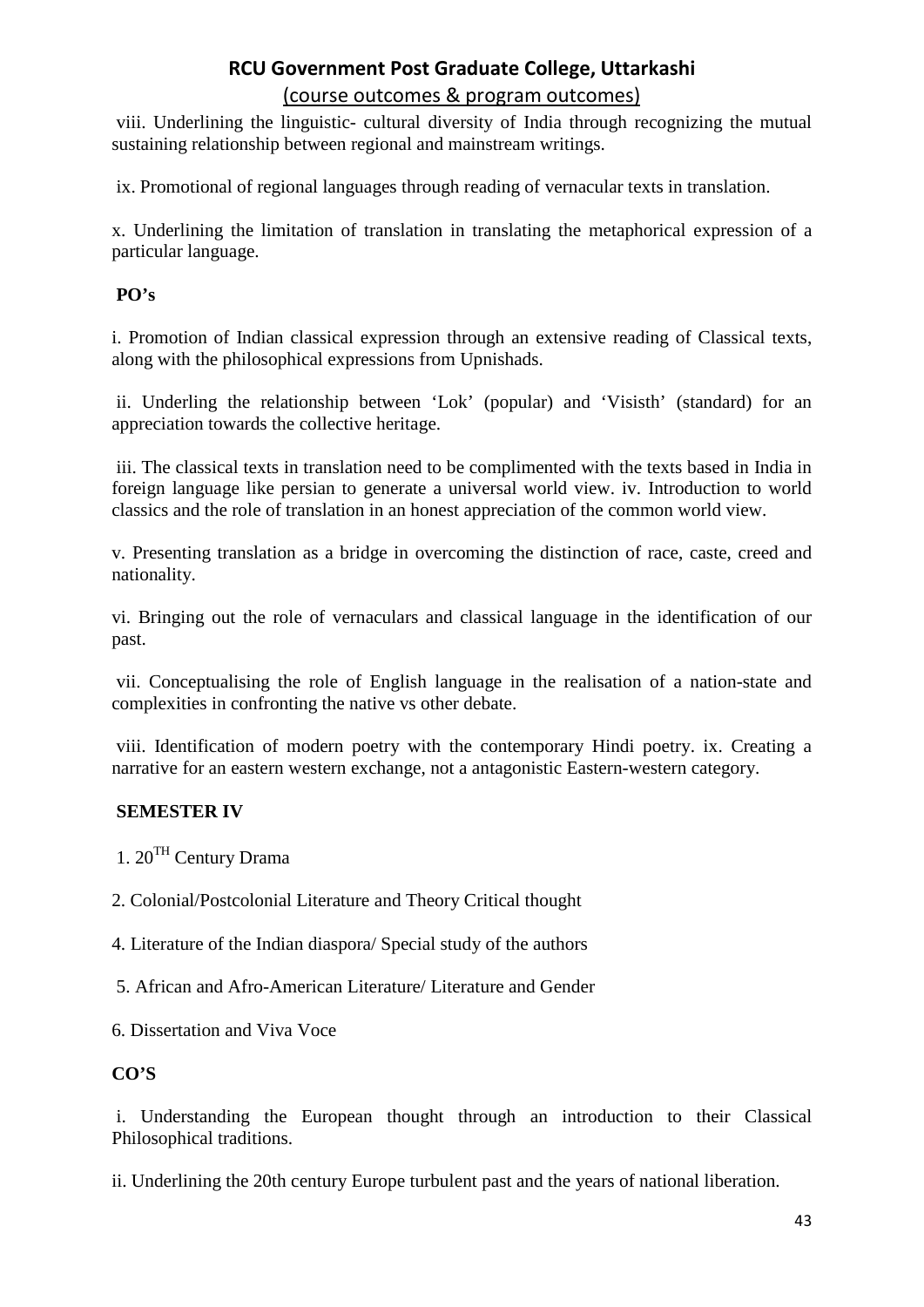iii. Understanding of modern Europe as the years of revolution and the fall of fascism. iv. Reading of modern literature under the umbrella of colonialism and subsequent rise of national bourgeoisie.

v. A comprehensive reading of modern European thinkers and their relevance in Indian critical thought.

vi. Understanding of Diasporic consciousness under the tutelage of migration forced by Colonialism.

vii. Underling the vast contours of human migration undertaken under the aegis of colonialism and imperialism.

viii. Modern phenomenological developments and the notion of self in Upnishads. A dialogue to be initiated.

ix. Understanding Gender as a category of identification and discrimination.

x. Understanding the social construction of gender and its cultural implication.

xi. Menichian categories should be challenged and debated for more comprehensive and accepting ones.

#### **PO'S**

i. Introducing 20th century world as a world of revolution and counter revolution, understanding modern theatre as the theatre of protest.

ii. Underlining the theatrical developments of modern Europe and their counter philosophical fronts.

iii. Understanding the anti-foundational concerns of postmodernism, and its counter Marxist arguments.

iv. Comparative study of Indian and western school of thought to be advanced.

v. Promotional of a dialogic relationship devoid of civilizational pride need to be offered while bringing together different thoughts both occident and orient.

vi. Diasporic consciousness to be discussed in relation to the geo-political order of the day and present day forceful allegiance to a romantic ethnic native category need to be avoided.

vii. Developing the gender sensitive human being through careful textual reading and counselling of confronting categories.

viii. Developing critical tools for dissertation, separate sessions for illustrating the writing of dissertation need to be conducted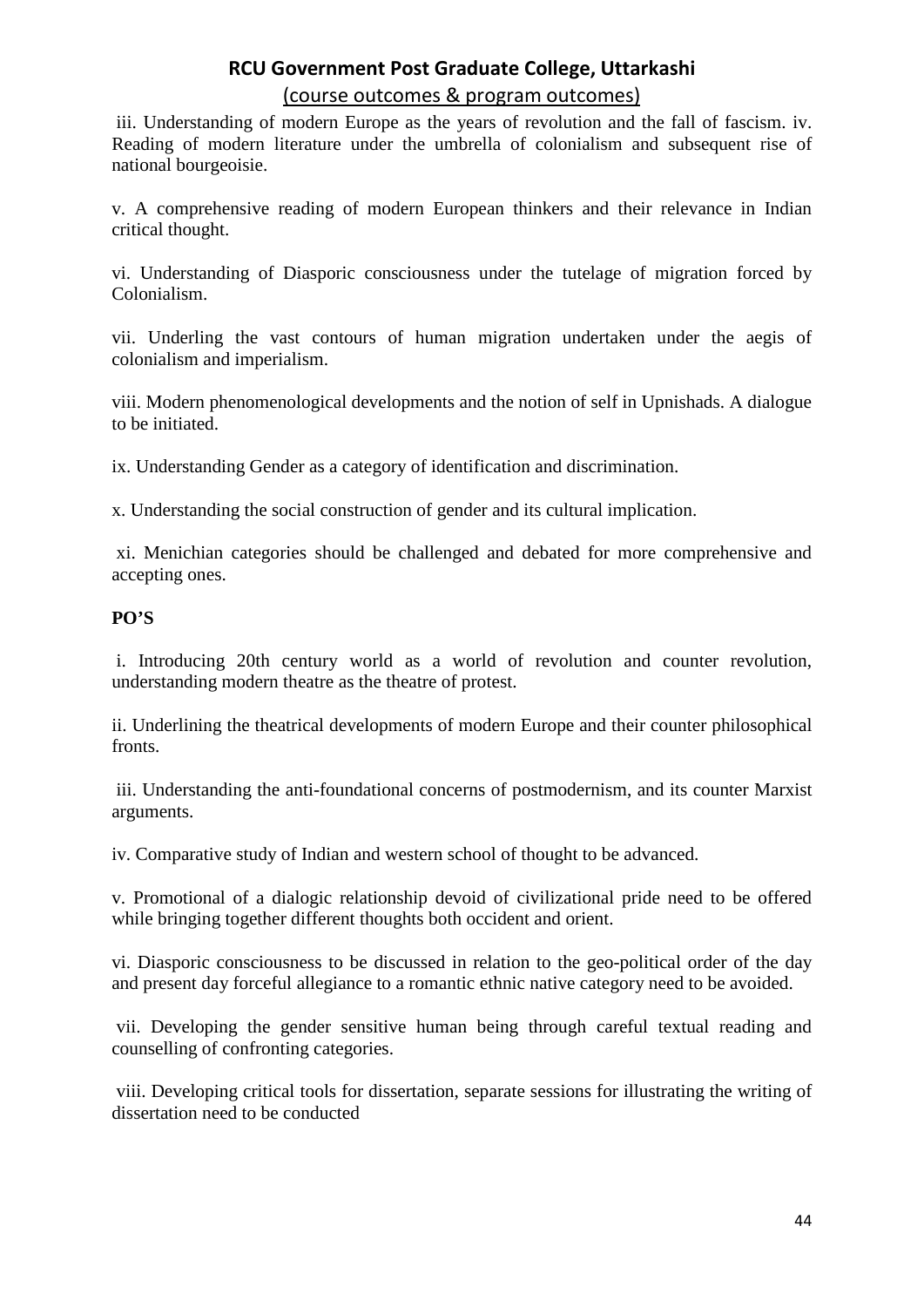(course outcomes & program outcomes)

# **Department of Home Science**

#### **Program outcome of B.A. Home Science**

- Promote capacity building of students for social and economic empowerment.
- Sharpen their capacity with a sense of social responsibility.
- Take up leadership roles in community and extension outreach programs.

• Develop professional skills in food and nutrition, textiles, housing, product development, communication extension and human development.

• Learn about sciences and technologies that enhance the quality of life.

• Understand the role of interdisciplinary sciences in the development and well being of individuals, families and communities.

#### **Course outcome of B.A. Home Science**

#### ¬ **Semester 1 : Family Resource Management and Interior Decoration(CC)**

The course focusses on enabling students to gain a good understanding of the principles of design, elements of art, color theories which will help them in practical application of the same in interior design. The course is specifically designed to enable students to recognize and understand the ethical use of resources through effective management.

#### ¬ **Semester 2 : Growth and Development : Prenatal and infancy years(CC)**

The course is an introduction to child development from conception to infancy with emphasis on physical, cognitive and psychosocial growth.The course includes first hand observation of children to identify the patterns of growth and development and the effect of environment and cultural influences on children.

#### ¬ **Semester 3 : Principles of Nutrition (CC)**

The course introduces students to the principles of Nutrition across the human life span.It includes learning about the role and functions of nutrients, nutritional requirements, dietary allowances in various stages of life and age groups and food toxicity and adulteration. The students will be introduced to the basic outline of dietary planning.

### ¬ **Semester 3 : Child Growth and Development: Early and Late Childhood Years(SEC)**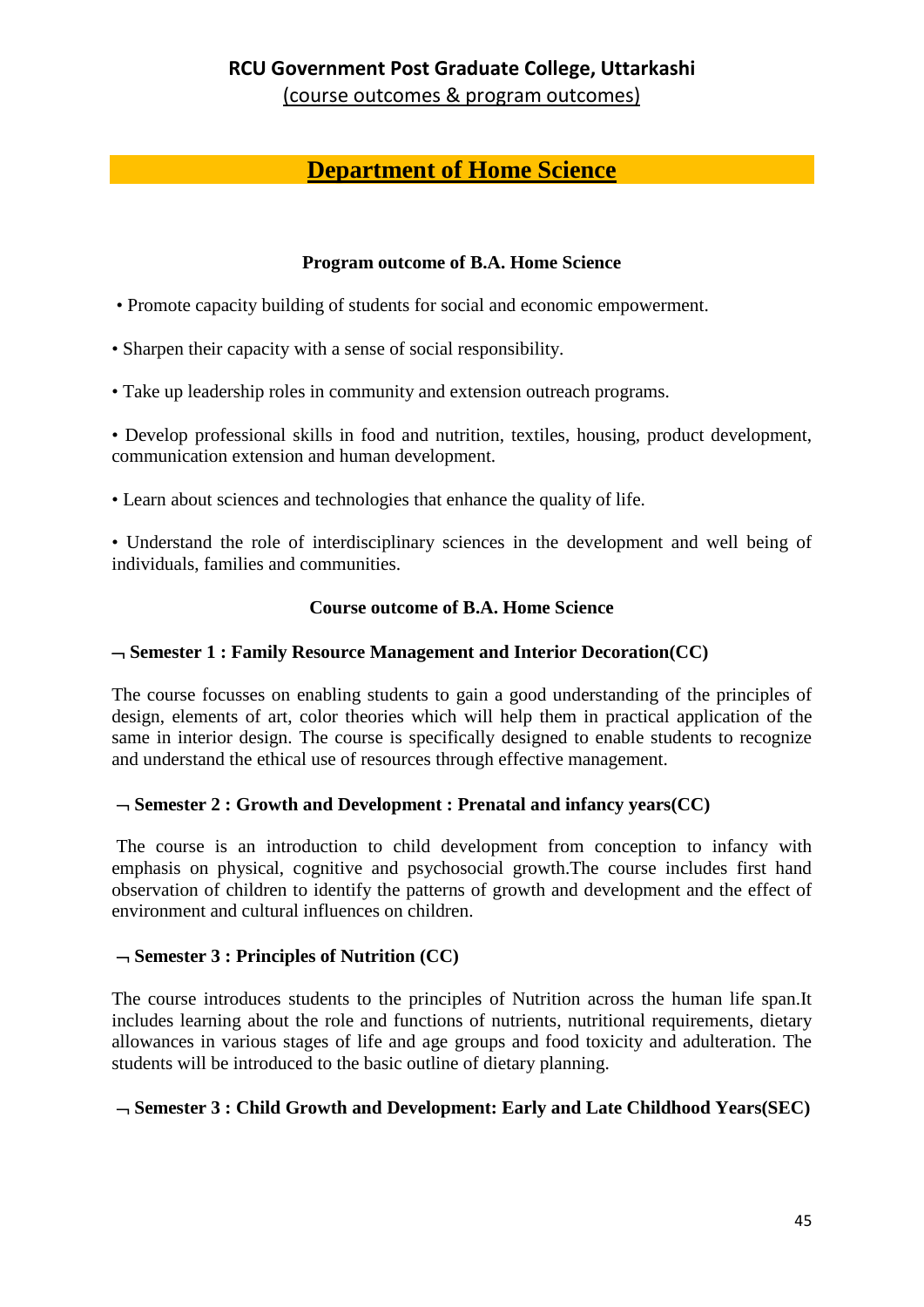### (course outcomes & program outcomes)

The course focusses on the growth and development during childhood. The main areas of development being physical development, social development, cognitive development, emotional Development and vocabulary building.

#### ¬ **Semester 4 : Introduction to Textiles (CC)**

The learning objectives of this course includes defining basic textile materials such as fibres, yarns and fabrics. It will help students to classify and identify the major textile fibres, match the fibres with their uses, state the popular methods of making fabrics and recognize dyed and printed fabrics.

#### ¬ **Semester 4 : Parent and Community Education (SEC)**

The course focusses on parenting skills and family engagement and it's importance in the development of a human being. The course also includes community education which includes learning about techniques and ways to promote learning and social development.

#### ¬ **Semester 5 : Housing (CC)**

The course aims at providing students with knowledge of design principles in residential architecture, different construction materials and their uses, types of soil for house construction, placement of rooms in a house, making of floor plans for houses of different income groups.

#### ¬ **Semester 5 : Fundamentals of Food and Nutrition (SEC)**

The course will enable students to learn about the Basal Metabolic rate of the body, the factors affecting it an the energy requirements at various age groups. The course also provides information about the various cooking methods and the ways to improve nutrients retention and food fortification.

#### ¬ **Semester 5 : Women Empowerment (GE)**

This course is designed to help students understand the basic human rights and laws especially the laws pertaining to women. The course deals with methods, skills and techniques required to uplift women and to understand and attain gender equality.

#### ¬ **Semester 6 : Therapeutic Nutrition (CC)**

This course will help students to apply the principles of Nutrition for the treatment of persons with special dietary needs and ailments. This includes diet planning for various age groups and knowledge about various deficiency diseases and their clinical manifestation.

#### ¬ **Semester 6 : House Keeping(SEC)**

This course enables students to learn the importance of housekeeping and effective communication to maintain a house or Enterprise. The students will learn about the important techniques and skills of facilities management and principles of facility management.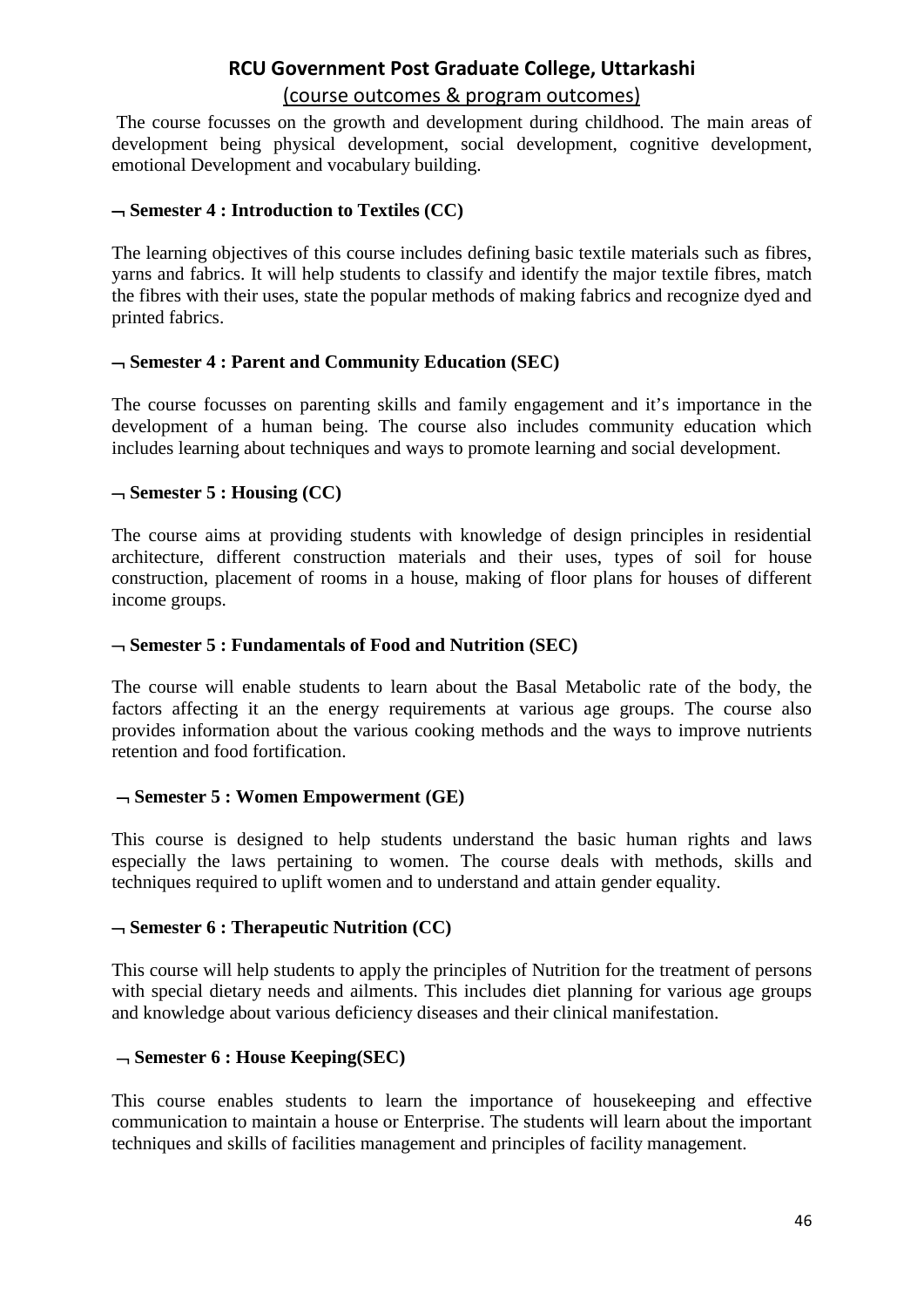(course outcomes & program outcomes)

### ¬ **Semester 6 : Nutrition and Health (GE)**

This course is designed to inform students about the various nutrients present in the food, food groups, the sources and availability of these nutrients, their absorption and digestion in the body. The course in turn will enable students to make healthy food choices.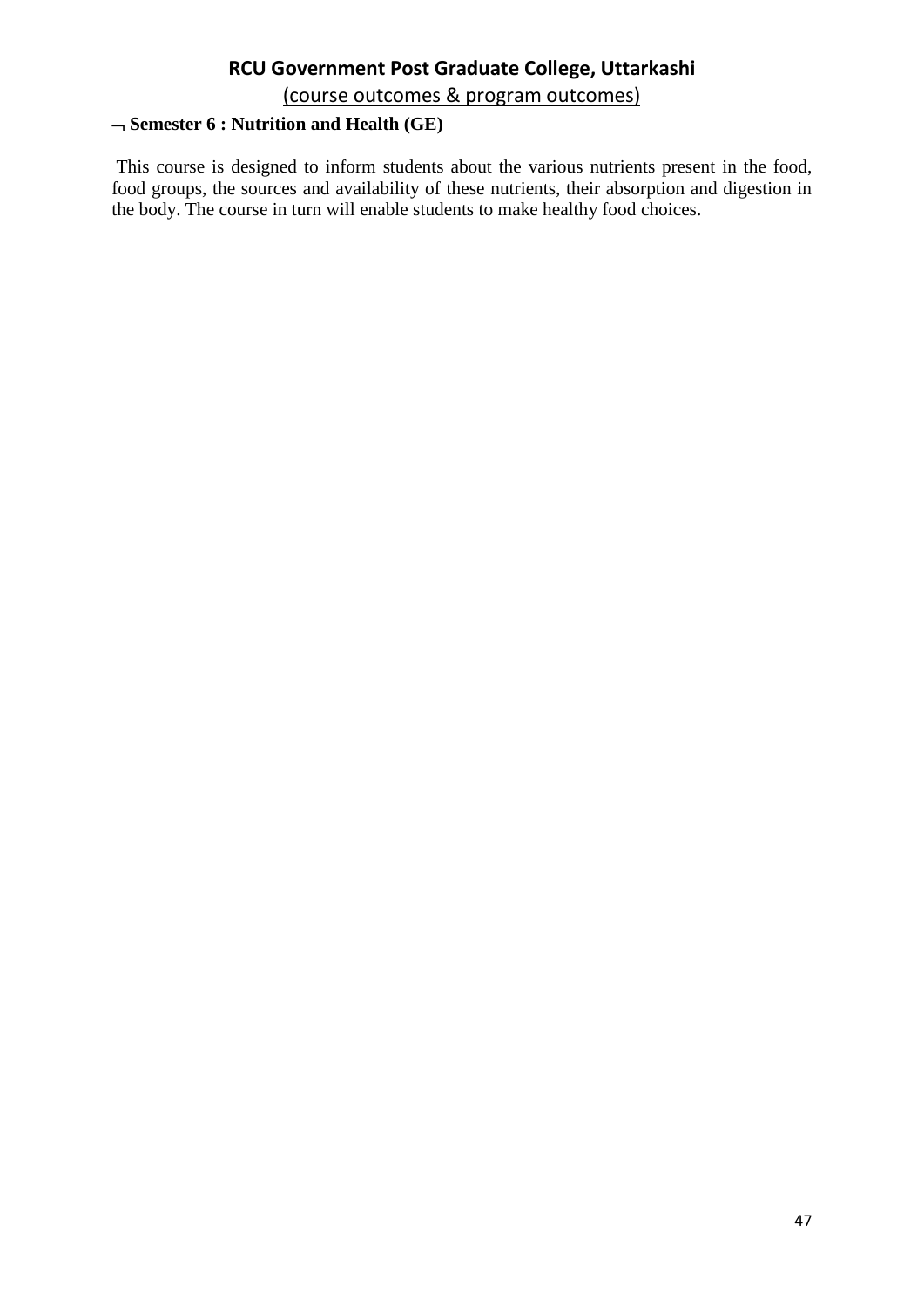(course outcomes & program outcomes)

## **Department of Economics**

#### **Program Outcome of B.A. Economics**

- PO1. Economics is truly all around us, present in almost every aspect of our lives. Studying the subject gives students a generalist understanding of the world we live in and its inner workings. Students learn everything from what determines the price of goods and services to why the average standards of living vary so widely within and between countries.
- PO2.Economics is the study of how societies, governments, businesses, households, and individuals allocate their scarce resources. So the student of economics can easily understand allocation of resources .
- PO3.The study of economics can also provide valuable knowledge for making decisions in everyday life.
- PO4.Students of economics able to use the analytical tools of economics in problem solving.
- PO5.The economics major prepares students for careers in banking, insurance, service and manufacturing firms, real estate, consulting, government agencies, and non-profit organizations.

#### **Program Outcome of M.A. Economics**

- PO1.Post graduate student of economics are able to apply advanced economic theory so as to analyze economic issues related to society at large.
- PO2.The programme trains Students for positions in which they contribute as an economist to decision-making in (inter)national government bodies, public organizations and private corporations such as financial institutions, multinationals and consultancy firms.
- PO3.Students can work as researcher in business or governmental agencies. They can also use their expertise for journalistic goals.

#### **Program Specific Outcome of B.A. Economics**

- PSO1. Understand the consumer behavior like: problem of scarcity and choice ,demand and supply, elasticity and budget constraint.
- PSO2. Understand the production and costs like:- Production and Costs, Perfect Competition, Theory of a Monopoly Firm, Markets and Market Failure .
- PSO3. Understand the National Income Accounting, Determination of GDP, National Income Determination in an Open Economy with Government, Money in a Modern Economy.
- PSO4. Analyse IS-LM curve GDP and Price Level in Short Run and Long Run, Inflation and Unemployment, Inflation and Unemployment, Balance of Payments and Exchange Rate.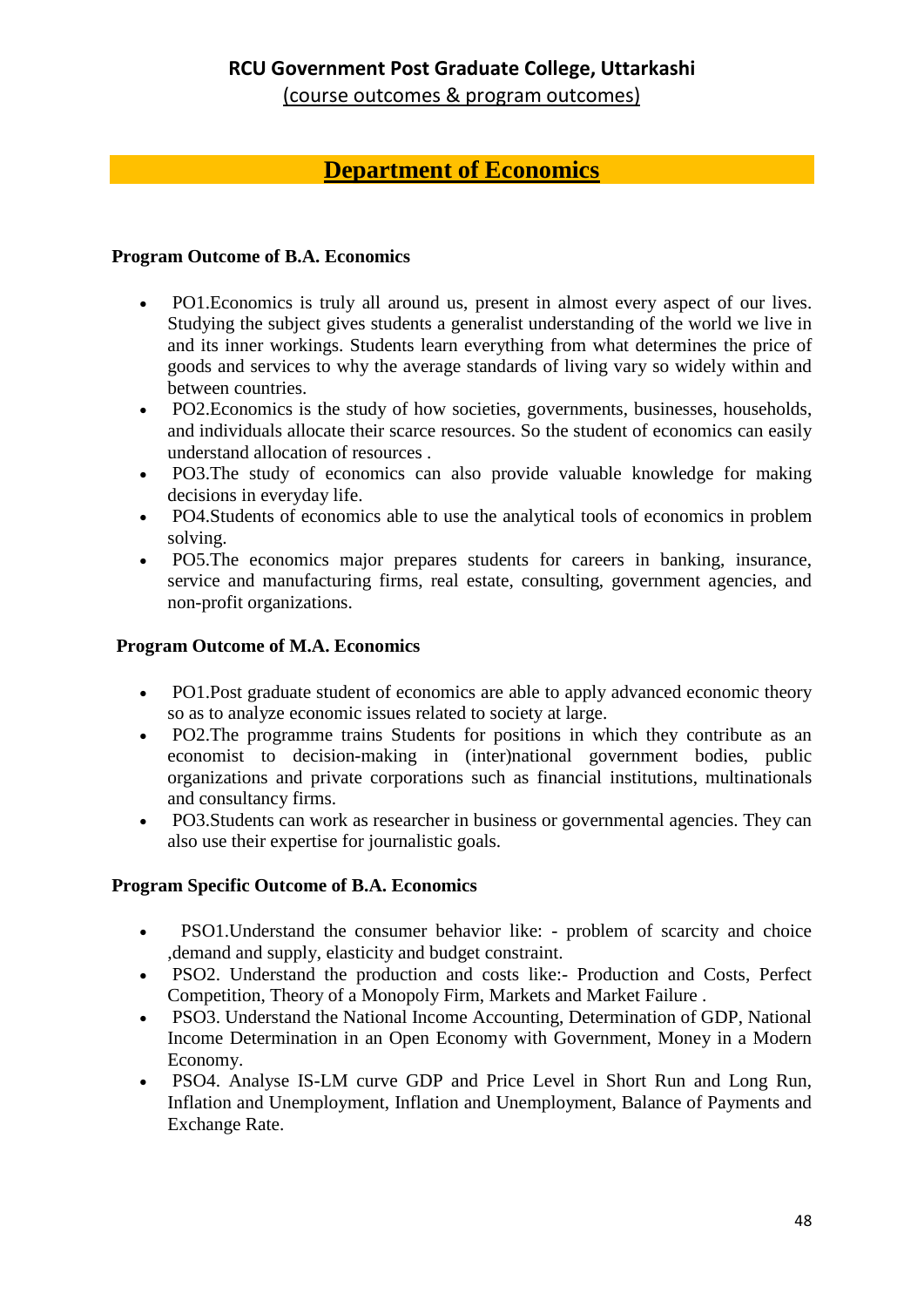#### (course outcomes & program outcomes)

- PSO5. Understand the Issues in Growth, Development and Sustainability, Population and Economic Development, Employment Occupational structure in the organized and the unorganized sectors.
- PSO6. Evaluation of growth, inequality, poverty and competitiveness, pre and post reforms era, unemployment (rural and urban); employment schemes and their impact.
- PSO7.Introduce to Colonial India: Background and Introduction, Agrarian structure and land relations, Railways and Industry, Economy and State in the Imperial Context.
- PSO8.Introduce the micro economics content like;- Consumer Behavior, Production and Costs , Inflation, Unemployment and National Income Accounting, to all GE students.

#### **Program Specific Outcome of M.A. Economics**

- PSO1. Analyze Theories of consumer behavior, Law of variable proportions and Returns-to-scale, Marginal Approach for Firm's equilibrium, Revenue Maximization; Behavioral and Theory of the Firm.
- PSO2. Analyze the Theories of international trade, Modern theories of international trade, Modern theories of international trade, Effects of economic growth on international trade and Free Trade versus Protection.
- PSO3. Understand and solve the problem of statistical problem as well as quantitative problem like:- central tendency, Correlation, Interpolation and extrapolation, Maxima & Minima and matrices.
- PSO4.Understand the Major issues and importance of Macroeconomics, theory of employment, Consumption functions, Investment functions and impact of inflation on Investment.
- PSO5.Understand the Demand for Money, Supply of Money, Nature and Functions of Money and Credit creation by Commercial Banks.
- PSO6.Analyze Economic Planning in India, financial markets and foreign trade. Recent Economic reforms in agricultural and industrial sectors and Development of Indian Economic
- PSO7. Understand the Perfect competition. Pricing and output determination, Micro Theories of Distribution and Welfare Economics.
- PSO8. Understand the Balance of Trade and Balance of Payments, Functions of Foreign Exchange, International Economic Organizations, EXIM policy.
- PSO9. Study the Importance and objectives of women studies. Factors affecting decisionmaking by women, Female work participation in agriculture and Social security.
- PSO10. Understand the Classical and Keynesian Macro Economics, Theory of Inflation, IS-LM model and Business cycles.
- PSO11. Understand the Human Development Concepts, Human development indicators, Education and human development, Health and human Development.
- PSO12.Understand the Research Meaning, Methods for collection of Data and Hypothesis
- PSO13. Study the Role of Government in the Economy, The Problem of Externalities, Public Expenditure, Taxation and Public Debt.
- PSO14.Analyze Demography, Methodology of Demographic Research, Migration, Population Growth and Economic Development.
- PSO15. Study and Understand the Agricultural Economics, Agriculture Growth under the Plans, Green Revolution and Food Security in India.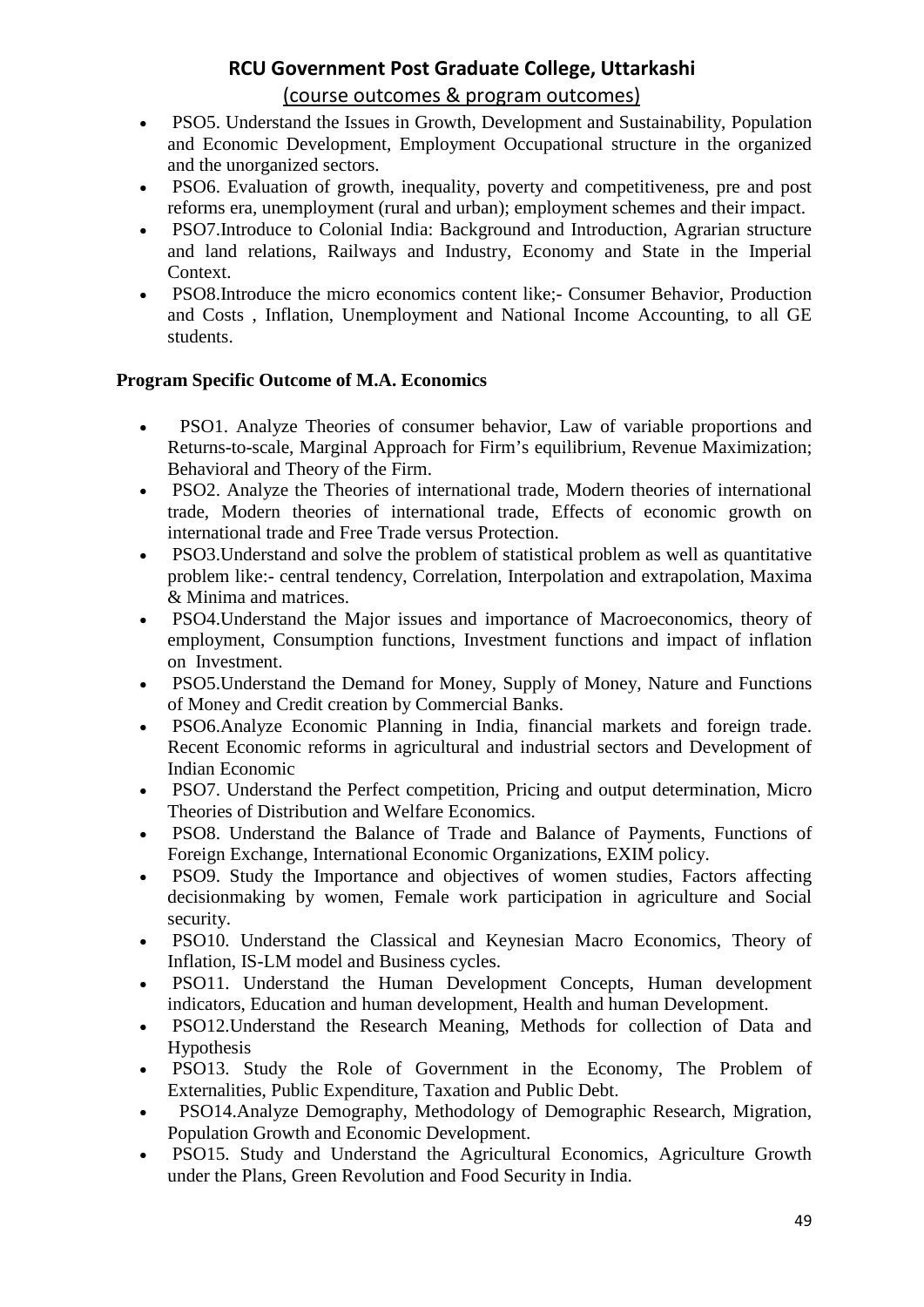#### (course outcomes & program outcomes)

- PSO16. Understand the Labour Economics, Wage determination, Employment and development relationship and Trade Unions.
- PO17. Understand the Industrial Economics, Determinants of Industrial Location, Industrial development and policies in India and Industrial Finance.
- PSO18. Study and Understand the Regional Economics, Economic development and regional disparities, Economy of Uttarakhand and Human resource in Uttarakhand.
- PSO19. Understand the Money and finance, on-bank financial institution, Money and Capital markets and International financial system.
- PSO20. Understand the Indian Tax System, Trends in public expenditure, Central and State government budgets and Fiscal federalism in India.
- PSO21.Study the Population in India ,Sources of Demographic Data in India, Population, Policy in India and International Aspects of Population
- PO22. Study and Understand the Economic Growth and Development,Theories of Development, Growth Models and Sectoral Aspects of development.
- PSO23. Environment and Development, Ecology and Economics, Environment and Sustainable Development, Environment and Natural Resource Management in India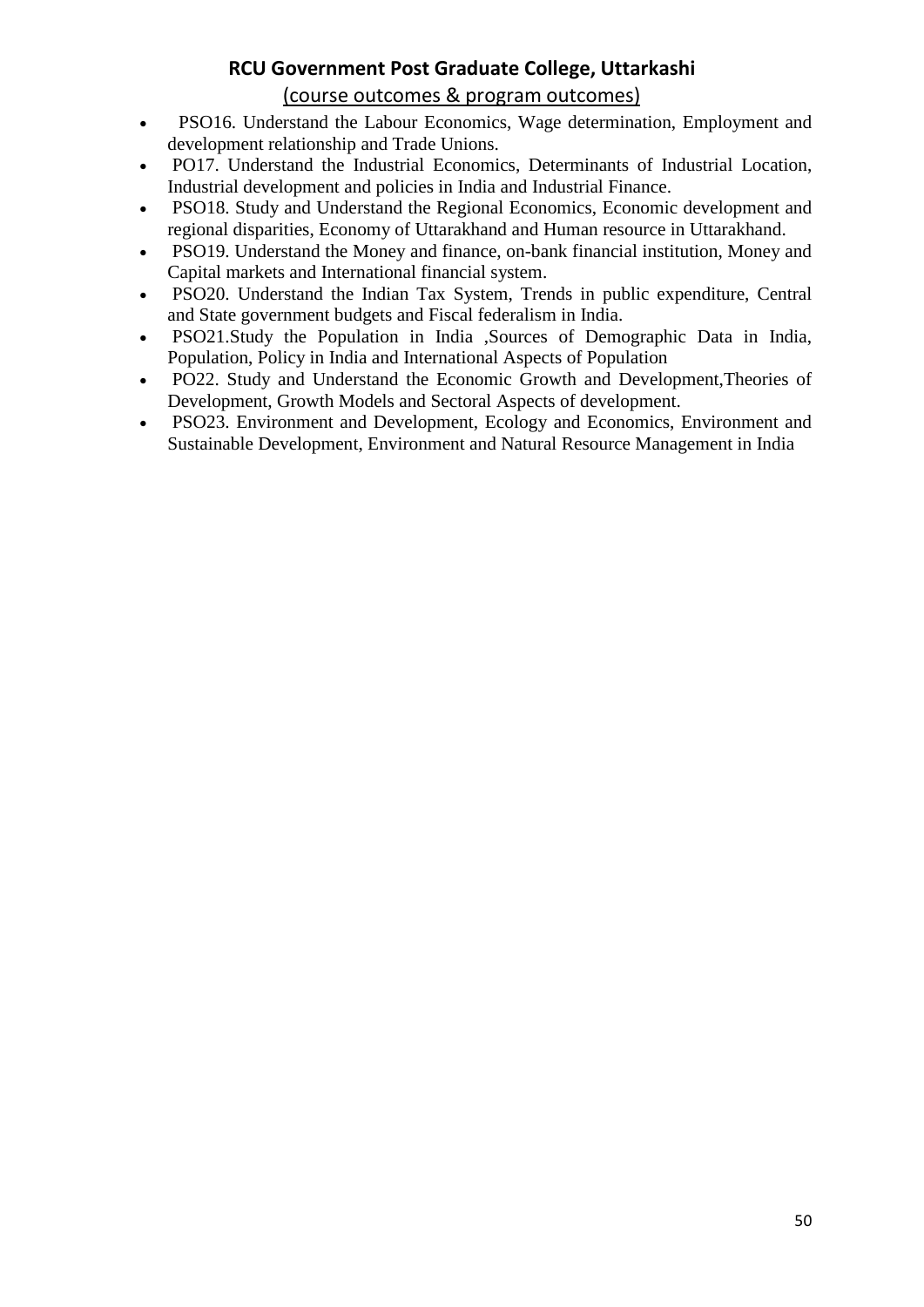### **Department of Political Science**

#### **POLITICAL SCIENCE B.A. COURSE OUTCOME**

#### **Paper I- Introduction to Political Theory**

This course aims to introduce certain key aspects of conceptual analysis in political theory and the skills required to engage in debates surrounding the application of the concepts.

### **Paper-II - Indian Government and Politics**

1) Approaches to the Study of Indian Politics and Nature of the State in India: Liberal, Marxist and Gandhian

2) Indian Constitution: basic features, debates on Fundamental Rights and Directive Principles

3) Institutional Functioning: Prime Minister, Parliament and Judiciary

4) Power Structure in India: Caste, class and patriarchy

5) Religion and Politics: debates on secularism and communalism

6) Parties and Party systems in India

7) Strategies of Development in India since Independence: Planned Economy and Neo-liberalism

8) Social Movements : Workers, Peasants, Environmental and Women's Movement

### **Paper-III- Comparative Government and Politics**

1. The nature, scope and methods of comparative political analysis

2. Comparing Regimes: Authoritarian and Democratic

3. Classifications of political systems: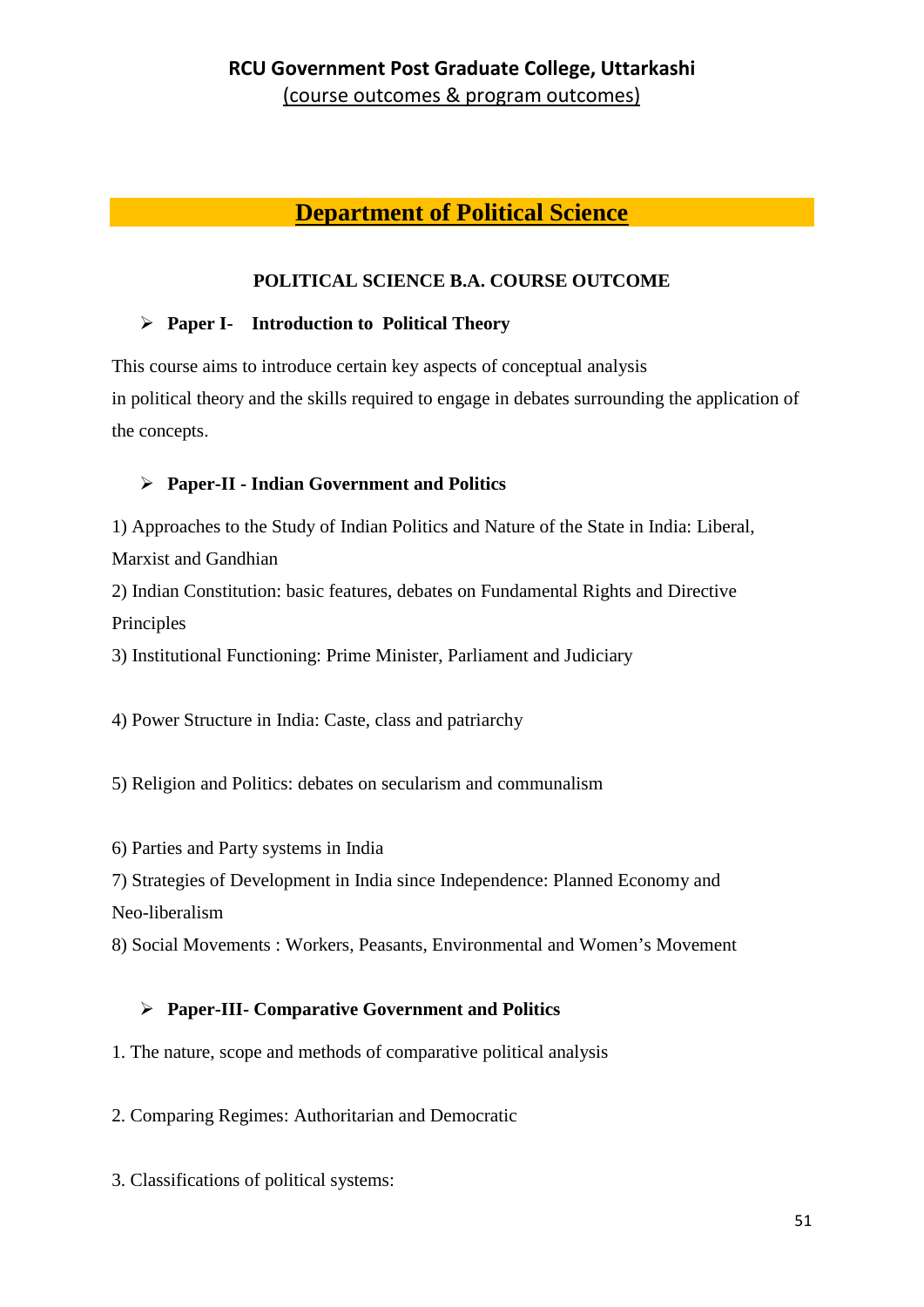a) Parliamentary and Presidential: UK and USA

b) Federal and Unitary: Canada and China

4. Electoral Systems: First past the post, proportional representation, mixed systems

5 Party Systems: one-party, two-party and multi-party systems (09 lectures)

6 Contemporary debates on the nature of state: the security state and the changing nature of nation-state in the context of globalization.

### **Paper-IV- Introduction to International Relations Course Objective:**

This Course is designed to give students a sense of some important

theoretical approaches to understand international relations; a history from 1945 onwards to the present; and an outline of the evolution of Indian foreign policy since independence and its possible future trajectory.

#### **Ability Enhancement (Elective) Skill Based**

#### **1.Legislative Support**

To acquaint the student broadly with the legislative process in India at various levels, introduce them to the requirements of peoples' representatives and provide elementary skills to be part of a legislative support team.

### **2.Public Opinion and Survey Research**

This course will introduce the students to the debates, principles and practices of public opinion polling in the context of democracies, with special reference to India. It will familiarise the students with how to conceptualize and measure public opinion using quantitative methods, with particular attention being paid to developing basic skills pertaining to the collection, analysis and utilisation of quantitative data.

#### **3. Democratic Awareness Through Legal Literacy**

The Proposed course aims to acquaint student with the structure and manner of functioning of the legal system in India. The student should be aware of the institutions that comprise the legal system the courts, police, jails and the system of criminal justice administration. Have a brief knowledge of the Constitution and laws of India, an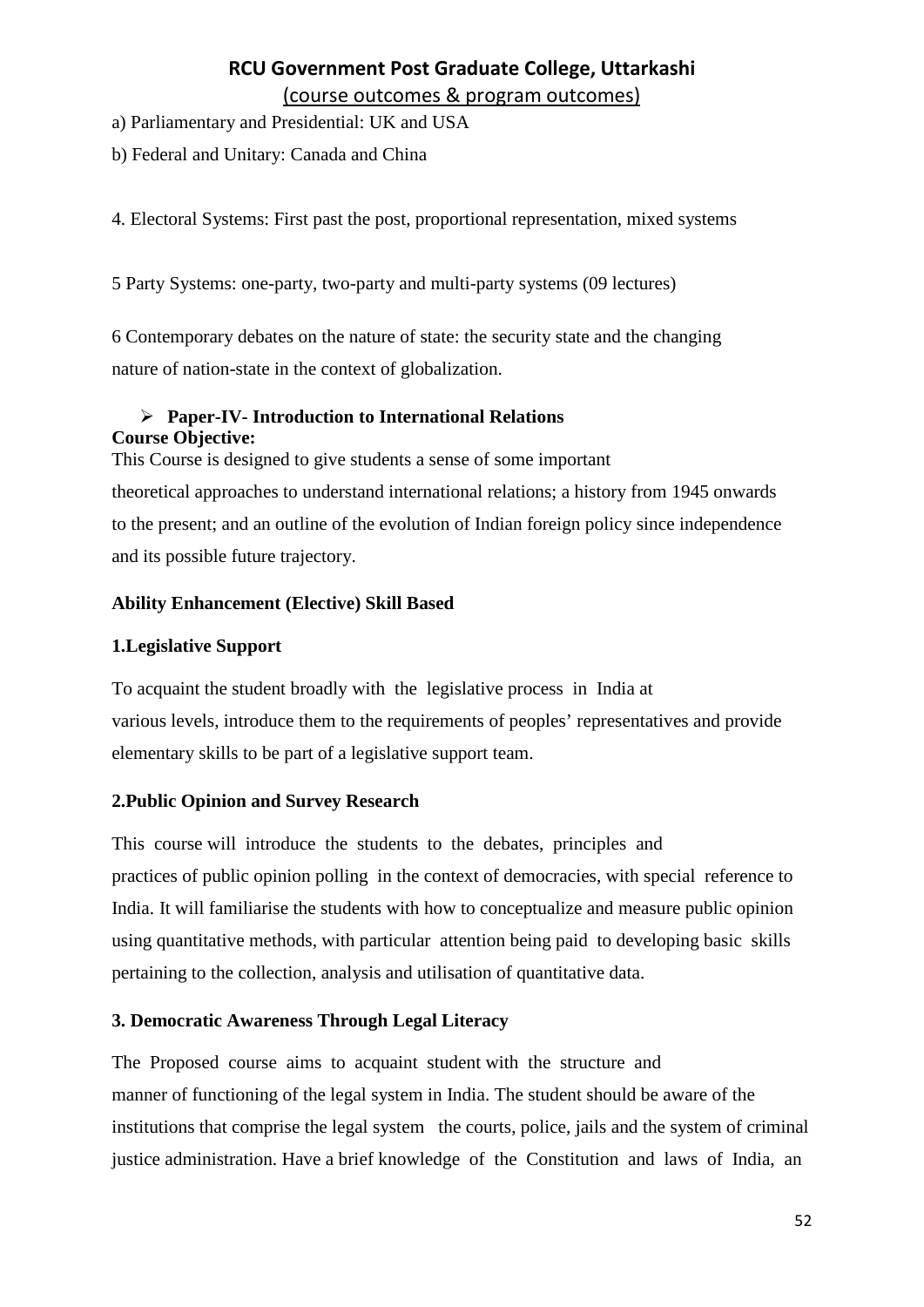understanding of the formal and alternate dispute redressal (ADR) mechanisms that exist in India, public interest litigation. Have some working knowledge of how to affirm one's rights and be aware of one's duties within the legal framework; and the opportunities and challenges posed by the legal system for different sections of persons.

#### **4.Conflict and Peace Building**

This course is designed to help build an understanding of a variety of conflict situations among students in a way that they can relate to them through their lived experiences. It's an interdisciplinary course that draws its insights from various branches of social sciences and seeks to provide a lively learning environment for teaching and training students how to bring about political and social transformations at the local, national and international levels. The course encourages the use of new information technologies and

innovative ways of understanding these issues by teaching students skills of managing and resolving conflicts and building peace through techniques such as role play, simulations,

street theatre, cinema and music on the one hand and by undertaking field visits, interacting with different segments of the civil society including those affected by conflicts as well as diplomats, journalists and experts, on the other.

### **Discipline Specific Elective Course (2)**

### **1.Themes in Comparative Political Theory**

This course aims to familiarize students with the need to recognize how conceptual resources in political theory draw from plural traditions. By chiefly exploring the Indian and Western traditions of political theory through some select themes, the overall objective is to appreciate the value and distinctiveness of comparative political theory.

### **2. Administration and Public Policy: Concepts and Theories**

1. Public administration as a discipline: Meaning, scope and significance of the subject, public and private administration, brief evolution and major approaches, and comparative approaches to public administration.

2. Administrative theories: the classical theory, scientific management, the human relation theory, and rational decision-making.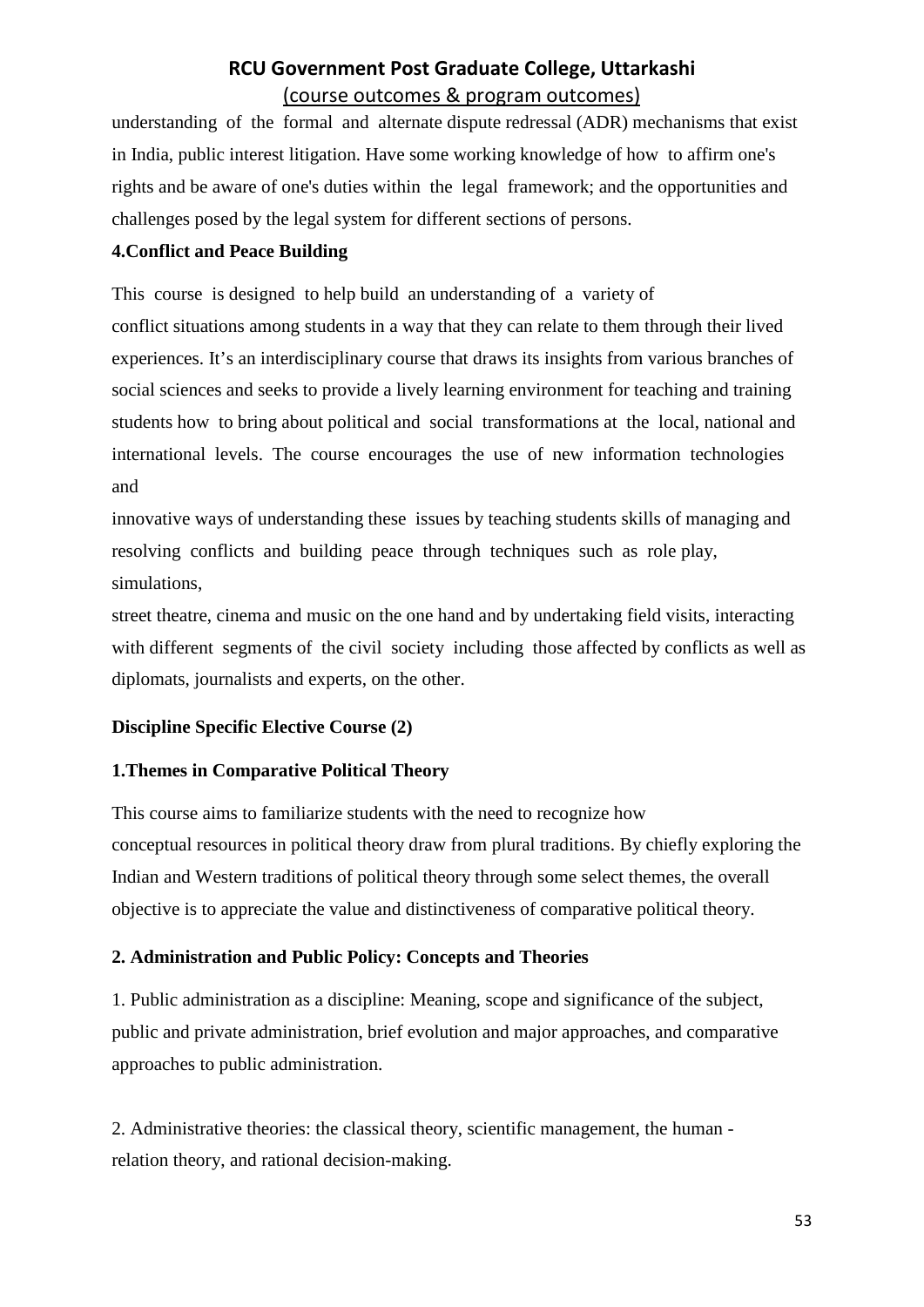3. Development administration: Elements of development administration. Time and space dimensions in the study of development administration, politics of development administration.

4. Understanding public policy: concept and theories, relevance of policy making in public administration and process of policy formulation and implementation and evaluation.

#### **3. Democracy and Governance**

This Paper tries to explain the institutional aspects of democracy and how institutions function within a constitutional framework. It further delves into how democracy as a model of governance can be complimented by institution building.

#### **4.Understanding Globalization**

the Purpose of this course is to give students a basic understanding of what is meant by the phenomenon of globalization, its source and forms. In addition, students will obtain a familiarity with both key global actors and certain urgent problems that requires solutions and global level.

#### **Generic Elective -2 (Interdisciplinary) 1) Reading Gandhi**

The course seeks to meet two essential objectives: one, to acquaint the students with the art of reading texts, to enable them to grasp its conceptual and argumentative structure and to help them acquire the skills to locate the texts in a broader intellectual and socio historical context. Second, it aims to acquaint the students with the social and political thought of Gandhi. The themes in Gandhian thought that are chosen for a close reading are particularly relevant to our times.

### **2) Human Rights Gender and Environment**

This course aims at enabling the students to understand the issues concerning the rights of citizens in general and the marginalized groups in particular, and assess the institutional and policy measures which have been taken in response to the demands of various movements. Conceptual dimensions, international trends and the Indian experience form the contents of the course.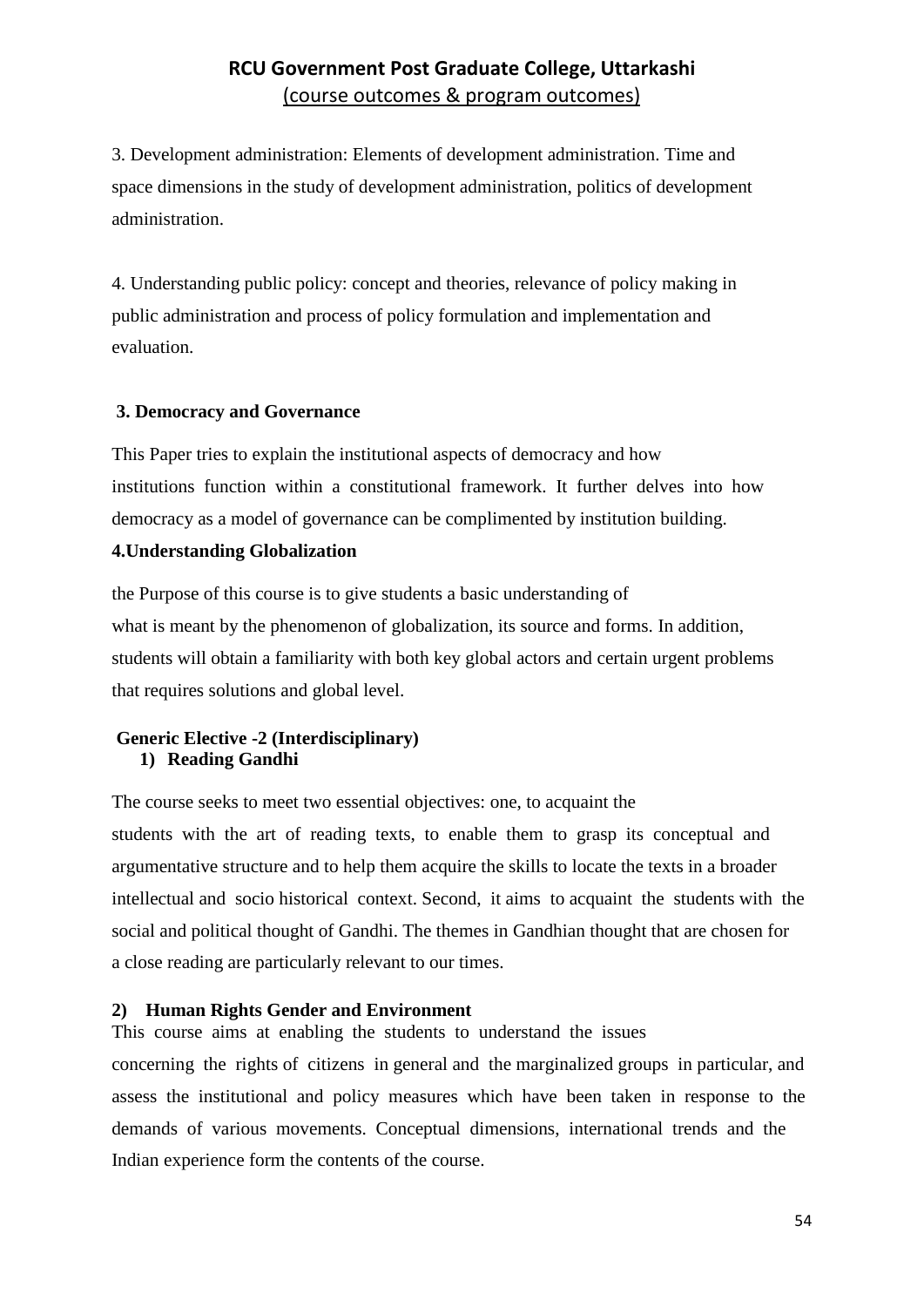## **Department of Chemistry**

#### **Bachelor of Science (B.Sc.)**

#### **Program Outcomes (POs)**

**PO1**. Develop the understanding of chemistry and its impact on society.

**PO2**. The ability to apply such understanding and knowledge to the solution of problems of familiar nature.

**PO3**. Develop basic understanding of analytical techniques and spectroscopic tools.

**PO4**. Develop basic skills to handle common laboratory apparatus.

#### **Program Specific Outcomes (PSOs)**

**PSO1**. Should be able to understand the concepts of chemistry and their correlation with real world problems.

**PSO2**. Should be able to deduce chemical properties from chemical structures.

**PSO3**. Should be able to monitor, observe and measure data for chemical reactions.

**PSO4**. Should be able to reproduce chemical reactions.

**PSO5**. Should be able to explore carrier opportunities in the chemistry related industries.

#### **Master of Science (M.Sc.)**

#### **Program Outcomes (POs)**

**PO1**. Apply the knowledge of science in general and chemistry in particular to the solution of complex chemistry related problems.

**PO2**. Identify, formulate, review research literature related to the problems relevant to chemistry.

**PO3**. Theoretically design new routes to synthesize a molecule using the given set of substrates.

**PO4**. Investigate chemistry related problems by analysis of spectroscopic data.

**PO5**. Use spectroscopic data to predict chemical structure and vice-versa.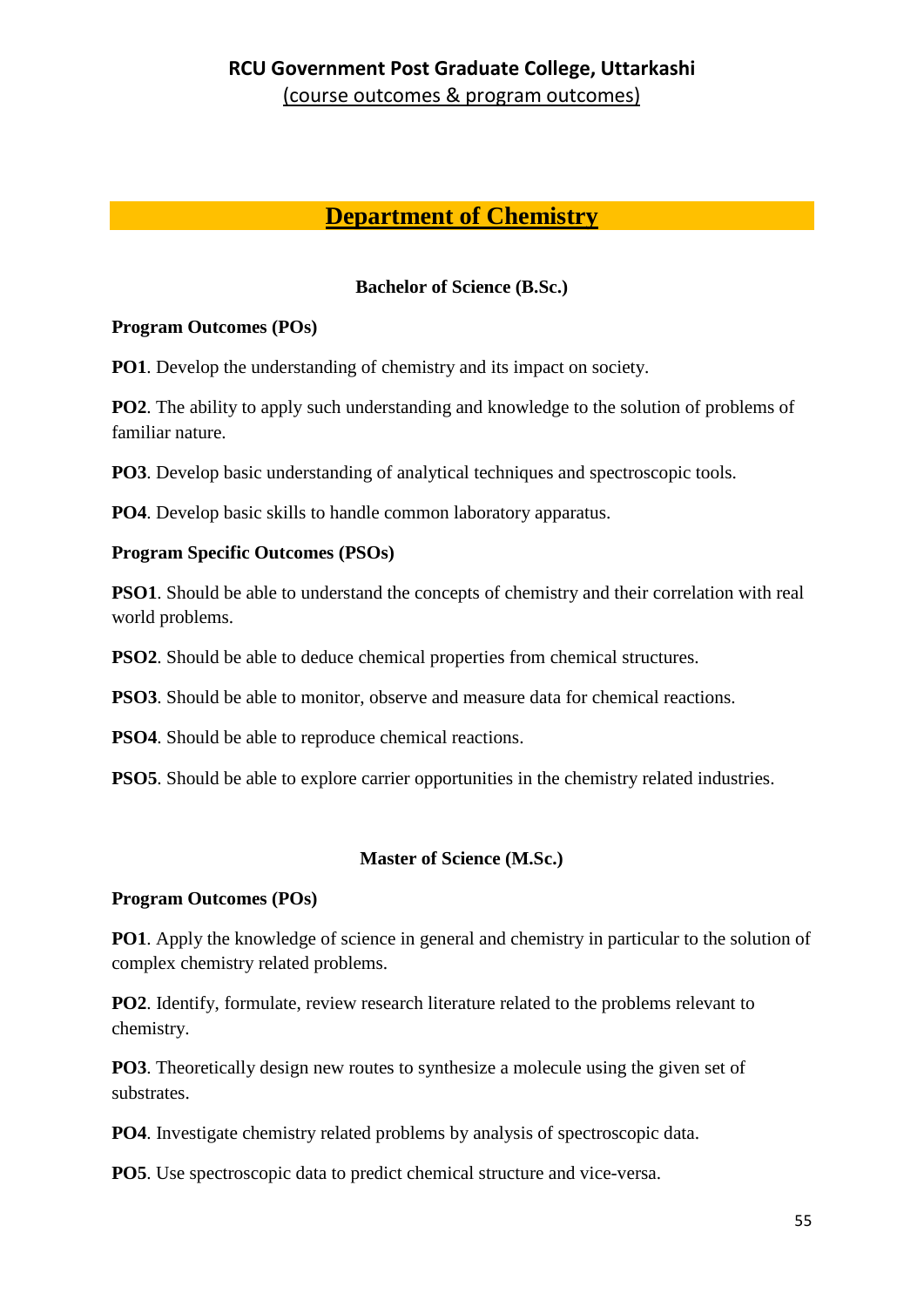**PO6**. Predict chemical properties from chemical structure and vice-versa.

#### **Program Specific Outcomes (PSOs)**

**PSO1**. Should be able to understand the concepts and applications of organic chemistry.

**PSO2**. Should be able to associate the learning from the course to arrive at solutions of the real world problems.

**PSO3**. Should be able to comprehend the recent chemistry related research and developments for meaningful applications.

**PSO4**. Should develop an ability to recognise and analyse problems and plan strategies for their solution.

**PSO5**. Should be able to navigate the scientific literature and databases.

**PSO6**. They should be able to design and execute new chemical experiments.

**PSO7**. Should possess the basic skills and understanding of good laboratory practices to handle common laboratory apparatus.

**PSO8**. Should possess the skills to communicate the results obtained in laboratory in written form.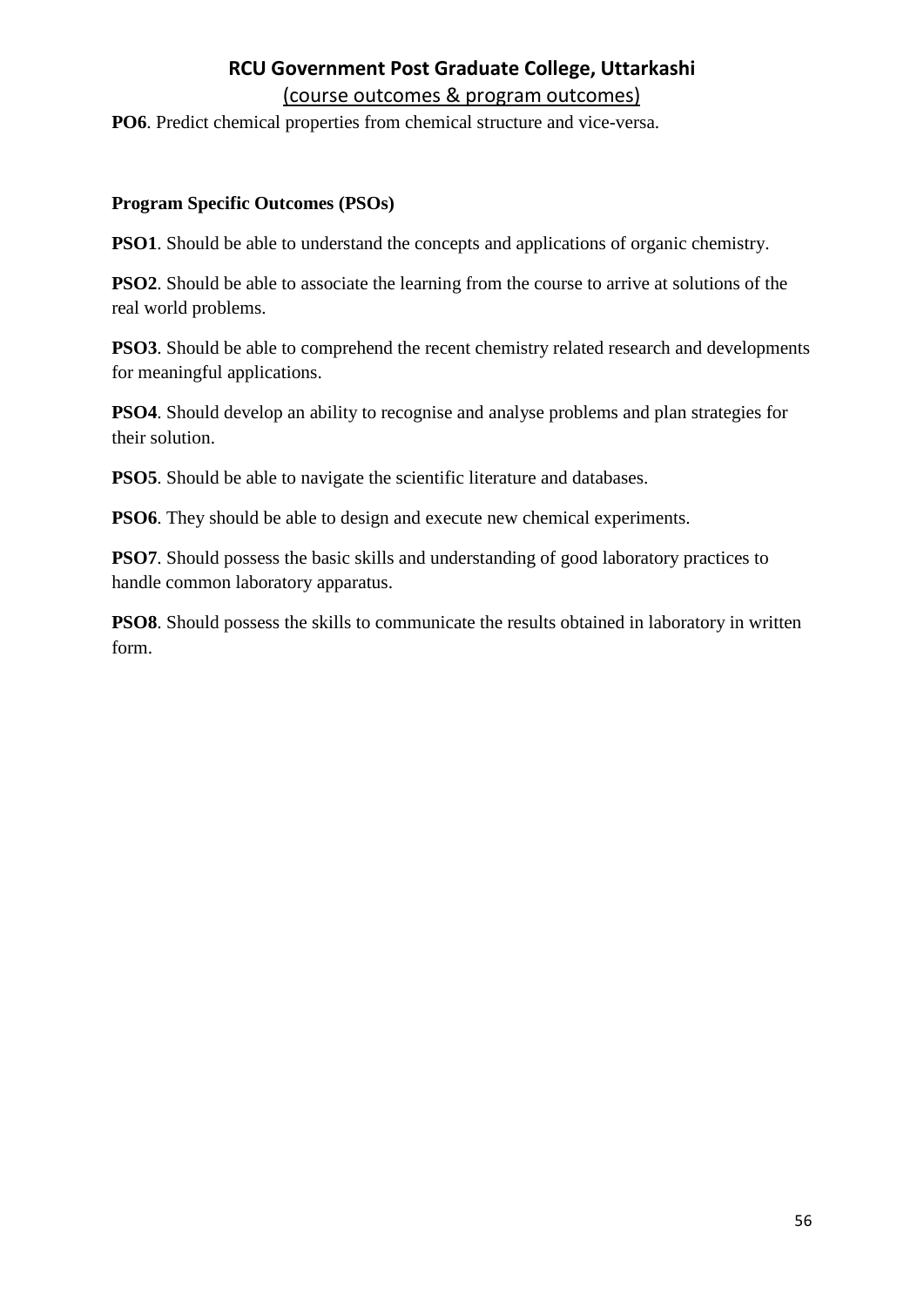(course outcomes & program outcomes)

## **Department of Drawing & Painting**

# **B.A. Ist SEMESTER**

### प्रथम प्रष्नपत्र (सैद्धान्तिक)

## दृष्यकला के मूल आधार

- $\triangleright$  कला का परिचय तथा वर्गीकरण
- $\triangleright$  चित्रकला के मूल तत्व
- $\triangleright$  चित्र संयोजन के सिद्धान्त

#### उद्देष्य

- छात्र छात्राओं को कला का अर्थ, परिभाषा तथा विभिन्न वर्गीकरणों का ज्ञान कराना।
- कला के आधारभूत तत्वों रेखा, रूप, वर्ण, तान, पोत, अन्तराल के विषय में जानकारी देना।
- चित्र संयोजन संबन्धी सिद्वान्तों अनुपात, लय, सामंजस्य, सहयोग, सन्तुलन, प्रभाविता के विषय में छात्र छात्राओं को अवगत कराना।
- छात्र छात्राओं में कला के मूलभूत ज्ञान की वृद्धि करना तथा उनमें चित्रकला के प्रति समझ तथा रूचि जागृत करना।

### द्वितीय प्रष्नपत्र (प्रयोगात्मक)

- > भाग अ- स्टिल लाइफ ड्राईंग (Still life drawing)
- > भाग ब- कॉपी फ्रॉम ओल्ड मास्टर्स (Copy from old masters)

### उद्देष्य

- छात्र छात्राओं प्राकृतिक अथवा मानवनिर्मित वस्तुओं (फूल, फल, दैनिक प्रयोग की सामग्री घन आदि) के चित्रांकन का अभ्यास कराना।
- चित्रांकन करते समय वस्तु के घनत्व, आकार, वस्तु, पर पडने वाला प्रकाष का प्रभाव आदि की जानकारी देना जिससे छात्रो में वैज्ञानिक समझ विकसित हो।
- छात्रों से कलाकारों की पेन्टिंग्स की अनुकृति करवाना जिससे छात्र महान कलाकारों की कृतियों, रंगों, कार्यषैली, तूलिका चालन के तरीकों को आत्मसात कर सकें।

# **B.A.II<sup>nd</sup> SEMESTER**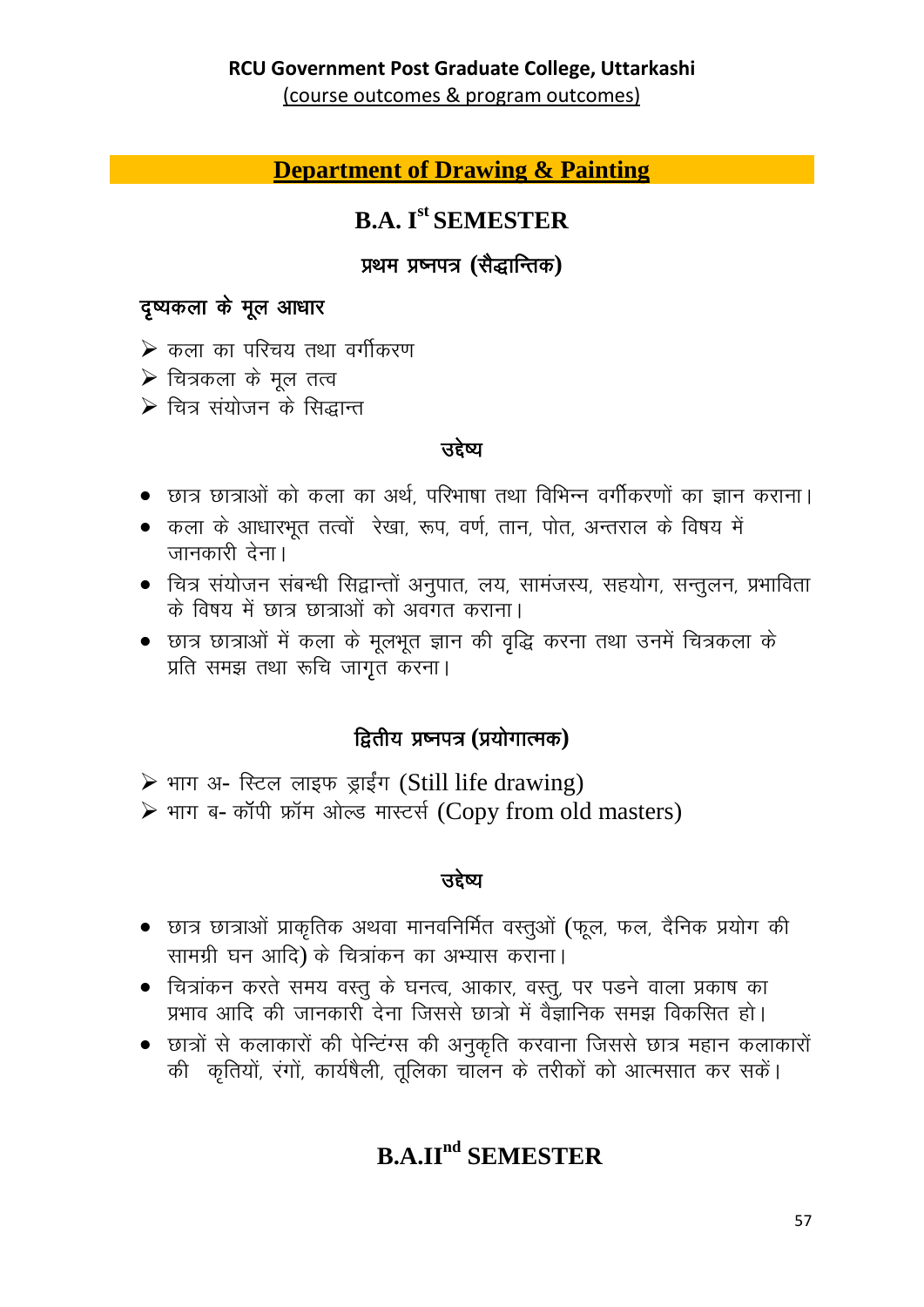# प्रथम प्रष्नपत्र (सैद्धान्तिक)

### $\triangleright$  माध्यम तथा तकनीक

उद्देष्य

- छात्र छात्राओं को पेंसिल, चारकोल, स्याही, चाक आदि के प्रयोग की जानकारी देना।
	- विभिन्न प्रकार के धरातलों पर चित्रण की विधि बताना, साथ ही साथ अलग अलग माध्यमों- जल रंग, तेल रंग, टेम्परा, ग्वाष, बाटिक, टाई एण्ड डाई, प्रिन्ट मेकिंग (रिलीफ, इंटैग्लियो, प्लैनोग्राफिक) में कार्य कराना।
	- छात्रों को परम्परागत तथा आधुनिक तकनीकों भित्तिचित्रक, वीडियोआर्ट, मिक्स मीडिया, कोलाज के विषय में जानकारी देना। उपलब्ध संसाधनों द्वारा अभ्यास करना तथा कला सम्बन्धी तकनीकी ज्ञान में वृद्धि करना।

# द्वितीय प्रष्नपत्र

# प्रयोगात्मक

- > भाग अ- स्टिल लाइफ ड्राईंग (Still Life Drawing)
- > भाग ब- डेकोरेटिव डिजाइनिंग (Decorative Designing)

### उद्देष्य

- इसका उद्देष्य छात्रों में विभिन्न वस्तुओं तथा अलंकरणों के चित्रण का अभ्यास कराकर पारंगत बनाना।
- रंगों के प्रयोग का अभ्यास कराना जिससे कि छात्र स्वयं अभ्यास द्वारा विभिन्न रंगों तेल रंग, जल रंग, पेस्टल, पोस्टर, एक्वेलिक आदि के प्रयोग में बरती जाने वाली सावधानियाँ से आत्मसात होंगे।

# **B.A.III<sup>rd</sup> SEMESTER**

प्रथम प्रष्नपत्र (सैद्धान्तिक)

 $\triangleright$  भारतीय चित्रकला का इतिहास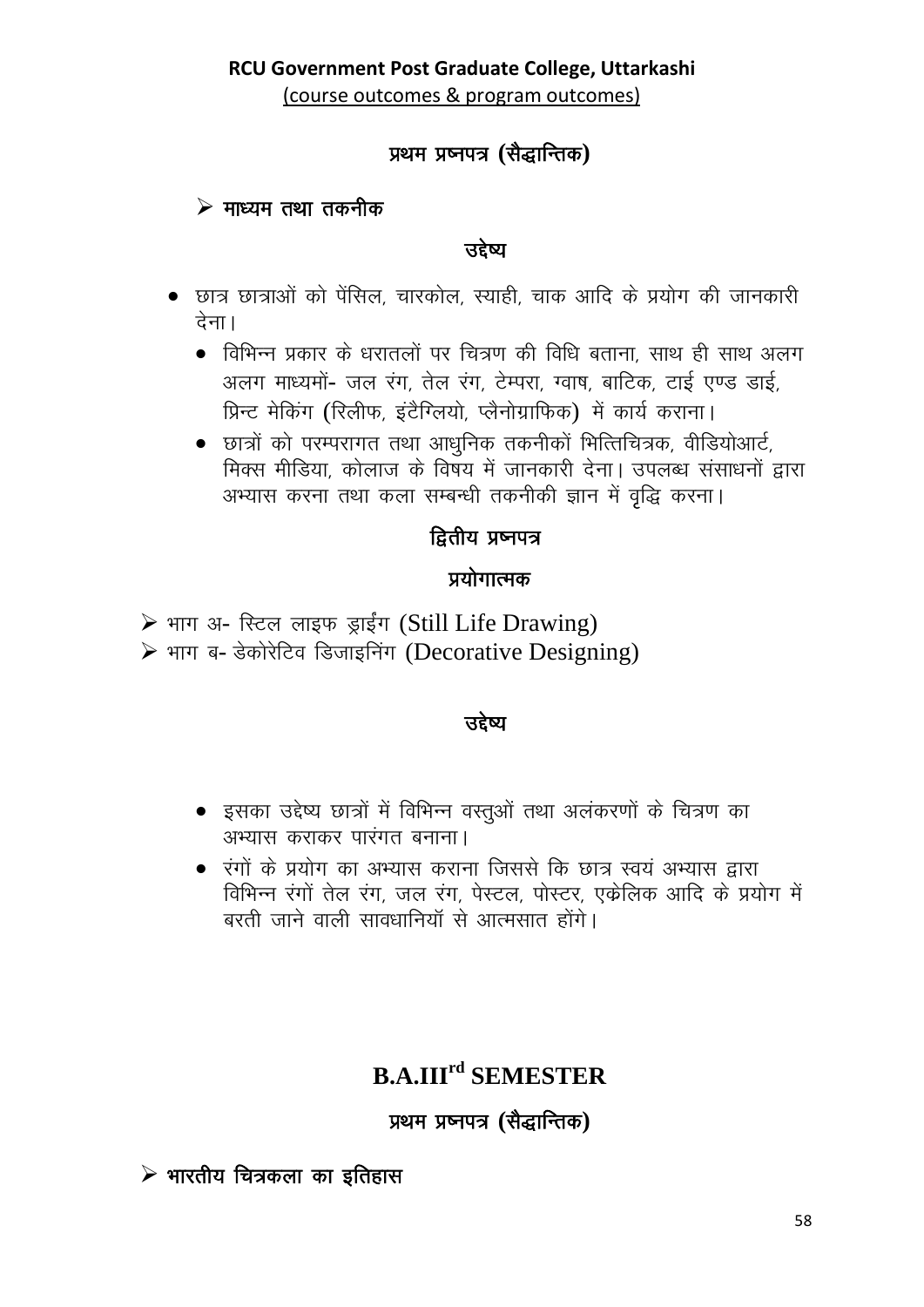### ਤਵੇष्य

- छात्र छात्राओं को भारतीय चित्रकला के इतिहास की जानकारी देना।
- छात्र भारतीय कला के समृद्ध इतिहास को आत्मसात कर सकेंगे।
- प्राचीन कला से तत्कालीन समाज, संस्कृति तथा उन्नत सभ्यता के विषय में समझ विकसित होगी
- वर्तमान परिप्रेक्ष्य में प्राचीन कला (प्रागैतिहासिक, सिंधु कला, भित्ति चित्रण परम्परा जोगीमारा, अजन्ता, बाघ, बादामी, पोथी चित्रण, पाल षैली, अपभ्रंष, राजस्थानी, मुगल, बंगाल षैली आदि) कला षैलियों का महत्व समझाना।
- रंग प्रयोग, धरातल, टैक्नीक, कलाकारों, संरक्षकों आदि का ज्ञान होगा।
- प्राचीन महान कलाकृतियों तथा कलाकारों से छात्र प्रेरणा ले सकेंगे।

# द्वितीय प्रष्नपत्र

## (प्रयोगात्मक)

भाग अ- हैड स्टडी ड्राईंग (Head study drawing bust)

भाग ब- पोस्टर डिजाइनिंग (Poster Designing)

# त्तहेष्य

- छात्र अकारिमक पद्वति से यथार्थ चित्रण सीखेंगे।
- छाया प्रकाष, रेखा प्रयोग, हैचिंग आदि का अभ्यास करेंगे।
- किसी विषय विषेष पर पोस्टर बनायेंगे तथा पोस्टर डिजाइनिंग के मूल सिद्धान्तों को समझेंगे। चित्र बनाने में बरती जाने वाली सावधानियों को समझेंगे।

# **B.A.IVTh SEMESTER**

# प्रथम प्रष्नपत्र (सैद्धान्तिक)

 $\triangleright$  आधुनिक और समकालीन भारतीय चित्रकला

उद्देष्य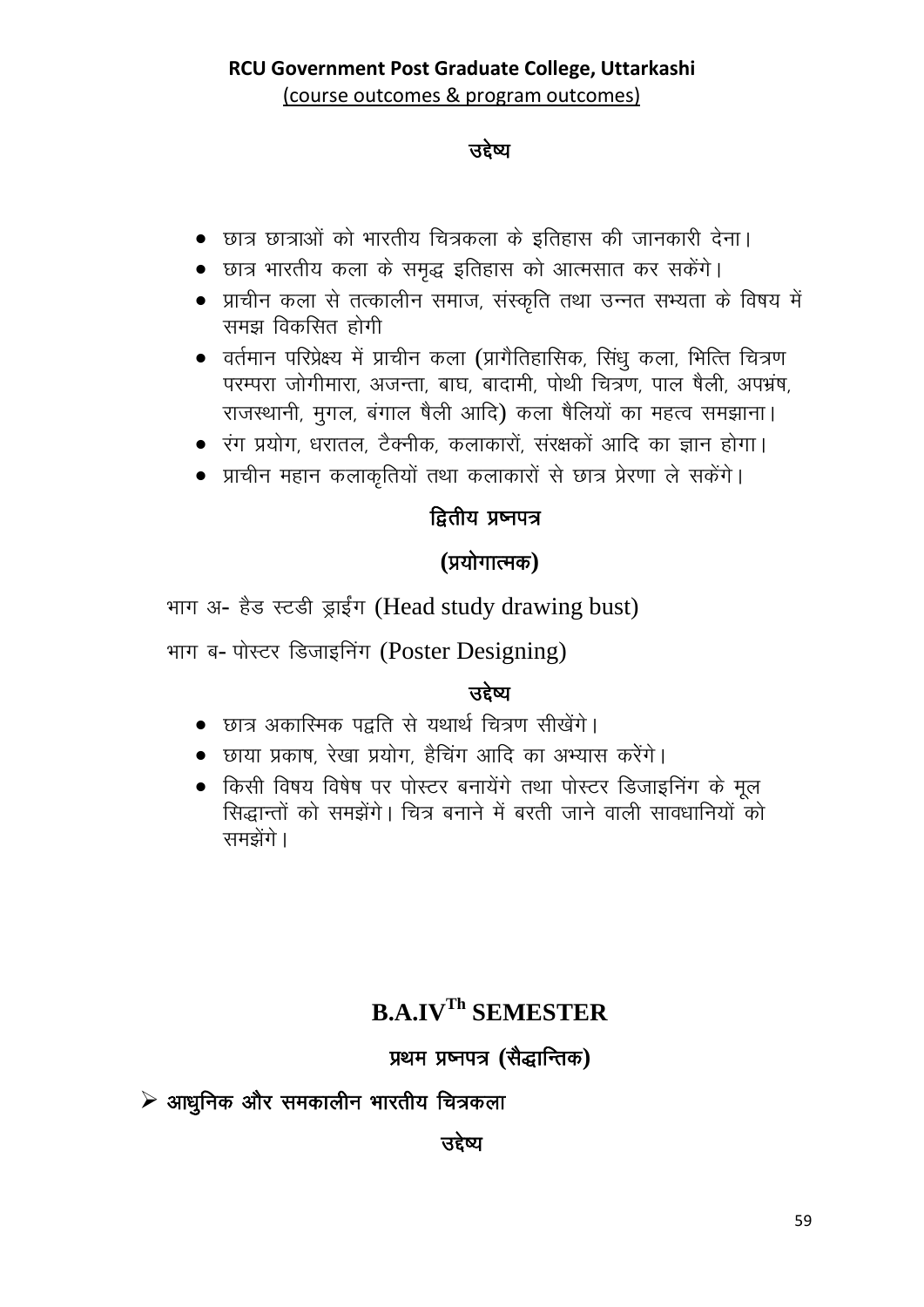- छात्र) छात्राओं को भारतीय चित्रकला की आधनिक प्रवतियों से अवगत कराना।
- कुछ महत्वपूर्ण कला आंदोलनों तथा चित्रकारों के विषय में छात्र छात्राओं को जानकारी देना।
- छात्र छात्रायें विभिन्न कला आंदोलनों तथा कलाकारों के विषय में उनकी षैली तकनीक, संयोजन आदि को बारिकी से समझेंगे तथा उनसे प्रेरणा लेकर चित्रकर्म हेतु प्रवृति होंगे।
- आधुनिक भारतीय कला के क्षेत्र में कलाकारों के योगदान से छात्र प्रेरणा लेकर अनुसरण करने को उब्लिंगे।

## द्वितीय प्रष्नपत्र

### प्रयोगात्मक

भाग अ- हैड स्टडी पेन्टिग(Head study painting)

भाग ब- क्रियेटिव रेंडरिंग (Creative rendering)

### उद्देष्य

- छात्र छात्राओं में प्रयोगात्मक ज्ञान का विकास होगा।
- चित्रकला अभ्यास की आदत का विकास) साथ ही साथ छात्रों में रचनात्मक कौषन के ज्ञान में वृद्वि होगी।

# **B.A.V<sup>Th</sup> SEMESTER**

### प्रथम प्रष्नपत्र (सैद्धान्तिक)

तकनीकी चित्रकला के तत्व

ग्राफिक डिजाइन

यूरोपीय चित्रकला का इतिहास (प्रागैतिहासिक से पुनर्जागरण तक)

उद्देष्य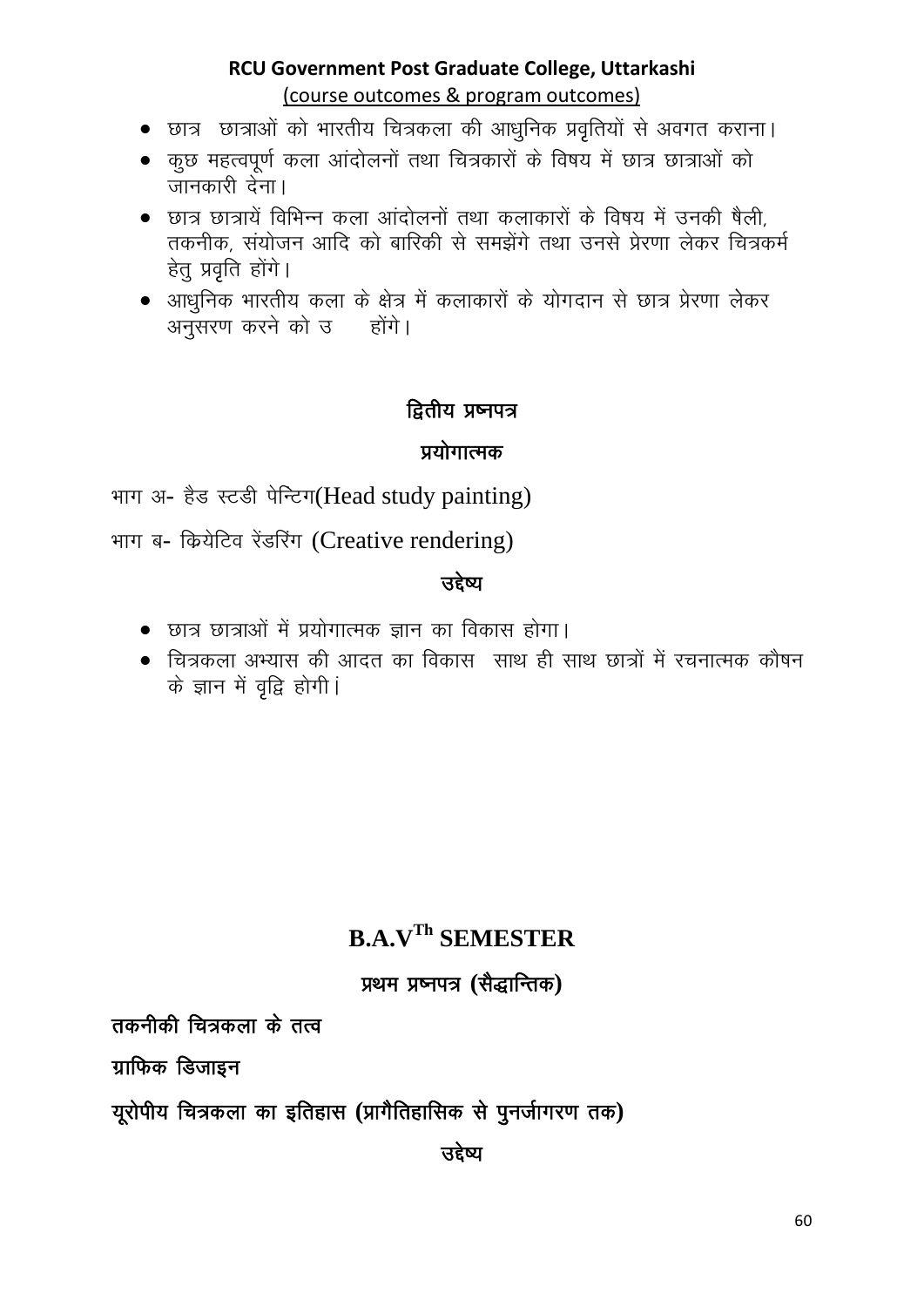- छात्र छात्राओं को टेक्नीकल डाइंग के मल तत्वों स्क्वायर अक्षरलेखन, घन, वत, आदि से अवतग कराना।
- छात्र छात्रायें छापाकला के प्रकार बनाने की विधि आदि के विषय में जानेंगे।
- नाटयषात्र ,कामसूत्र, जयमंगला, अभिनवभारती, ध्वन्यालोक आदि ग्रन्थों में चित्रकला सम्बन्धी विचारो से छात्र परिचित होंगे।
- यूरोपीय चित्रकला के विषय के महत्वपूर्ण चरणों, केन्द्रों तथा कलाकारों के सम्बन्ध में छात्र छात्रायें जानेंगे एवं भारतीय चित्रकला पर पड़े प्रभाव को जानेंगें।

# द्वितीय प्रष्नपत्र

## प्रयोगात्मक

- > थिमेरिक कम्पोजिषन (Themetic composition)
- > पोट्रेट स्टडी (Portrait study)
- > एक्सपेरिमेंटल पेन्टिंग (Experimental painting)
- > लैण्डस्केप पेन्टिग (कॉपी फॉम ओल्ड मास्टर्स)(Landscape painting copy from old masters)

### उद्देष्य

- छात्र छात्राएँ पेन्टिंग बनाने का अभ्यास करेंगे।
- छात्रों में रचनात्मक कौषल का विकास होगा।

# **B.A.VI<sup>Th</sup> SEMESTER**

### प्रथम प्रष्नपत्र (सैद्धान्तिक)

- $\triangleright$  तकनीकी कला के तत्व
- $\triangleright$  भारत में छापाकला का इतिहास
- ≻ पष्चिमी कला का सौन्दर्यद्वान्त
- $\triangleright$  रष्चिमी चित्रकला का इतिहास नव षास्त्रीयतावाद से आधुनिक कला

### उद्देष्य

- छात्रों को तकनीकी चित्रकला का ज्ञान होगा।
- प्रिंट में किंग कला के भारत- में विकास के कमबद्ध इतिहास की जानकारी होगी।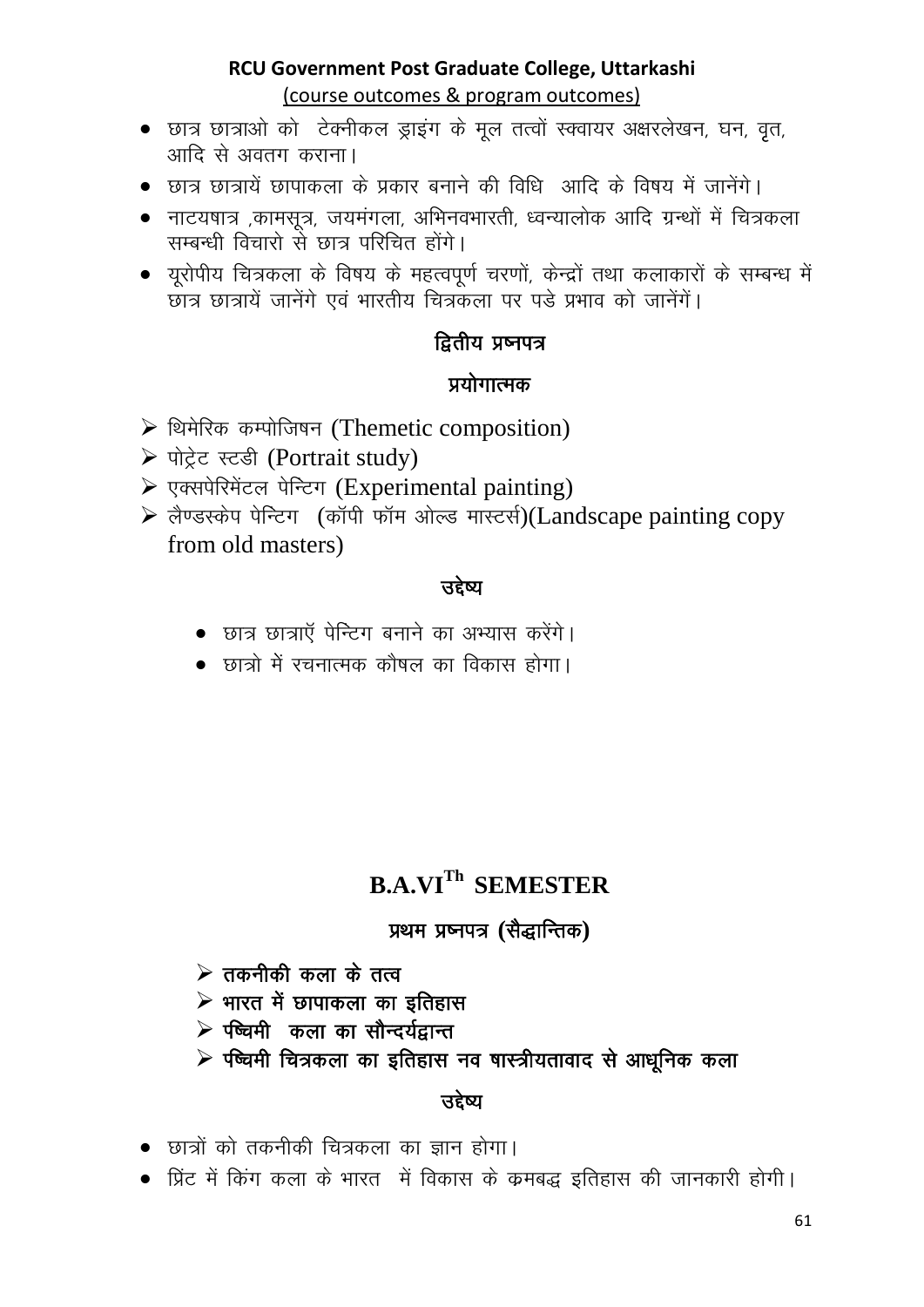- कलासौन्दर्य से सम्बन्धित दार्षनिक सिद्धान्तों पष्चिमी को छात्र आत्मसात करेंगे।
- छात्र पष्चिमी कलाकारों, आधुनीक वादो, कला आंदोलनों के विषय में जानेंगे।
- छात्रों में कला सम्बन्धी चिन्तन का भावना का विकास होगा।

# द्वितीय प्रष्नपत्र (प्रयोगात्मक)

- $\triangleright$  किएटिव कम्पोजिषन
- $\triangleright$  कला आस्वादन
- ▶ लाइफ स्टडी
- ≽ हेरिटेज पेन्टिग

# उद्देष्य

- छात्रों में अभ्यास द्वारा कौषलात्मक चिन्तन का विकास ।
- चित्रकला की प्रयोगात्मक बारीकियों को छात्र सीखेंगे।
- कला के समृद्ध इतिहास तथा कृतियों से प्रेरित होकर महान कलाकार बनने की दिषा में अग्रसर होंगे।

# छात्र छात्रायें क्या प्राप्त करेंगे

भारत तथा पष्चिम की विषाल कलात्मक सांस्कृतिक परम्परा से परिचित होगे। किसी देष की संस्कृति , सभ्यता के उन्नयन में कला के योगदान को जानेंगे।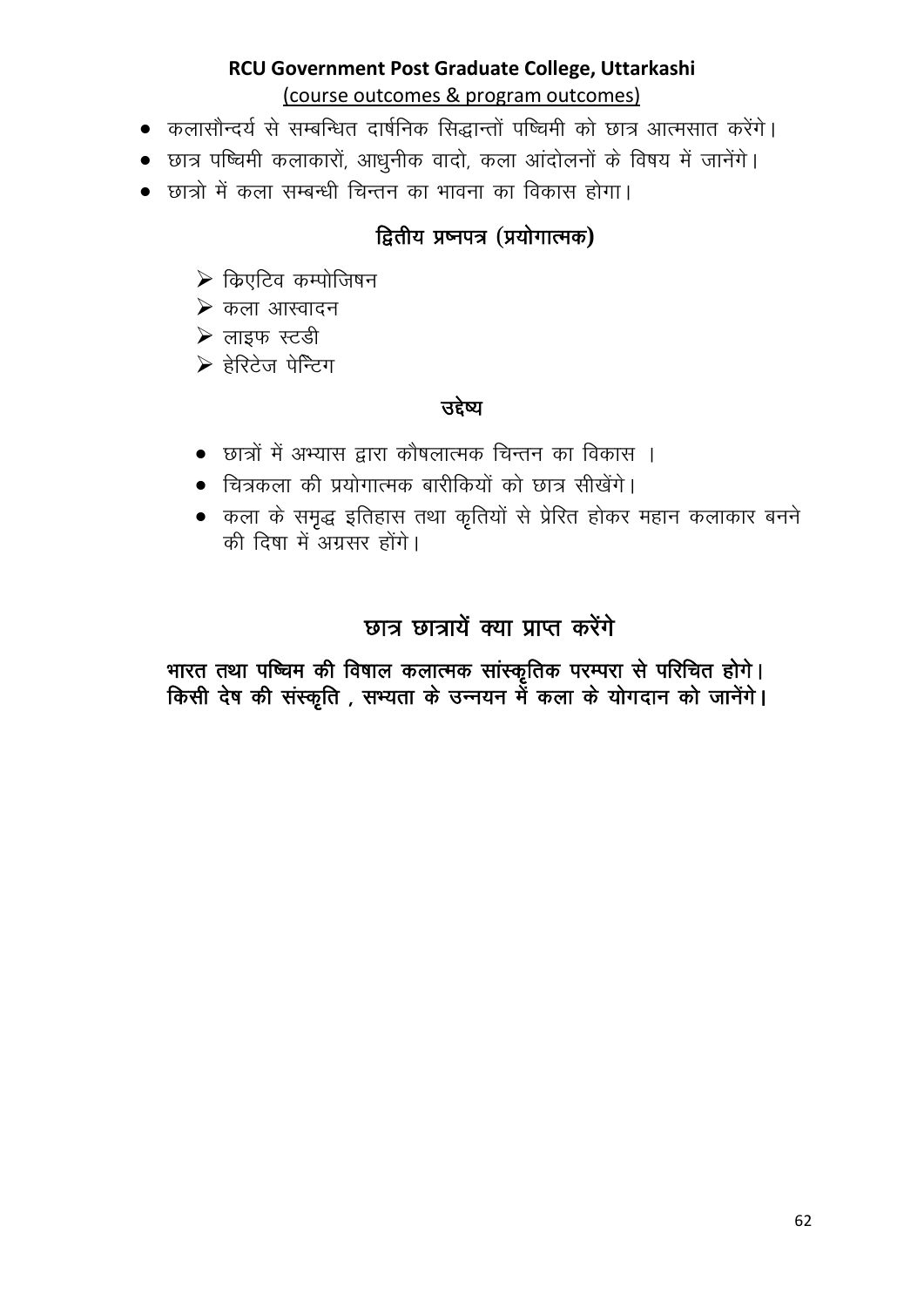(course outcomes & program outcomes)

# **Department of Botany**

| <b>Course Outcome</b>    | <b>Topic/ Chapter</b>                                                                                                                                           |
|--------------------------|-----------------------------------------------------------------------------------------------------------------------------------------------------------------|
|                          | <b>PTERIDOPHYTA</b>                                                                                                                                             |
|                          | 1. History, origin, classification, present and past distribution,                                                                                              |
|                          | morphology and life history OF                                                                                                                                  |
|                          | a. Psilophyta: Psilophytales (Psilophyton) and Psilotales (Psilotum).<br><b>b.</b> Lycophyta: Lepidodendrales (Lepidodendron), Lycopodiales<br>(Phylloglossum), |
|                          | Lepidospermales (Lepidocarpon) and Isoetales (Isoetes).<br>c. Sphenophyta :Salient features of order Hyeniales, Sphenophyllales<br>and Calamitales              |
|                          | <b>d.</b> Pterophyta: A general account of Ophioglossales Osmundales<br>Filicales, and Salviniales.                                                             |
|                          | <b>GYMNOSPERMS</b><br>1. Classification and distribution of Gymnosperms in India with<br>special reference to Himalaya.                                         |
|                          | Study of their morphology, structure and life-history as illustrated by<br>the following and indicated<br>in the practical work.                                |
|                          | e. Pteridospermales: Palaeozoic and Mesozoic groups with references<br>to Lyginopteridaceae                                                                     |
|                          | (Lyginopteris) and Medullosaceae (Trigonocarpus), A general<br>account of Glossopteridaceae.                                                                    |
|                          | f. Bennettitales: A general account of Cycadeoidaceae,<br>Williamsoniaceae and Wielandiellaceae.                                                                |
|                          | g. Cycadales: A detailed account including distribution of living<br>Cycads.                                                                                    |
|                          | <b>h.</b> A general account of Pentoxylales and Cordaitales.<br>i. Ginkgoales: Ginkgo.                                                                          |
|                          | j. A general account of fossil and living Coniferales and Taxales.<br>k. Ephedrales, Welwitschiales and Gnetales: A general account.                            |
|                          | 2. Economic importance of Gymnosperms.                                                                                                                          |
|                          | <b>PALAEOBOTANY</b><br>3. Definition of fossil, different types of plant fossil as per their mode                                                               |
|                          | of preservation, concept of                                                                                                                                     |
|                          | form genus.                                                                                                                                                     |
|                          | 4. Indian Gondwana Sequence, a general account.                                                                                                                 |
|                          | 5. Introductory idea of Continental Drift Hypothesis.                                                                                                           |
| <b>Credit</b>            | 8 Periods and 14 Practical in a week                                                                                                                            |
| <b>Sample for Course</b> | 3 Practical of 3Hrs per week of the semester<br>PLANT HEALTH MANAGEMENT                                                                                         |
| <b>Outcomes</b>          | Basic procedure in diagnosis of plant diseases: Significance of plant<br>diseases.                                                                              |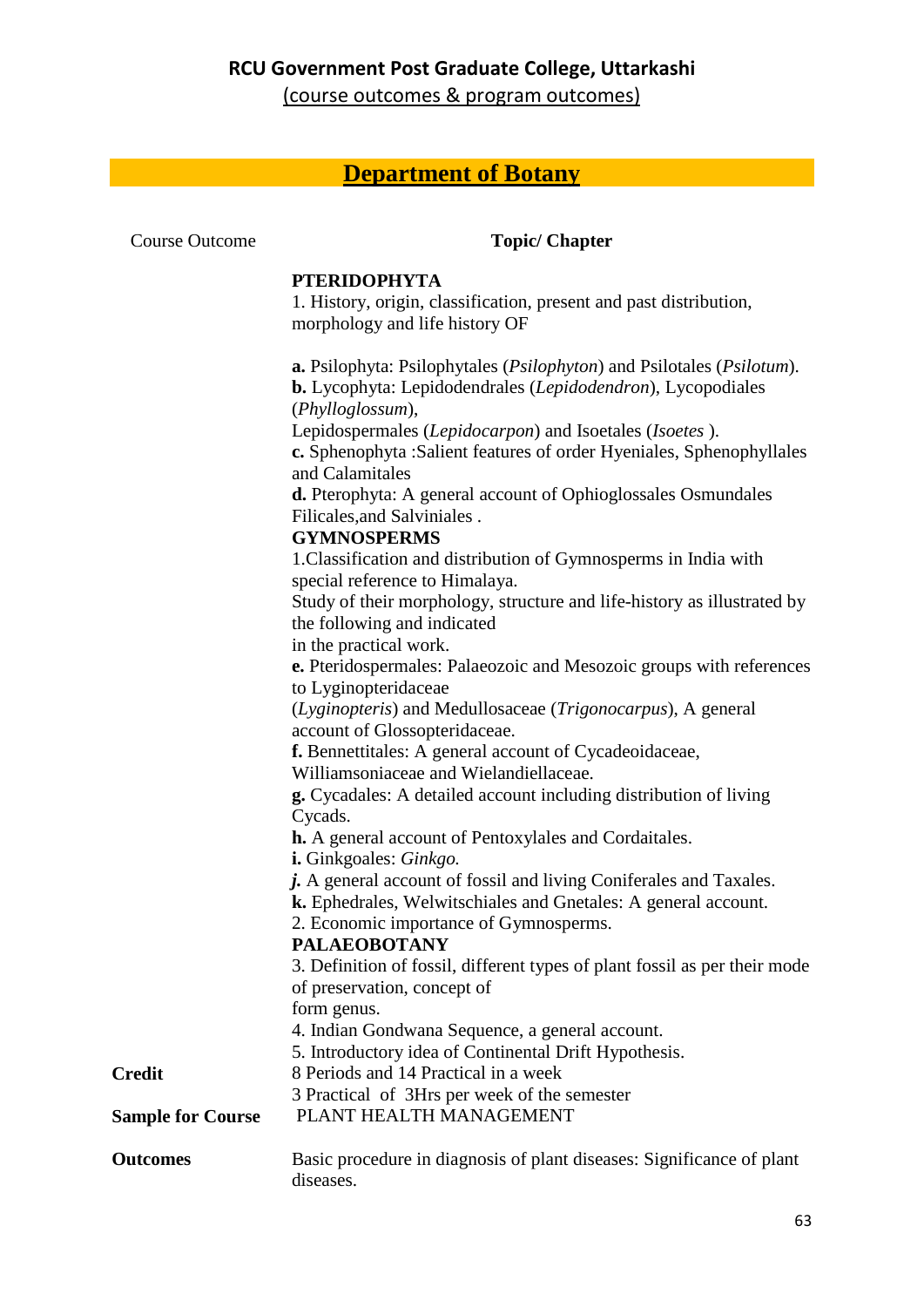| RCU Government Post Graduate College, Uttarkashi                 |                                                                                                |  |  |
|------------------------------------------------------------------|------------------------------------------------------------------------------------------------|--|--|
|                                                                  | (course outcomes & program outcomes)                                                           |  |  |
| 2. Seed Pathology: Seed borne fungi. Disease transmitted through |                                                                                                |  |  |
| seeds. Biodeterioration of seed in                               |                                                                                                |  |  |
|                                                                  | storage. Control of seed borne fungi.                                                          |  |  |
|                                                                  | 3. Nursery disease: Important disease of nursery plants.                                       |  |  |
|                                                                  | Plantation disease: Plantation disease of Chir pine, Eucalyptus, Sal,                          |  |  |
|                                                                  | Teak, Shisam, Populus, Acacia                                                                  |  |  |
|                                                                  | (Catechu).                                                                                     |  |  |
|                                                                  | Important disease of cash crops: Sugarcane, Potato and Ginger. How<br>plants defend themselves |  |  |
|                                                                  | against pathogen. Control of crop and forest disease. Treatment of                             |  |  |
|                                                                  | wounds.                                                                                        |  |  |
|                                                                  | Introduction and various forms of Mycorrhiza. Role of Mycorrhiza in                            |  |  |
|                                                                  | Forestry.                                                                                      |  |  |
| <b>Credit</b>                                                    | 6 Theory Class of 4.5 Hrs in a weak                                                            |  |  |
|                                                                  | 3 Practical of 3Hrs In weak                                                                    |  |  |
| <b>Sample for Course</b>                                         | <b>SEED PATHOLOGY</b>                                                                          |  |  |
| <b>Outcomes</b>                                                  | 1. Introduction, terminology and historical development, seed health                           |  |  |
|                                                                  | and its importance.                                                                            |  |  |
|                                                                  | 2. Kinds of seed borne pathogens: fungi, bacteria, viruses, viroides                           |  |  |
| and nematodes.                                                   |                                                                                                |  |  |
|                                                                  | 3. Types of damage caused by the seed borne fungi to seeds and<br>crops.                       |  |  |
|                                                                  | 4. Nature of seed infection. Systemic infection through flower, fruit                          |  |  |
|                                                                  | and seed stock. Penetration                                                                    |  |  |
|                                                                  | through seed coat, natural openings and inflicted openings.                                    |  |  |
|                                                                  | 5. Longevity of seed borne pathogens. Factors influencing longevity.                           |  |  |
|                                                                  | 6. Epiphytology of seed borne diseases, monocyclic and polycyclic                              |  |  |
|                                                                  | diseases                                                                                       |  |  |
|                                                                  | 7. Detection of seed borne pathogens, objectives of seed health                                |  |  |
|                                                                  | testing. Testing methods for seed borne                                                        |  |  |
|                                                                  | fungi, seed borne bacteria, seed borne viruses and seed borne                                  |  |  |
|                                                                  | nematodes.                                                                                     |  |  |
|                                                                  | 8. Study of seed borne diseases of certain specific crops, cereals,                            |  |  |
|                                                                  | millets, pulses, oil crops, fibre crops,                                                       |  |  |
| <b>Credit</b>                                                    | 6 Theory Class of 4.5 Hrs in a weak                                                            |  |  |
|                                                                  | 3 Practical of 3Hrs In weak                                                                    |  |  |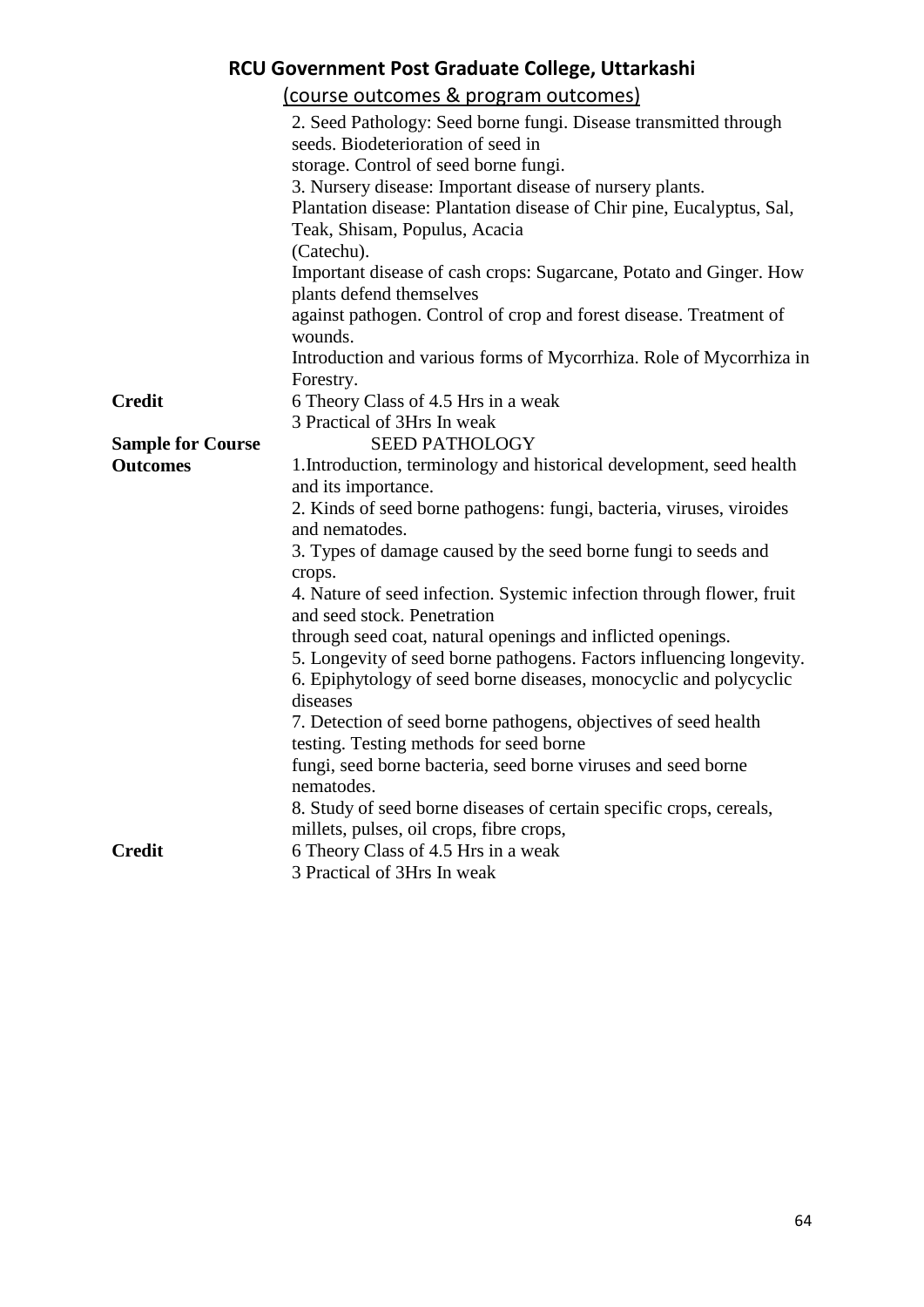## **Department of Mathematics**

### **Under graduation (B.Sc./B.A.)**

#### **Program Outcomes (POs)**

**PO1**. Develop the understanding of mathematics and its importance in science and society.

**PO2**. The ability to use mathematical theorems and concepts to the solution of problems.

**PO3**. Develop basic understanding of calculus, algebra and complex analysis.

**PO4**. Develop basic skills to solve numerical and algebraic problems.

#### **Program Specific Outcomes (PSOs)**

**PSO1**. Should be able to understand the concepts of mathematics.

**PSO2**. Should be able to analyze mathematical problems using the concepts learnt in course undertaken.

**PSO3**. Should be able to collect and analyze statistical data related to real world problems.

### **Post graduation (M.Sc./M.A.)**

### **Program Outcomes (POs)**

**PO1**. Apply the knowledge of mathematics to the solution of numerous industrial problems. **PO2**. Development of new assortment of equations and theorems to solve specific problems of known categories.

**PO3**. Ability to analyze bulk data obtained from surveys etc.

**PO4**. Develop basic skills to solve numerical and algebraic problems.

### **Program Specific Outcomes (PSOs)**

**PSO1**. Should be able to understand the concepts of mathematics.

**PSO2**. Should be able to analyze mathematical problems using the concepts learnt in course undertaken.

**PSO3**. Should be able to collect and analyze statistical data related to real world problems.

**PSO4**. Should be able to comprehend the recent developments in the mathematical research.

**PSO5**. Should develop an ability to recognise and analyse problems and plan strategies for their solution.

**PSO6**. Should be able to navigate the scientific literature and databases.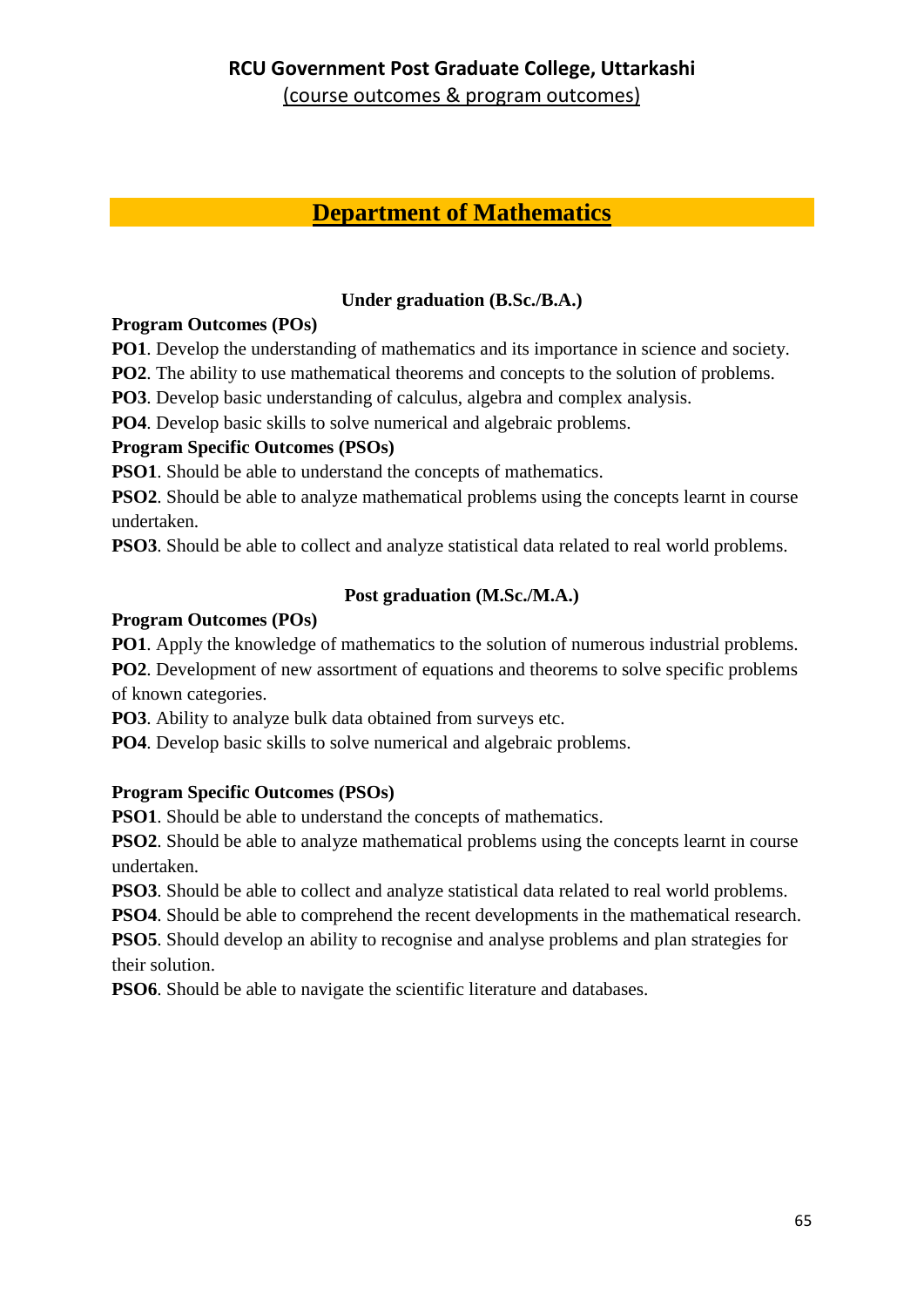# **Department of Physics**

#### **Under graduation and Post Graduation**

#### **Program Outcomes (POs)**

**PO1**. Develop the understanding of basic concepts of the physics.

**PO2**. The ability to use numerous physics theorems, principles and concepts to the solution of problems.

**PO3**. Develop basic understanding of Mechanics, Group Theory, Matrices, Electromagnetism and Optics.

**PO4**. Develop basic skills to design instrumental ensembles for solution of given problems.

#### **Program Specific Outcomes (PSOs)**

**PSO1**. Should be able to understand the concepts of Physics and use the understanding to industrial and domestic problems.

**PSO2**. Should be able to analyze problems and be able of critical thinking.

**PSO3**. Should be able to analyze statistical data related to real world problems.

**PSO4**. Should be able to comprehend the recent developments in Physics.

**PSO5**. Should develop an ability to recognise and analyse problems and plan strategies for their solution.

**PSO6**. Should be able to navigate the scientific literature and databases.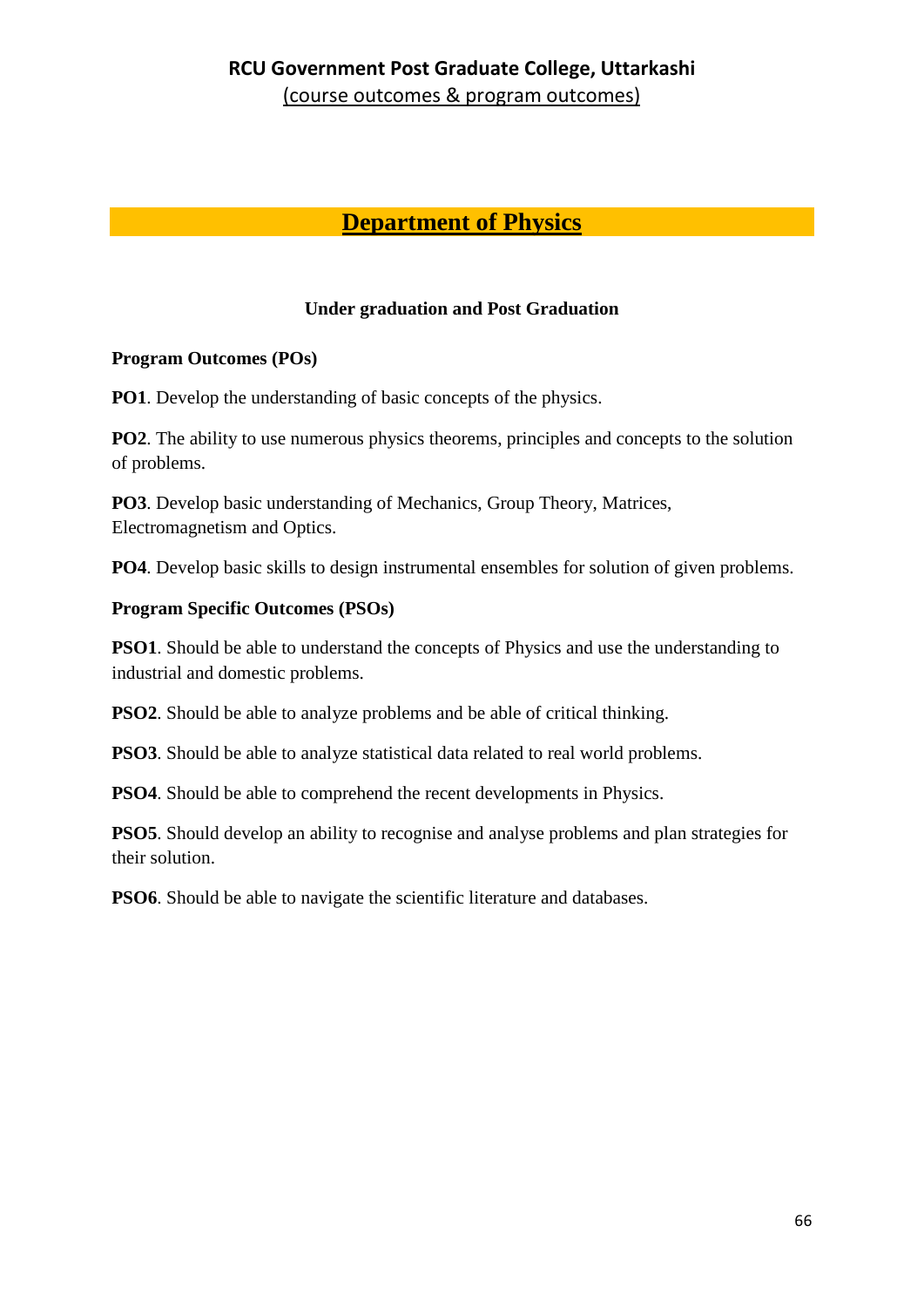# **Department of Geography**

#### **Under graduation and Post Graduation**

#### **Program Outcomes (POs)**

**PO1**. Develop the understanding of basic concepts of the Geography.

**PO2**. The ability to use numerous principles and concepts to the solution of practical problems.

**PO3**. Develop basic understanding of different types of rocks, lands and mechanism of their formation.

**PO4**. Develop basic skills to collect experimental data from the fields and its analysis.

#### **Program Specific Outcomes (PSOs)**

**PSO1**. Should be able to understand the concepts of Geography and use the understanding to environment related problems.

**PSO2**. Should be able to analyze problems and be able of critical thinking.

**PSO3**. Should be able to analyze statistical data related to real world problems.

**PSO4**. Should be able to comprehend the recent developments in geographical objects and related research literature.

**PSO5**. Should develop an ability to recognise and analyse problems and plan strategies for their solution.

**PSO6**. Should be able to navigate the scientific literature and databases.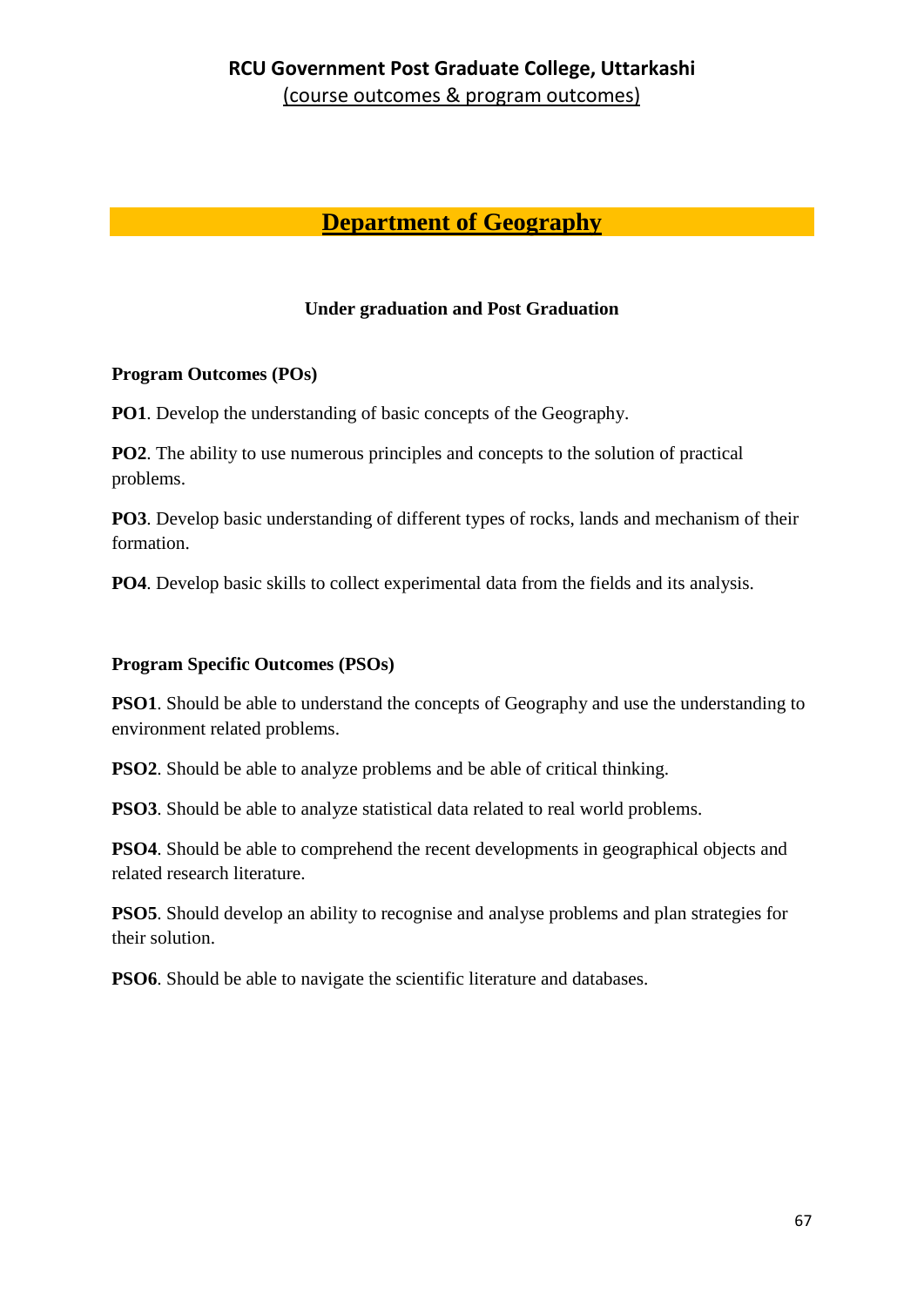# **Department of History**

#### **Under graduation and Post Graduation**

#### **Program Outcomes (POs)**

**PO1**. Develop the understanding of History and its relevance.

**PO2.** Develop understanding of Palaeolithic, Mesolithic and Neolithic Cultures.

**PO3**. Develop insight about Indus-Saraswati Civilization and Indian History in general.

**PO4**. Develop understandings about the concepts such as invasion and freedom.

#### **Program Specific Outcomes (PSOs)**

**PSO1**. Should be able to understand the concepts of Indian History and use the understanding to present context.

**PSO2**. Should be able to analyze and interpret historical events.

**PSO3**. Should be able to comprehend historic importance of present real world problems.

**PSO4**. Should be able to survey history related research literature.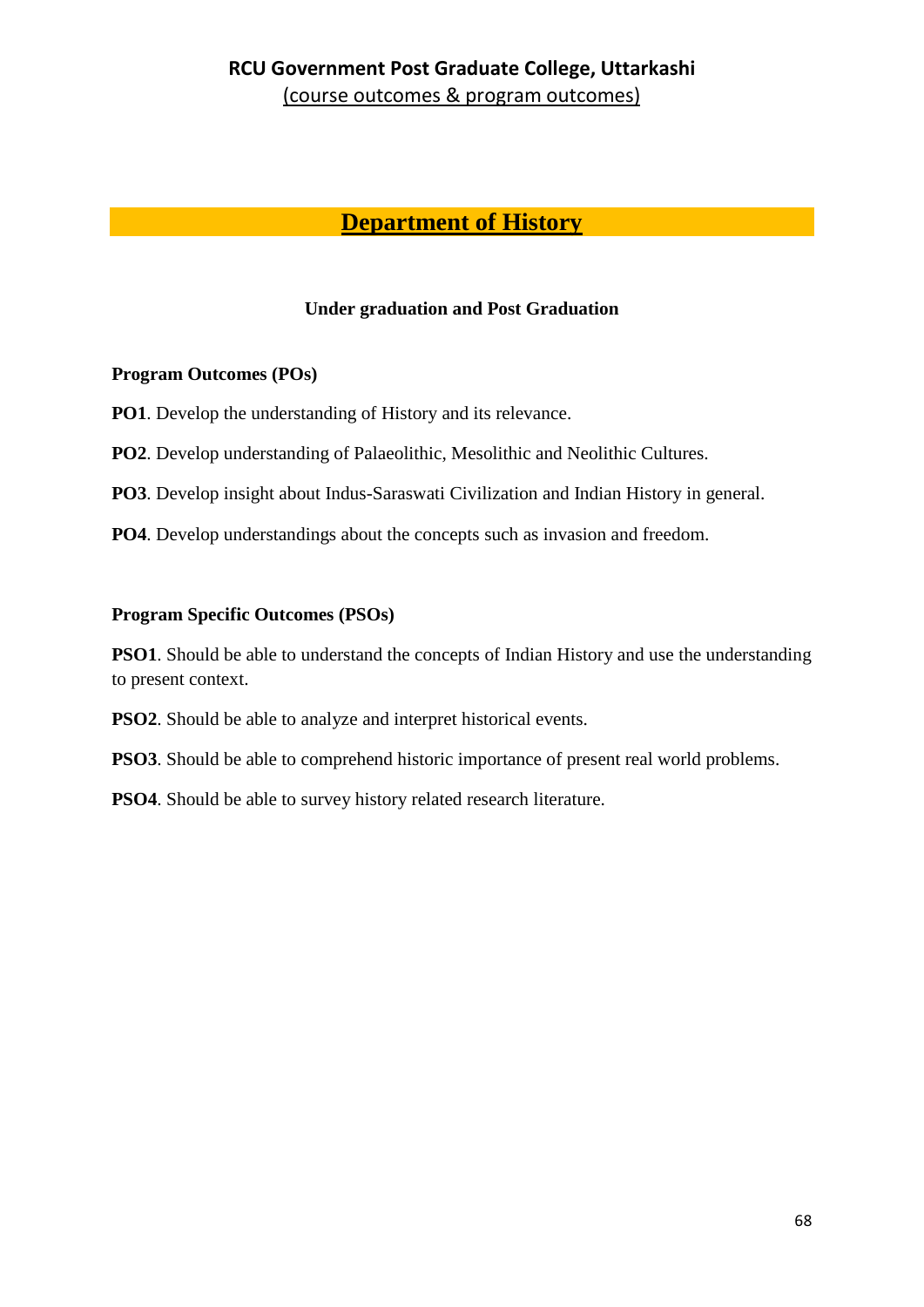## **Department of Sociology**

#### **Under graduation and Post Graduation**

#### **Program Outcomes (POs)**

**PO1**. Develop the understanding of sociology and its relevance to uplift the societal stature.

**PO2**. Develop understanding of sociology in context of India and Uttarakhand.

**PO3**. Develop insight about concepts of Family and Kinship in Indian context.

**PO4**. Generate awareness of challenges pertaining to state and society in current context.

#### **Program Specific Outcomes (PSOs)**

**PSO1**. Should be able to understand the concepts of Indian sociology and use the understanding to present context.

**PSO2**. Should be able to analyze and interpret Indian Family and Kinship issues.

**PSO3**. Should be able to comprehend sociological importance of real world problems.

**PSO4**. Should be able to conduct sociological surveys and interpret results.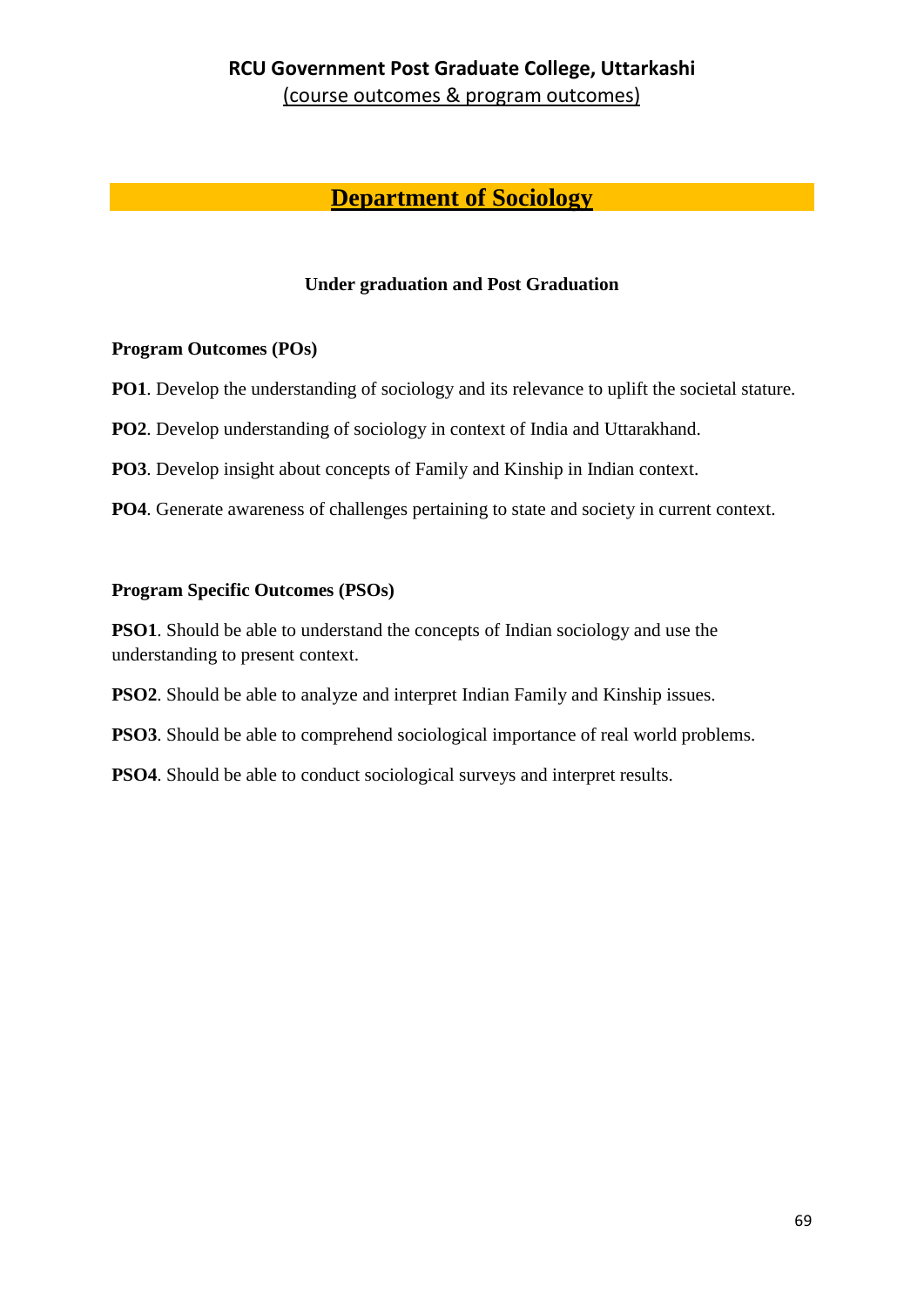(course outcomes & program outcomes)

# **Department of Commerce**

### **BACHELOR OF COMMERCE (B.Com)**

Course Modules and Their Outcomes

| <b>B.COM IST SEMESTER</b>                                                    |                                                                                                                                                                                                                         |  |
|------------------------------------------------------------------------------|-------------------------------------------------------------------------------------------------------------------------------------------------------------------------------------------------------------------------|--|
| <b>COURSE MODULE</b>                                                         | <b>OUTCOME</b>                                                                                                                                                                                                          |  |
| <b>FINANCIAL</b><br><b>ACCOUNTING</b>                                        | The students acquire conceptual knowledge of the<br>financial accounting and to impart skills for recording<br>various kinds of business transactions.                                                                  |  |
| <b>BUSINESS</b><br>$\bullet$<br><b>ORGANISATION AND</b><br><b>MANAGEMENT</b> | The students acquire basic knowledge about the<br>organisation and management of a business enterprise                                                                                                                  |  |
| <b>B.COM II<sup>ND</sup> SEMESTER</b>                                        |                                                                                                                                                                                                                         |  |
| <b>COURSE MODULE</b>                                                         | <b>OUTCOME</b>                                                                                                                                                                                                          |  |
| <b>BUSINESS LAW</b>                                                          | The student learns about the basic knowledge of the<br>important business legislation along with relevant<br>case law                                                                                                   |  |
| <b>BUSINESS STATISTICS</b>                                                   | The paper provides an understanding for the graduate<br>business student on statistical concepts to include<br>measurements of location and dispersion, correlation<br>analysis, index numbers and time series analysis |  |
| <b>B.COM III<sup>RD</sup> SEMESTER</b>                                       |                                                                                                                                                                                                                         |  |
| <b>COURSE MODULE</b>                                                         | <b>OUTCOME</b>                                                                                                                                                                                                          |  |
| <b>COMPANY LAW</b>                                                           | The paper imparts basic knowledge of the provisions<br>of the Companies Act 2013. Case studies involving<br>issues in company law are also discussed for<br>practical knowledge.                                        |  |
| <b>INCOME TAX LAW AND</b><br><b>PRACTICE</b>                                 | To provide basic knowledge and equip students with<br>application of principles and provisions of Income-<br>tax Act, 1961 and the relevant Rules.                                                                      |  |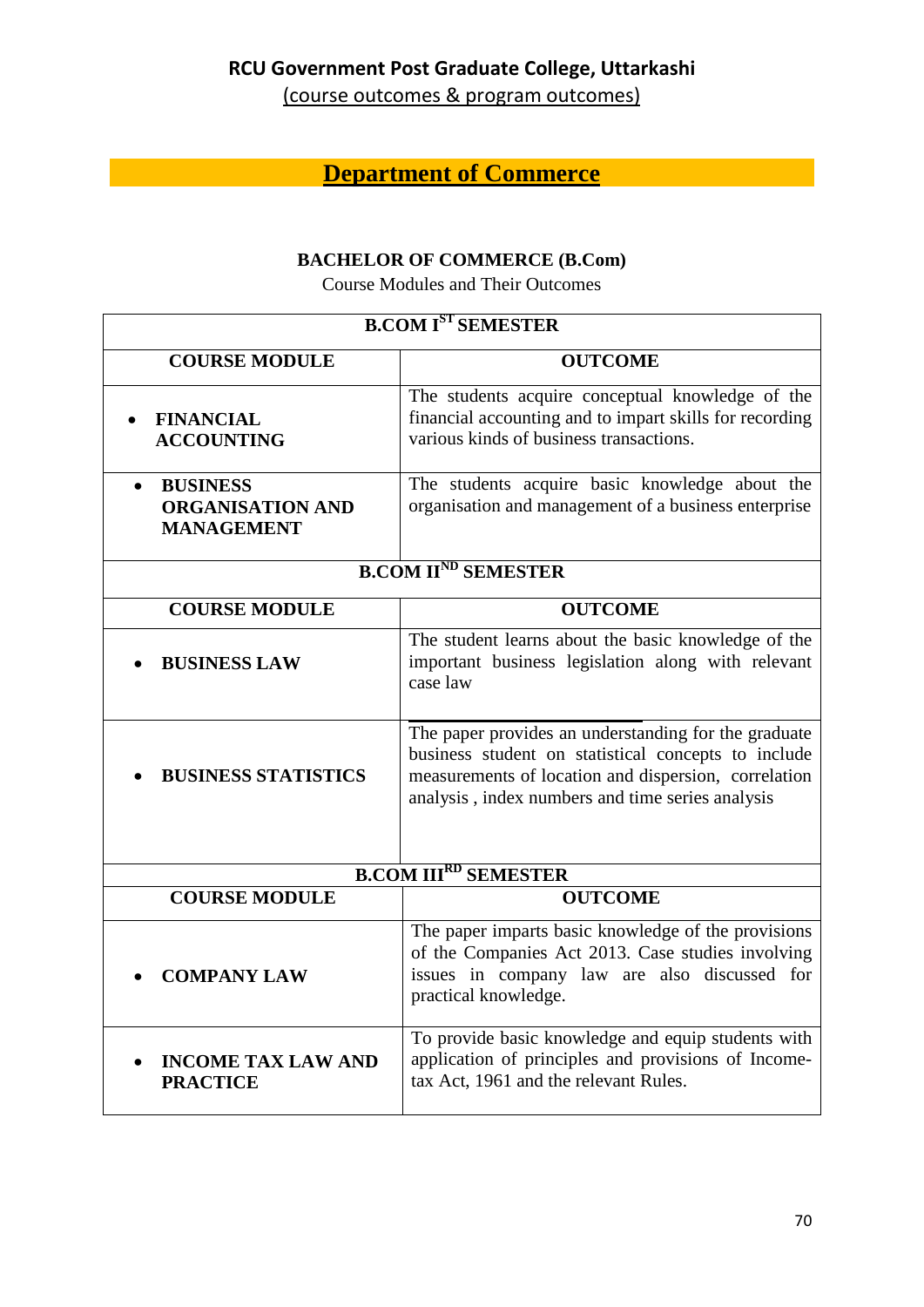(course outcomes & program outcomes)

|                                                                                                | <u>soarse satsonnes &amp; program satsonnes,</u>                                                                                                                                                          |  |  |  |
|------------------------------------------------------------------------------------------------|-----------------------------------------------------------------------------------------------------------------------------------------------------------------------------------------------------------|--|--|--|
| <b>COMPUTER</b><br><b>APPLICATIONS IN</b><br><b>BUSINESS</b>                                   | This paper teaches the students to use standard<br>software programs found in the workplace. Students<br>learn to input, review, design, and present<br>information in a productive and efficient manner. |  |  |  |
| <b>B.COM IVTH SEMESTER</b>                                                                     |                                                                                                                                                                                                           |  |  |  |
| <b>COURSE MODULE</b>                                                                           | <b>OUTCOME</b>                                                                                                                                                                                            |  |  |  |
| <b>BUSINESS</b><br><b>COMMUNICATION</b>                                                        | To equip students effectively to acquire skills in<br>writing,<br>comprehension<br>reading,<br>and<br>communication, as also to use electronic media for<br>business communication.                       |  |  |  |
| <b>CORPORATE</b><br><b>ACCOUNTING</b>                                                          | To enable the students to acquire the basic<br>knowledge of the corporate accounting and to learn<br>the techniques of preparing the financial statements.                                                |  |  |  |
| <b>COST ACCOUNTING</b>                                                                         | To acquaint the students with basic concepts used in<br>cost accounting, various methods involved in cost<br>ascertainment and cost accounting book keeping<br>systems.                                   |  |  |  |
| <b>E-COMMERCE</b>                                                                              | To enable the student to become familiar with the<br>mechanism for conducting business transactions<br>through electronic means.                                                                          |  |  |  |
| <b>B.COM V<sup>TH</sup> SEMESTER</b>                                                           |                                                                                                                                                                                                           |  |  |  |
| <b>COURSE MODULE</b>                                                                           | <b>OUTCOME</b>                                                                                                                                                                                            |  |  |  |
| <b>ELECTIVE</b> (choose any one)<br>a) HUMAN RESOURCE<br><b>MANAGEMENT</b><br>b) PRINCIPLES OF | To acquaint students with the techniques and<br>principles to manage human resource of an<br>organisation.                                                                                                |  |  |  |
| <b>MARKETING</b><br><b>COMPUTERISED</b><br>$\bf c)$<br><b>ACCOUNTING SYSTEM</b>                | The students obtain basic knowledge of concepts,<br>principles, tools and techniques of marketing, all<br>the marketing factors and customers 'behaviour                                                  |  |  |  |
|                                                                                                | To enhance the skills needed for computerized<br>accounting system and to enable the students to<br>develop simple accounting applications.                                                               |  |  |  |
|                                                                                                |                                                                                                                                                                                                           |  |  |  |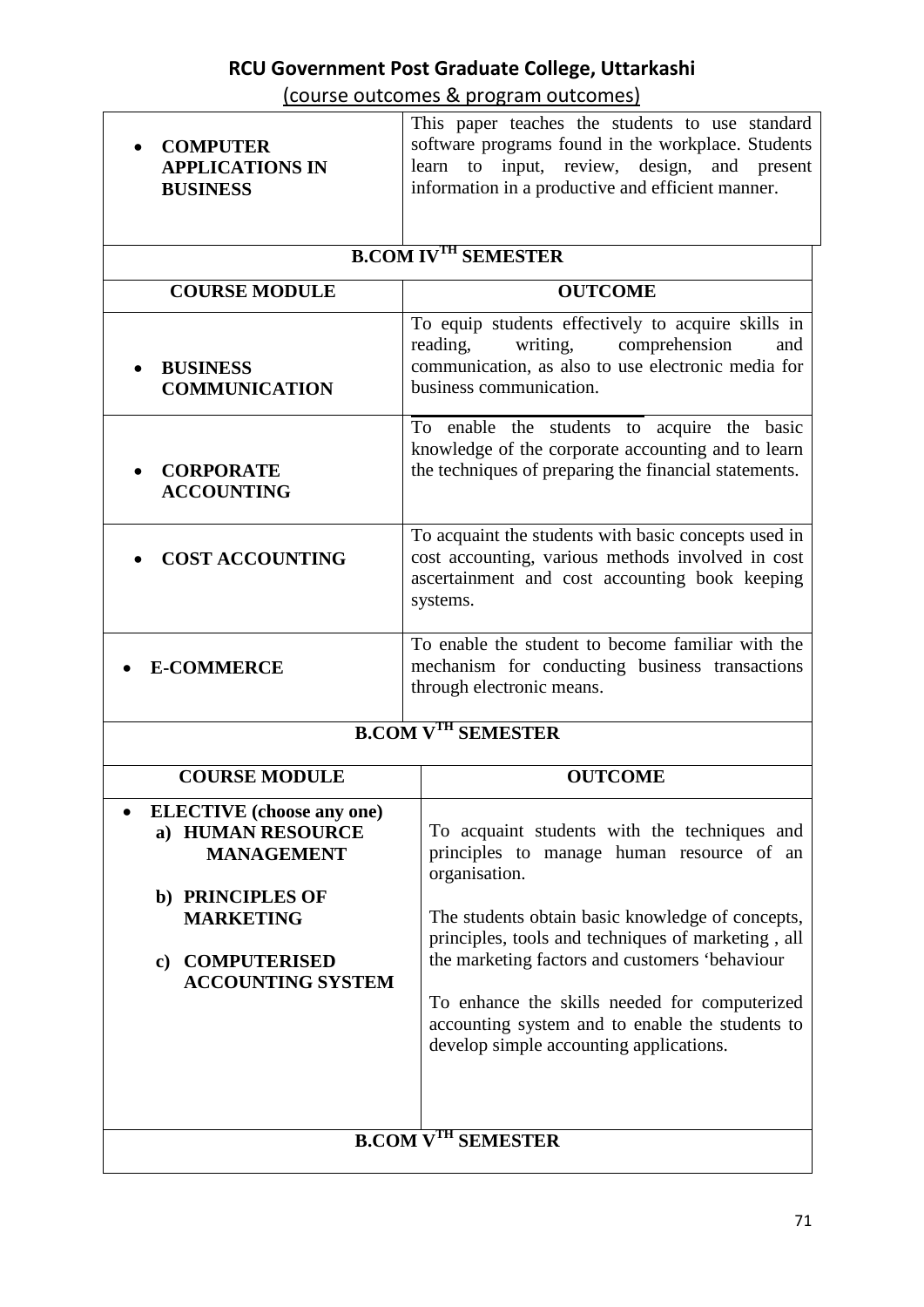### (course outcomes & program outcomes)

| <b>COURSE MODULE</b>                                        | <b>OUTCOME</b>                                                                                                                                                                                                                                                       |
|-------------------------------------------------------------|----------------------------------------------------------------------------------------------------------------------------------------------------------------------------------------------------------------------------------------------------------------------|
| <b>ELECTIVE</b> (choose any one)                            |                                                                                                                                                                                                                                                                      |
| a) FUNDAMENTALS OF<br><b>FINANCIAL</b><br><b>MANAGEMENT</b> | To familiarize the students with the principles and<br>practices of financial management.                                                                                                                                                                            |
| b) GOODS & SERVICES TAX<br>(GST)                            | To provide basic knowledge and equip students<br>with applications of the provisions of Goods and<br>Services Tax Act                                                                                                                                                |
| PRINCIPLES OF MICRO<br><b>ECONOMICS</b>                     | The student learns the basic Microeconomics and<br>their application to the business.                                                                                                                                                                                |
| <b>ENTREPRENEURSHIP</b>                                     | The purpose of the paper is to orient the students<br>toward entrepreneurship as a career option and<br>creative thinking and behaviour                                                                                                                              |
| <b>B.COM VI<sup>TH</sup> SEMESTER</b>                       |                                                                                                                                                                                                                                                                      |
| <b>COURSE MODULE</b>                                        | <b>OUTCOME</b>                                                                                                                                                                                                                                                       |
| • ELECTIVE (choose any one)                                 |                                                                                                                                                                                                                                                                      |
| a) CORPORATE TAX<br><b>PLANNING:</b>                        | To provide Basic knowledge of corporate tax<br>planning and its impact on decision-making.                                                                                                                                                                           |
| b) BANKING AND<br><b>INSURANCE:</b>                         | To impart knowledge about the basic principles of<br>the banking and insurance                                                                                                                                                                                       |
| c) FUNDAMENTALS OF<br><b>INVESTMENT</b>                     | familiarize<br>the<br>students<br>with<br>different<br>To<br>investment alternatives, introduce them to the<br>framework of their analysis and valuation and<br>highlight the role of investor protection.                                                           |
| d) AUDITING AND<br><b>CORPORATE</b><br><b>GOVERNANCE:</b>   | To provide knowledge of auditing principles,<br>procedures and techniques in accordance with<br>current legal requirements and professional<br>standards and to give an overview of the principles<br>of Corporate Governance and Corporate Social<br>Responsibility |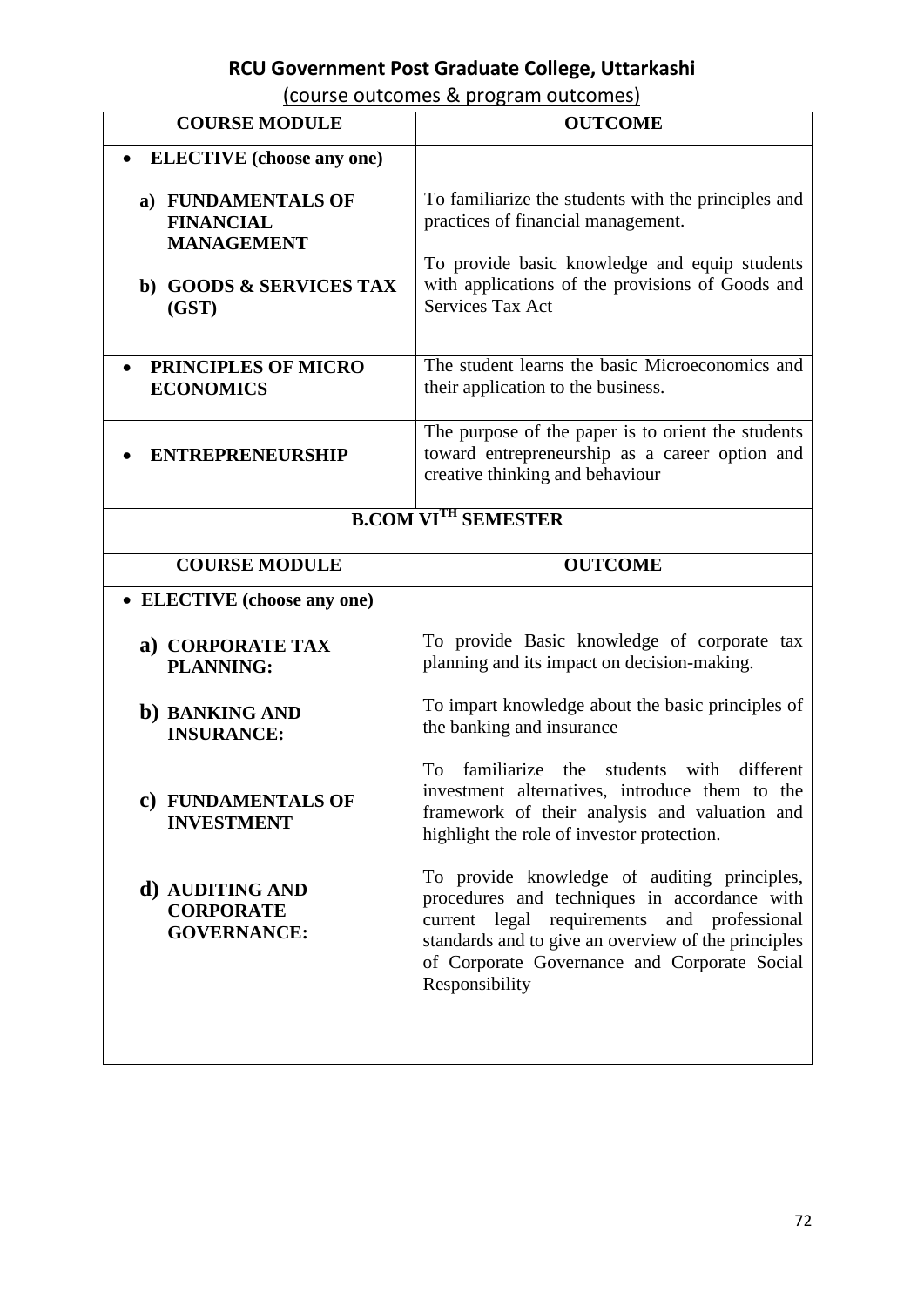(course outcomes & program outcomes)

 $\overline{a}$ 

#### **B.COM VITH SEMESTER**

| D.COM VI SEMESIEN                                                 |                                                                                                                                                                                                                                                                                                                                                                                                                                                                                                                                    |
|-------------------------------------------------------------------|------------------------------------------------------------------------------------------------------------------------------------------------------------------------------------------------------------------------------------------------------------------------------------------------------------------------------------------------------------------------------------------------------------------------------------------------------------------------------------------------------------------------------------|
| <b>COURSE MODULE</b>                                              | <b>OUTCOME</b>                                                                                                                                                                                                                                                                                                                                                                                                                                                                                                                     |
| <b>ELECTIVE</b> (choose any one)                                  |                                                                                                                                                                                                                                                                                                                                                                                                                                                                                                                                    |
| a) INTERNATIONAL<br><b>BUSINESS</b>                               | The<br>students familiarise with the concepts,<br>importance and dynamics of international business<br>and India's involvement with global business. The<br>course also seeks to provide theoretical foundations<br>of international business to the extent these are<br>relevant to the global business operations and<br>developments.                                                                                                                                                                                           |
| b) OFFICE MANAGEMENT<br><b>AND SECRETARIAL</b><br><b>PRACTICE</b> | To familiarize the students with the activities in a<br>office.<br>Smooth<br>functioning<br>modern<br>of<br>any<br>organization depends upon the way various<br>activities are organized, facilities provided to the<br>staff working in the office, the working environment<br>and the tools and equipments used in office.                                                                                                                                                                                                       |
| c) MANAGEMENT<br><b>ACCOUNTING</b>                                | To impart the students, knowledge about the use of<br>financial, cost and other data for the purpose of<br>managerial planning, control and decision making.                                                                                                                                                                                                                                                                                                                                                                       |
| d) CONSUMER<br>PROTECTION:                                        | This paper seeks to familiarise the students with of<br>their rights as a consumer, the social framework of<br>consumer rights and legal framework of protecting<br>consumer rights. It also provides an understanding<br>of the procedure of redress of consumer complaints,<br>and the role of different agencies in establishing<br>product and service standards. The student should<br>be able to comprehend the business firms 'interface<br>with consumers and the consumer related regulatory<br>and business environment. |
| • INDIAN ECONOMY                                                  | To enable the student to grasp the major economic<br>problems in India and their solutions. It also seeks<br>to provide an understanding of modern tools of<br>macro-economic analysis and policy framework.                                                                                                                                                                                                                                                                                                                       |
| • SEMINAR AND<br><b>COMPREHENSIVE VIVA</b><br><b>VOCE</b>         | The aim of the seminar and viva voce examination<br>is to enhance their presentation and communication<br>skills, so that they can face the challenges of<br>competitive world.                                                                                                                                                                                                                                                                                                                                                    |

٦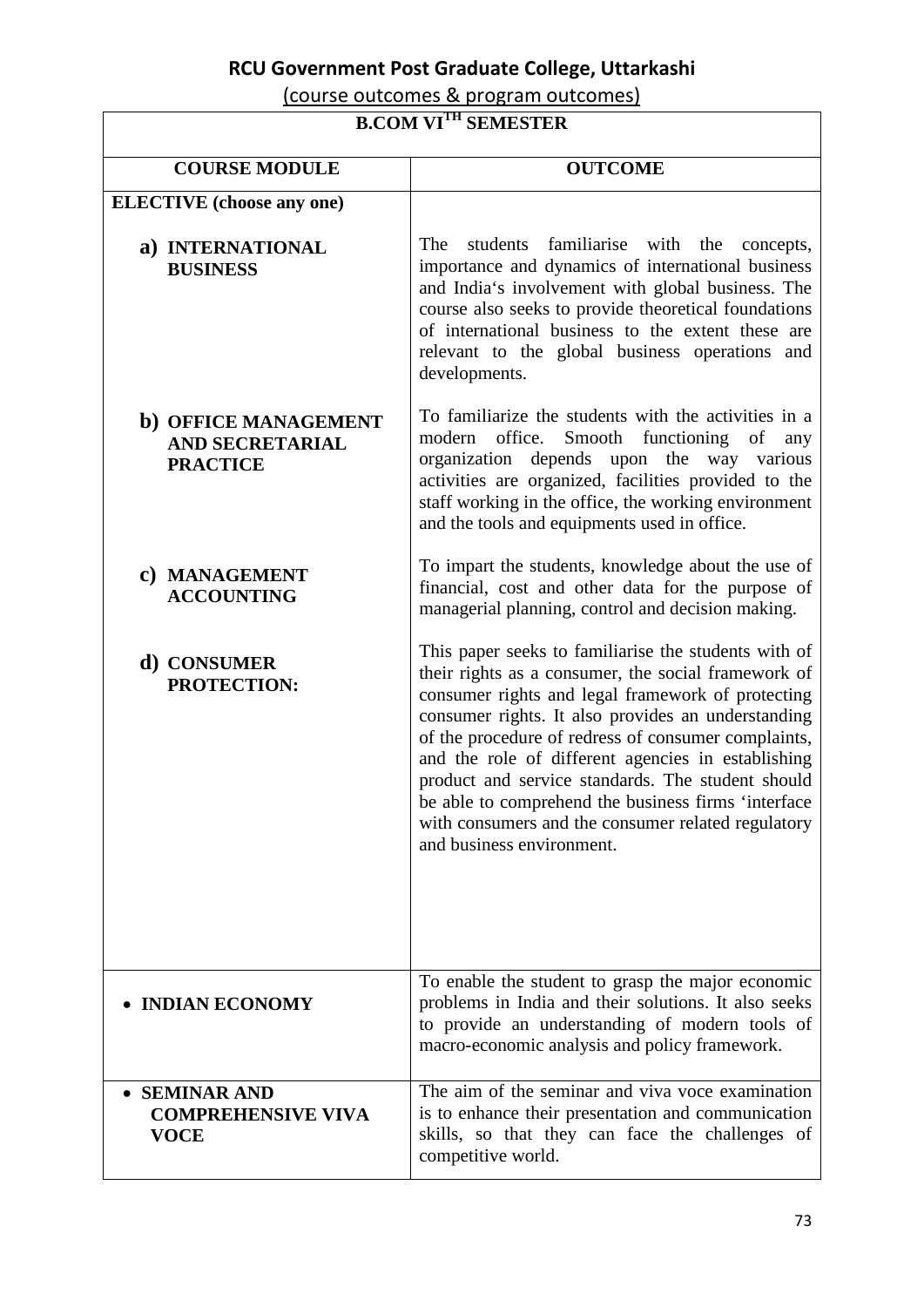(course outcomes & program outcomes)

### **MASTER OF COMMERCE (M.Com)**

Course Modules and Their Outcomes

#### **M.COM IST SEMESTER**

| <b>COURSE MODULE</b>                                          | <b>OUTCOME</b>                                                                                                                                                                                                                                             |
|---------------------------------------------------------------|------------------------------------------------------------------------------------------------------------------------------------------------------------------------------------------------------------------------------------------------------------|
| <b>CORPORATE FINANCIAL</b><br><b>ACCOUNTING</b>               | The students become expert in corporate account<br>management like holding account, amalgamation<br>etc.                                                                                                                                                   |
| <b>MANAGEMENT</b><br>PRINCIPLES AND<br><b>PRACTICE:</b>       | To provide students an understanding of the tasks<br>and functions of management and to acquaint the<br>participants with the developments in the concept,<br>theories and practices in the field of management                                            |
| <b>BUSINESS</b><br><b>ENVIRONMENT:</b>                        | The students develop ability to understand and scan<br>business<br>Environment<br>order to<br>in<br>analysis<br>opportunities and take decisions under uncertainty                                                                                         |
| <b>MANAGERIAL</b><br><b>ECONOMICS:</b>                        | To develop managerial perspective on economic<br>fundamentals as aids to decision making under given<br>environmental constraints                                                                                                                          |
| <b>COMPUTER</b><br><b>APPLICATIONS IN</b><br><b>BUSINESS:</b> | To familiarize the students with the concept of data<br>base, a term which is used to denote all the data that<br>is manipulated by means of the computer and<br>develop basic competence in the case of a data base<br>and other day to day use packages. |
| <b>BUSINESS</b><br><b>COMMUNICATION:</b>                      | To introduce students to the principles, processes<br>and skills of communication, equip them with skills<br>to critically analyze oral, written and multi-modal<br>based on purpose,<br>audience,<br>texts<br>message,<br>organization and style.         |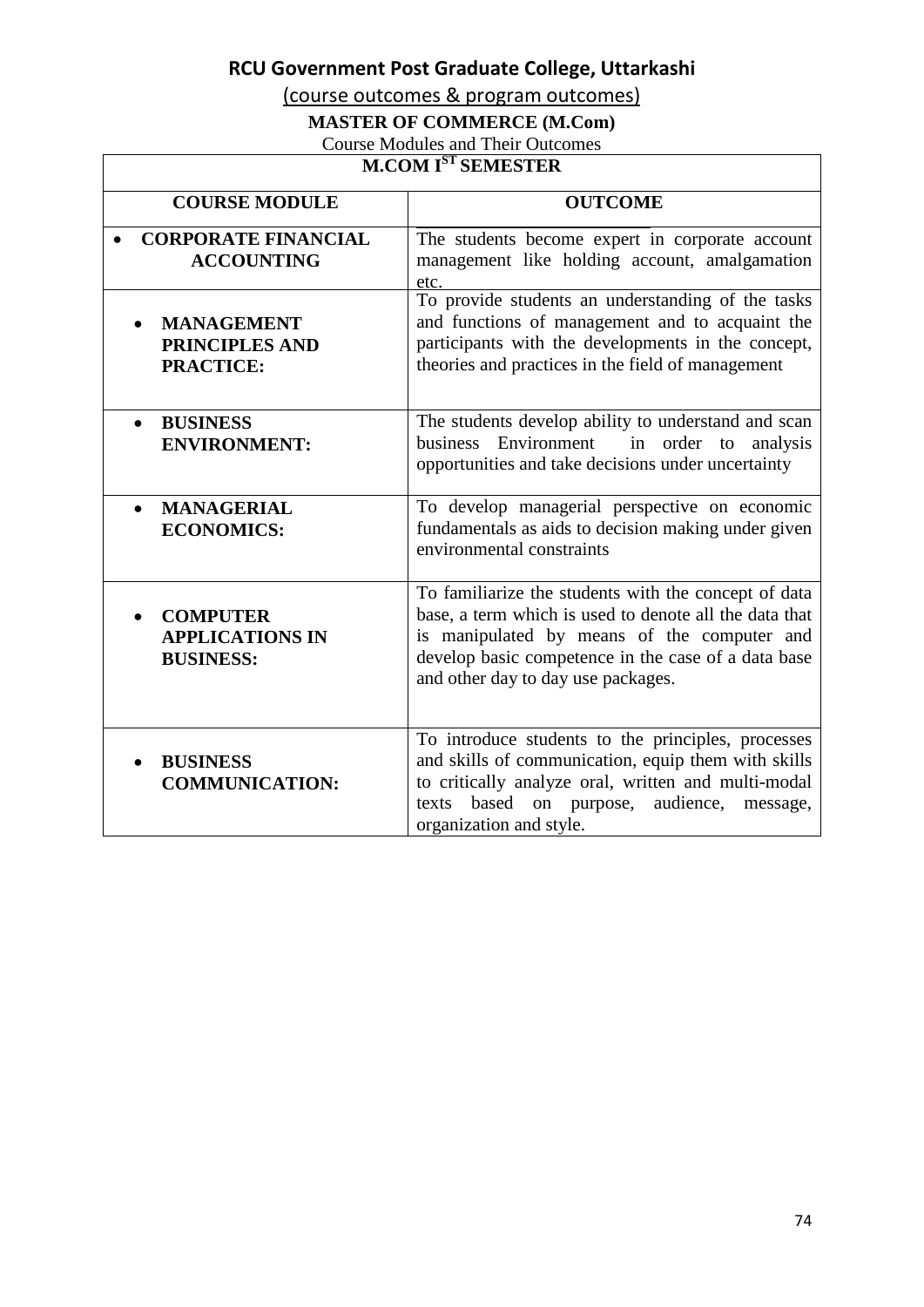(course outcomes & program outcomes)

#### **M.COM IIND SEMESTER**

 $\sqrt{ }$ 

| <b>COURSE MODULE</b>                                                                    | <b>OUTCOME</b>                                                                                                                                                                                                                   |
|-----------------------------------------------------------------------------------------|----------------------------------------------------------------------------------------------------------------------------------------------------------------------------------------------------------------------------------|
| • FINANCIAL<br><b>MANAGEMENT</b>                                                        | To develop adequate level of knowledge of broad<br>areas of financial decisions and also to introduce to<br>the students the basic analytical techniques and<br>of<br>Financial<br>Management<br>methods<br>of<br>Organizations. |
| <b>MARKETING</b><br><b>MANAGEMENT</b>                                                   | The students understand the conceptual framework<br>of marketing and its applications in decision<br>making under various environmental constraints.                                                                             |
| <b>HUMAN RESOURCE</b><br><b>MANAGEMENT</b>                                              | To enable students to understand procedures,<br>and techniques<br>applied<br>in<br>the<br>processes<br>Human<br>in<br>management<br>of<br>Resource<br>an<br>organization.                                                        |
| <b>RESEARCH METHODS &amp;</b><br><b>STATISTICS</b>                                      | This course is to help students design and carry out<br>research, as well as, the application of statistical<br>techniques for<br>decision<br>making.<br>tools<br>and                                                            |
| <b>MANAGEMENT</b><br><b>ACCOUNTING</b>                                                  | The objective of this course to impart knowledge<br>of various accounting tools and techniques useful<br>for business decision making.                                                                                           |
| <b>LEGAL ASPECTS OF</b><br><b>BUSINESS:</b>                                             | The students become familiar with the relevant<br>provisions of various laws, influencing business                                                                                                                               |
| <b>ORGANIZATIONAL</b><br>DESIGN, DEVELOPMENT<br>& CHANGE (SELF STUDY<br><b>COURSE</b> ) | The<br>become<br>familiar<br>with<br>students<br>the different aspects of Organizational Design,<br>Development & Change                                                                                                         |
| <b>M.COM III<sup>RD</sup> SEMESTER</b>                                                  |                                                                                                                                                                                                                                  |
| <b>COURSE MODULE</b>                                                                    | <b>OUTCOME</b>                                                                                                                                                                                                                   |
| <b>INTERNATIONAL</b><br><b>BUSINESS</b>                                                 | theoretical<br>acquaint students with the<br>To<br>framework of International Business and the<br>Impact of its Environmental dynamics<br>on<br>International Business operations of a firm.                                     |

 $\overline{\phantom{a}}$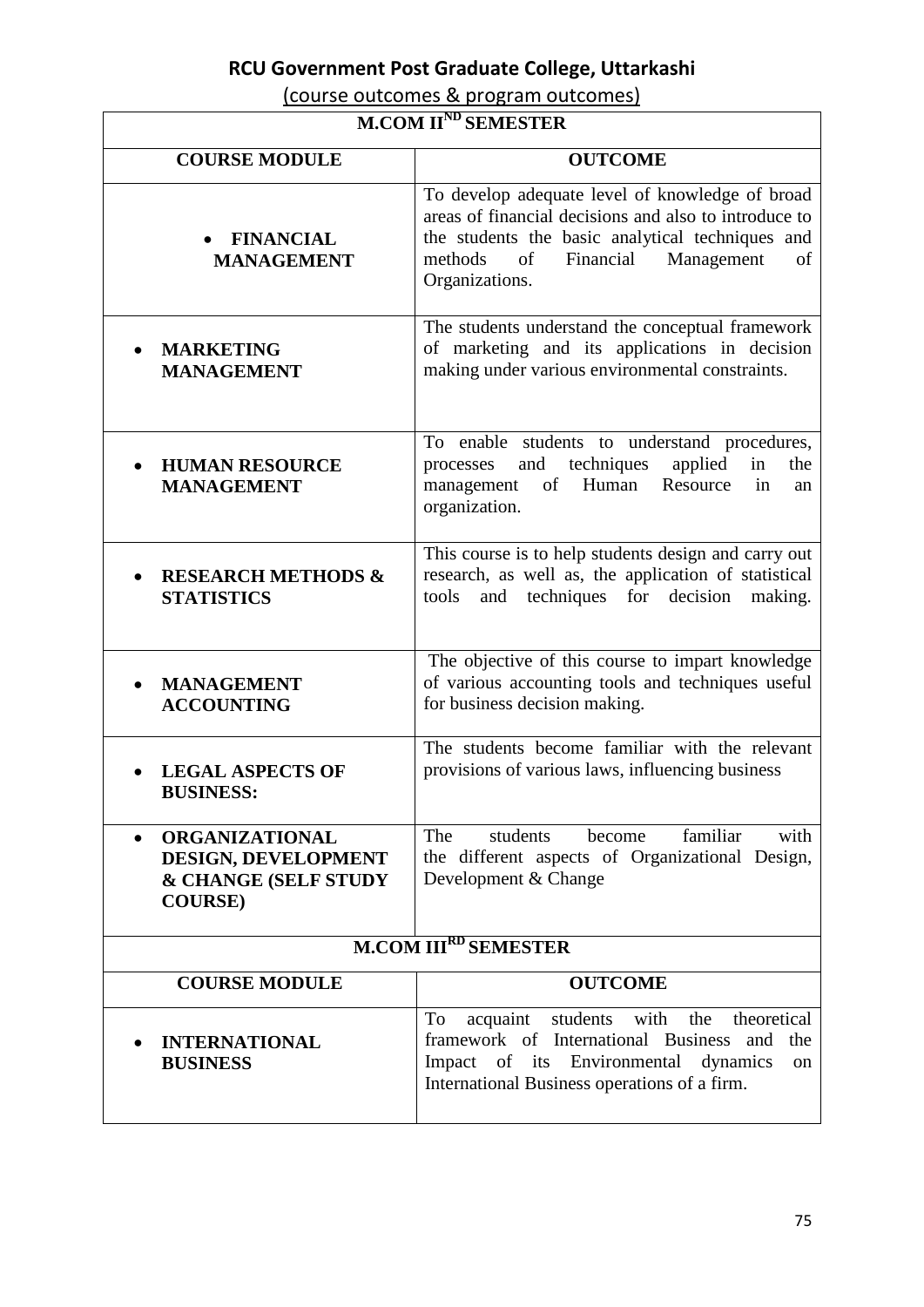(course outcomes & program outcomes)

| • MANAGEMENT OF<br><b>FINANCIAL SERVICES</b>                                                                                                                                                            | The students understand the role of financial<br>services in project management and also equip<br>them with skills required to handle the problems of<br>financial markets and services. |
|---------------------------------------------------------------------------------------------------------------------------------------------------------------------------------------------------------|------------------------------------------------------------------------------------------------------------------------------------------------------------------------------------------|
| • INCOME TAX LAWS AND<br><b>PRACTICE</b>                                                                                                                                                                | The students understand the various heads of<br>income and the tax liabilities under the Acts, as<br>well as, are able to file returns.                                                  |
| ELECTIVE (ONE WHOLE GROUP AS MAJOR COURSE AND ONE PAPER<br><b>FROM ANOTHER GROUP AS MINOR COURSE)</b><br><b>NOTE:</b> Group selected by the student as major group in the 3rd sem. cannot be changed in |                                                                                                                                                                                          |
| <b>GROUP A: FINANCE</b><br>• FINANCIAL MARKETS<br><b>AND INSTITUTIONS</b>                                                                                                                               | To provide students a sound information and<br>knowledge of broad framework of Financial<br>Systems and its constituents.                                                                |

• **SECURITY ANALYSIS AND**  By this paper students understand the portfolio and its management, investment decision making and investment process. It focuses on the investment analysis.

| <b>GROUP B: MARKETING</b>                |                                                                                                                                                                           |
|------------------------------------------|---------------------------------------------------------------------------------------------------------------------------------------------------------------------------|
| • CONSUMER BEHAVIOUR                     | The course helps students to develop basic<br>understanding of the concepts and theories of<br>consumer behaviour and their applications in<br>marketing decision making. |
| <b>MARKETING</b><br><b>COMMUNICATION</b> | The purpose of this course is to enable a student<br>gain understanding of the concepts, strategies and<br>issues involved in marketing communication                     |

**PORTFOLIO MANAGEMENT**

| • E-COMMERCE (SELF<br><b>STUDY COURSE)</b> | The aim is to help students develop insight on how<br>electronic commerce affects the strategic intent and<br>operations function of the firm, how electronic<br>commerce can be used to create a strategic<br>competitive advantage for an enterprise, and explain<br>some of the best practices in Ecommerce that are<br>currently available |
|--------------------------------------------|------------------------------------------------------------------------------------------------------------------------------------------------------------------------------------------------------------------------------------------------------------------------------------------------------------------------------------------------|